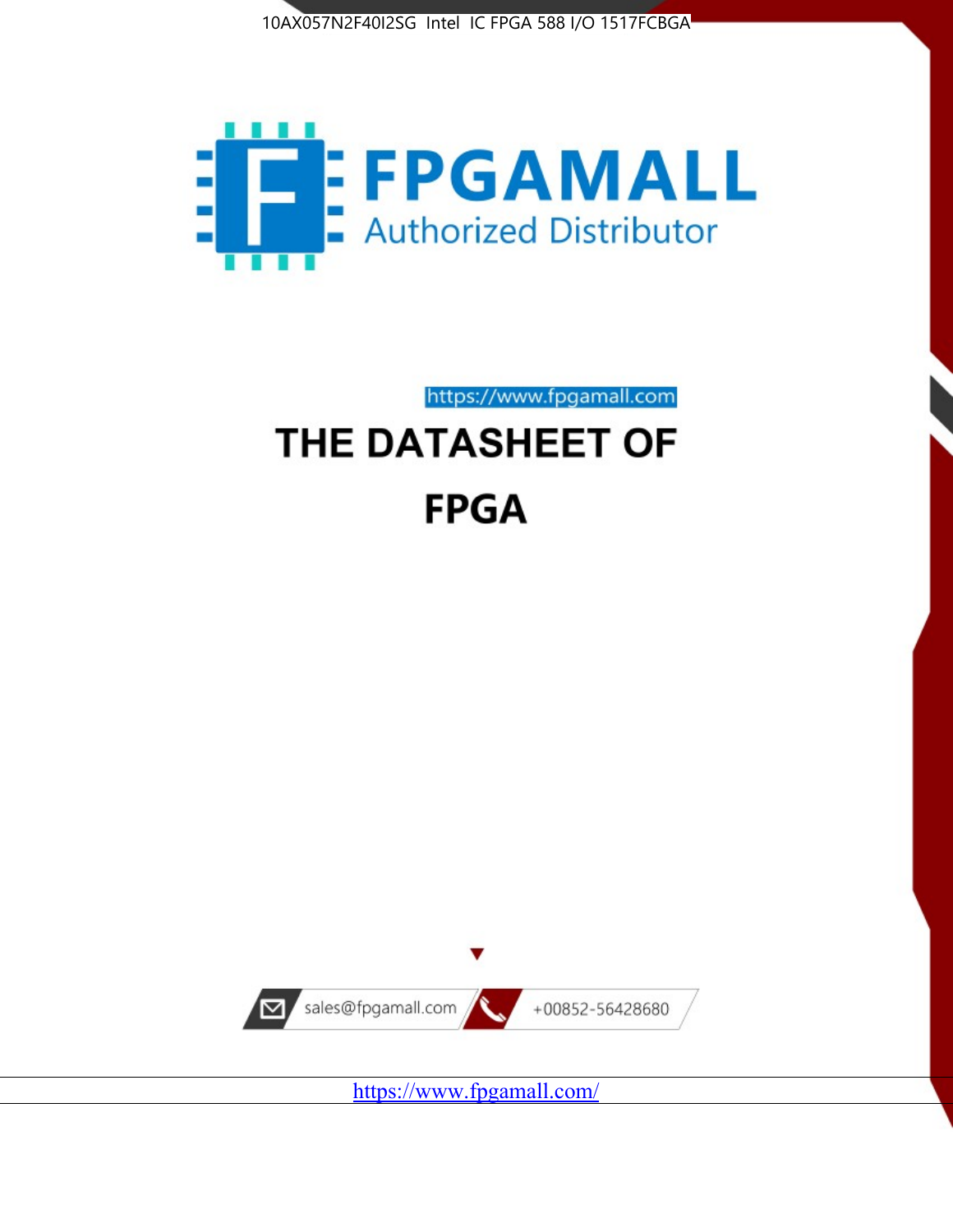10AX057N2F40I2SG Intel IC FPGA 588 I/O 1517FCBGA



# **Intel® Arria® 10 Device Overview**



**A10-OVERVIEW | 2018.12.06** Latest document on the web: **[PDF](https://www.intel.com/content/dam/www/programmable/us/en/pdfs/literature/hb/arria-10/a10_overview.pdf)** | **[HTML](https://www.intel.com/content/www/us/en/programmable/documentation/sam1403480274650.html)**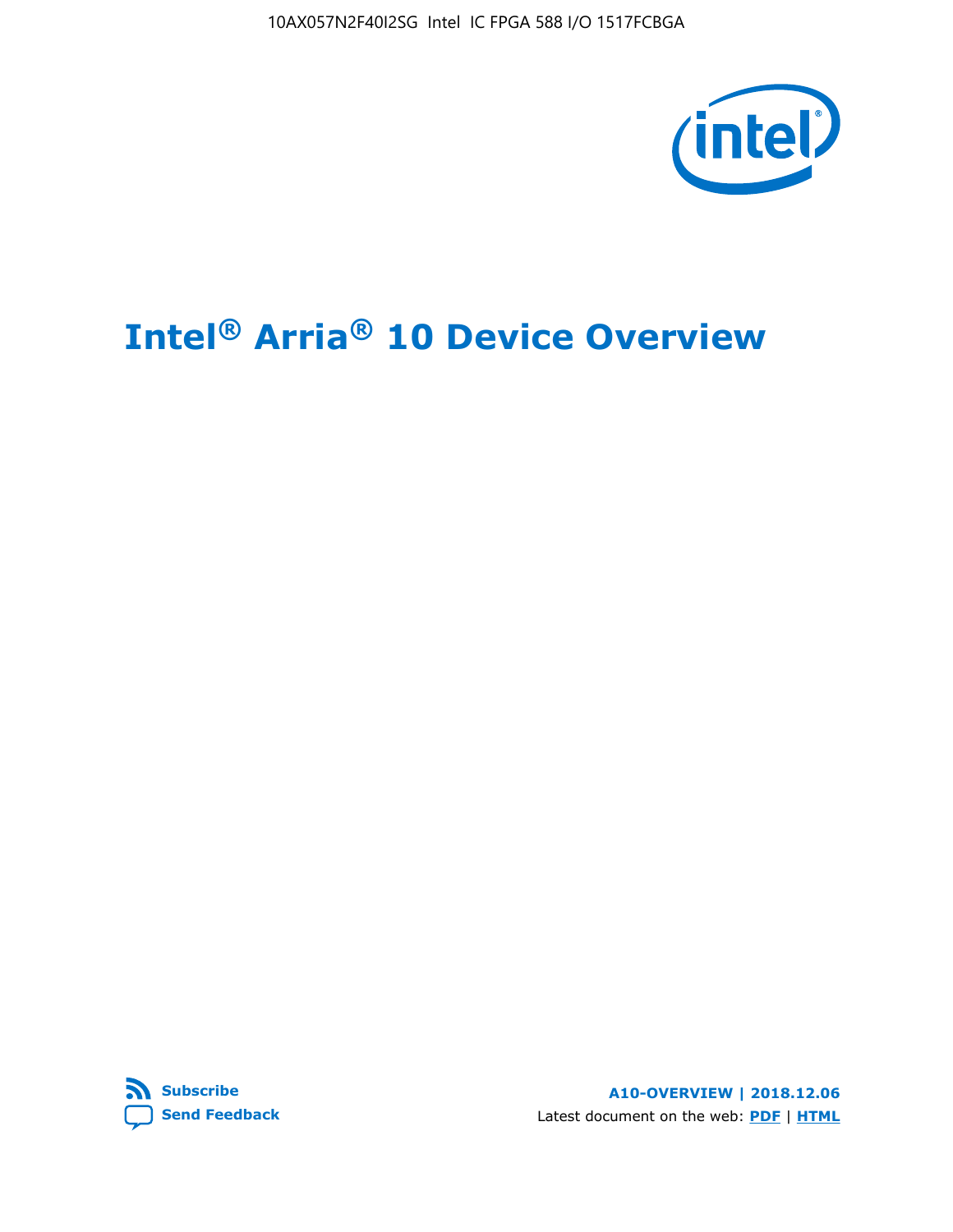

**Contents** 

## **Contents**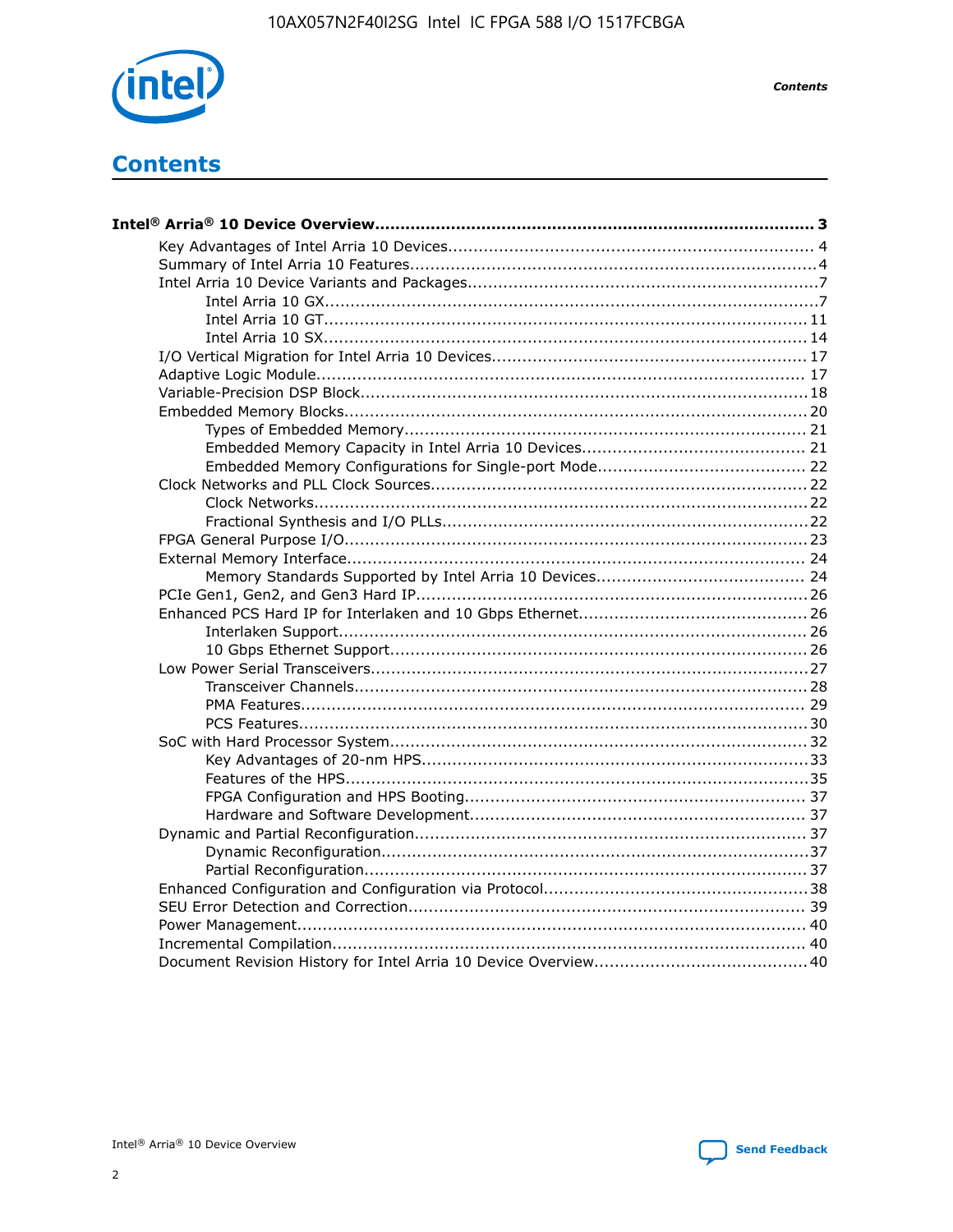**A10-OVERVIEW | 2018.12.06**

**[Send Feedback](mailto:FPGAtechdocfeedback@intel.com?subject=Feedback%20on%20Intel%20Arria%2010%20Device%20Overview%20(A10-OVERVIEW%202018.12.06)&body=We%20appreciate%20your%20feedback.%20In%20your%20comments,%20also%20specify%20the%20page%20number%20or%20paragraph.%20Thank%20you.)**



## **Intel® Arria® 10 Device Overview**

The Intel<sup>®</sup> Arria<sup>®</sup> 10 device family consists of high-performance and power-efficient 20 nm mid-range FPGAs and SoCs.

Intel Arria 10 device family delivers:

- Higher performance than the previous generation of mid-range and high-end FPGAs.
- Power efficiency attained through a comprehensive set of power-saving technologies.

The Intel Arria 10 devices are ideal for high performance, power-sensitive, midrange applications in diverse markets.

| <b>Market</b>         | <b>Applications</b>                                                                                               |
|-----------------------|-------------------------------------------------------------------------------------------------------------------|
| Wireless              | Channel and switch cards in remote radio heads<br>٠<br>Mobile backhaul<br>٠                                       |
| Wireline              | 40G/100G muxponders and transponders<br>٠<br>100G line cards<br>٠<br><b>Bridging</b><br>٠<br>Aggregation<br>٠     |
| <b>Broadcast</b>      | Studio switches<br>٠<br>Servers and transport<br>٠<br>Videoconferencing<br>٠<br>Professional audio and video<br>٠ |
| Computing and Storage | Flash cache<br>٠<br>Cloud computing servers<br>٠<br>Server acceleration<br>٠                                      |
| Medical               | Diagnostic scanners<br>٠<br>Diagnostic imaging<br>٠                                                               |
| Military              | Missile guidance and control<br>٠<br>Radar<br>٠<br>Electronic warfare<br>٠<br>Secure communications<br>٠          |

#### **Table 1. Sample Markets and Ideal Applications for Intel Arria 10 Devices**

#### **Related Information**

- [Intel Arria 10 Device Handbook: Known Issues](http://www.altera.com/support/kdb/solutions/rd07302013_646.html) Lists the planned updates to the *Intel Arria 10 Device Handbook* chapters.
- [Intel Arria 10 GX/GT Device Errata and Design Recommendations](https://www.intel.com/content/www/us/en/programmable/documentation/agz1493851706374.html#yqz1494433888646)
- [Intel Arria 10 SX Device Errata and Design Recommendations](https://www.intel.com/content/www/us/en/programmable/documentation/cru1462832385668.html#cru1462832558642)

Intel Corporation. All rights reserved. Intel, the Intel logo, Altera, Arria, Cyclone, Enpirion, MAX, Nios, Quartus and Stratix words and logos are trademarks of Intel Corporation or its subsidiaries in the U.S. and/or other countries. Intel warrants performance of its FPGA and semiconductor products to current specifications in accordance with Intel's standard warranty, but reserves the right to make changes to any products and services at any time without notice. Intel assumes no responsibility or liability arising out of the application or use of any information, product, or service described herein except as expressly agreed to in writing by Intel. Intel customers are advised to obtain the latest version of device specifications before relying on any published information and before placing orders for products or services. \*Other names and brands may be claimed as the property of others.

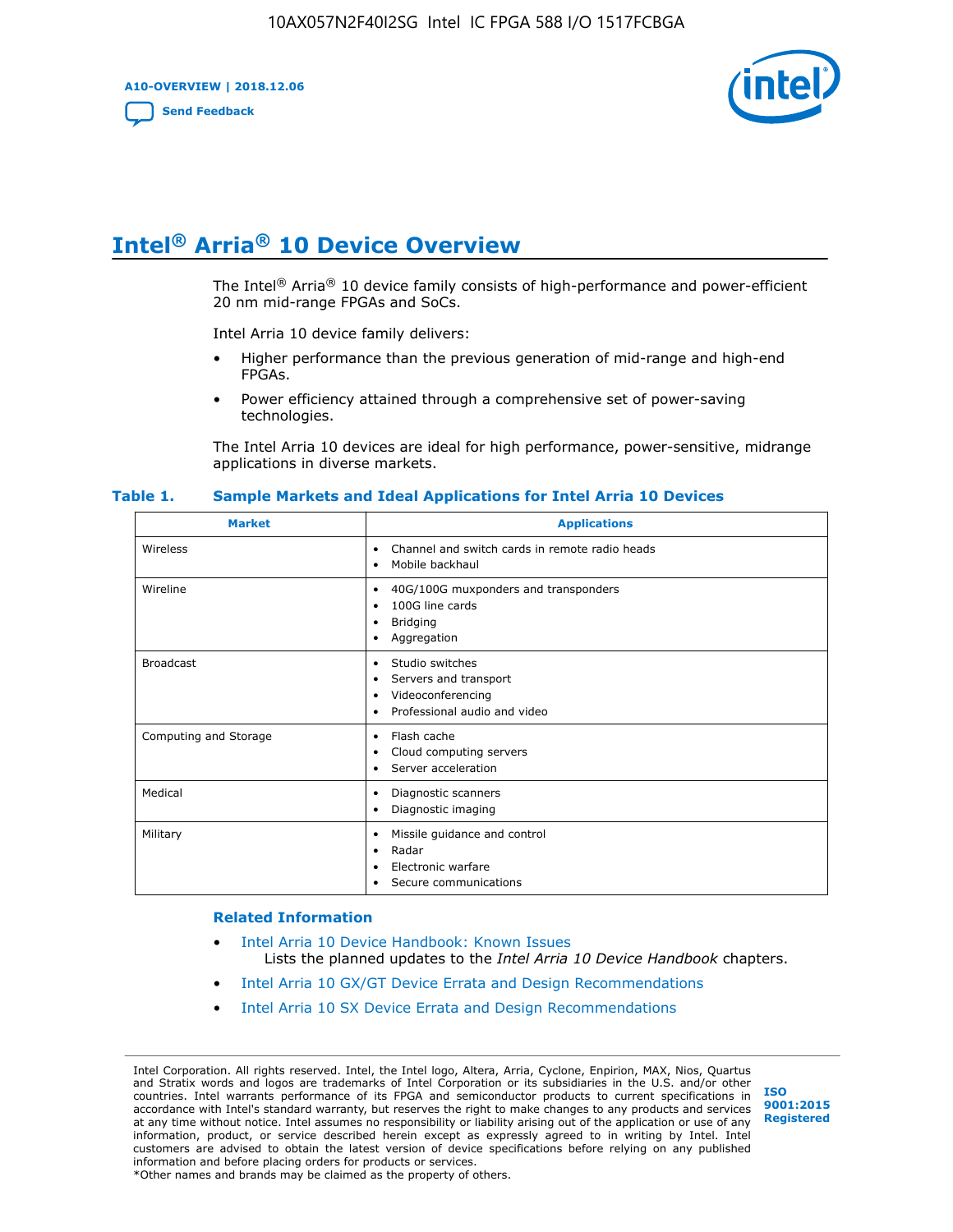

### **Key Advantages of Intel Arria 10 Devices**

### **Table 2. Key Advantages of the Intel Arria 10 Device Family**

| <b>Advantage</b>                                                                                          | <b>Supporting Feature</b>                                                                                                                                                                                                                                                                                                |  |  |  |  |  |  |
|-----------------------------------------------------------------------------------------------------------|--------------------------------------------------------------------------------------------------------------------------------------------------------------------------------------------------------------------------------------------------------------------------------------------------------------------------|--|--|--|--|--|--|
| Enhanced core architecture                                                                                | Built on TSMC's 20 nm process technology<br>٠<br>60% higher performance than the previous generation of mid-range FPGAs<br>٠<br>15% higher performance than the fastest previous-generation FPGA<br>٠                                                                                                                    |  |  |  |  |  |  |
| High-bandwidth integrated<br>transceivers                                                                 | Short-reach rates up to 25.8 Gigabits per second (Gbps)<br>٠<br>Backplane capability up to 12.5 Gbps<br>٠<br>Integrated 10GBASE-KR and 40GBASE-KR4 Forward Error Correction (FEC)<br>٠                                                                                                                                   |  |  |  |  |  |  |
| Improved logic integration and<br>hard IP blocks                                                          | 8-input adaptive logic module (ALM)<br>٠<br>Up to 65.6 megabits (Mb) of embedded memory<br>٠<br>Variable-precision digital signal processing (DSP) blocks<br>Fractional synthesis phase-locked loops (PLLs)<br>Hard PCI Express Gen3 IP blocks<br>Hard memory controllers and PHY up to 2,400 Megabits per second (Mbps) |  |  |  |  |  |  |
| Second generation hard<br>processor system (HPS) with<br>integrated ARM* Cortex*-A9*<br>MPCore* processor | Tight integration of a dual-core ARM Cortex-A9 MPCore processor, hard IP, and an<br>٠<br>FPGA in a single Intel Arria 10 system-on-a-chip (SoC)<br>Supports over 128 Gbps peak bandwidth with integrated data coherency between<br>$\bullet$<br>the processor and the FPGA fabric                                        |  |  |  |  |  |  |
| Advanced power savings                                                                                    | Comprehensive set of advanced power saving features<br>٠<br>Power-optimized MultiTrack routing and core architecture<br>٠<br>Up to 40% lower power compared to previous generation of mid-range FPGAs<br>Up to 60% lower power compared to previous generation of high-end FPGAs                                         |  |  |  |  |  |  |

### **Summary of Intel Arria 10 Features**

### **Table 3. Summary of Features for Intel Arria 10 Devices**

| <b>Feature</b>                  | <b>Description</b>                                                                                                                                                                                                                                                                                                                                                                                 |
|---------------------------------|----------------------------------------------------------------------------------------------------------------------------------------------------------------------------------------------------------------------------------------------------------------------------------------------------------------------------------------------------------------------------------------------------|
| Technology                      | TSMC's 20-nm SoC process technology<br>Allows operation at a lower $V_{\text{CC}}$ level of 0.82 V instead of the 0.9 V standard $V_{\text{CC}}$ core voltage                                                                                                                                                                                                                                      |
| Packaging                       | 1.0 mm ball-pitch Fineline BGA packaging<br>٠<br>0.8 mm ball-pitch Ultra Fineline BGA packaging<br>Multiple devices with identical package footprints for seamless migration between different<br><b>FPGA</b> densities<br>Devices with compatible package footprints allow migration to next generation high-end<br>Stratix $@10$ devices<br>RoHS, leaded $(1)$ , and lead-free (Pb-free) options |
| High-performance<br>FPGA fabric | Enhanced 8-input ALM with four registers<br>Improved multi-track routing architecture to reduce congestion and improve compilation time<br>Hierarchical core clocking architecture<br>Fine-grained partial reconfiguration                                                                                                                                                                         |
| Internal memory<br>blocks       | M20K-20-Kb memory blocks with hard error correction code (ECC)<br>Memory logic array block (MLAB)-640-bit memory                                                                                                                                                                                                                                                                                   |
|                                 | continued                                                                                                                                                                                                                                                                                                                                                                                          |



<sup>(1)</sup> Contact Intel for availability.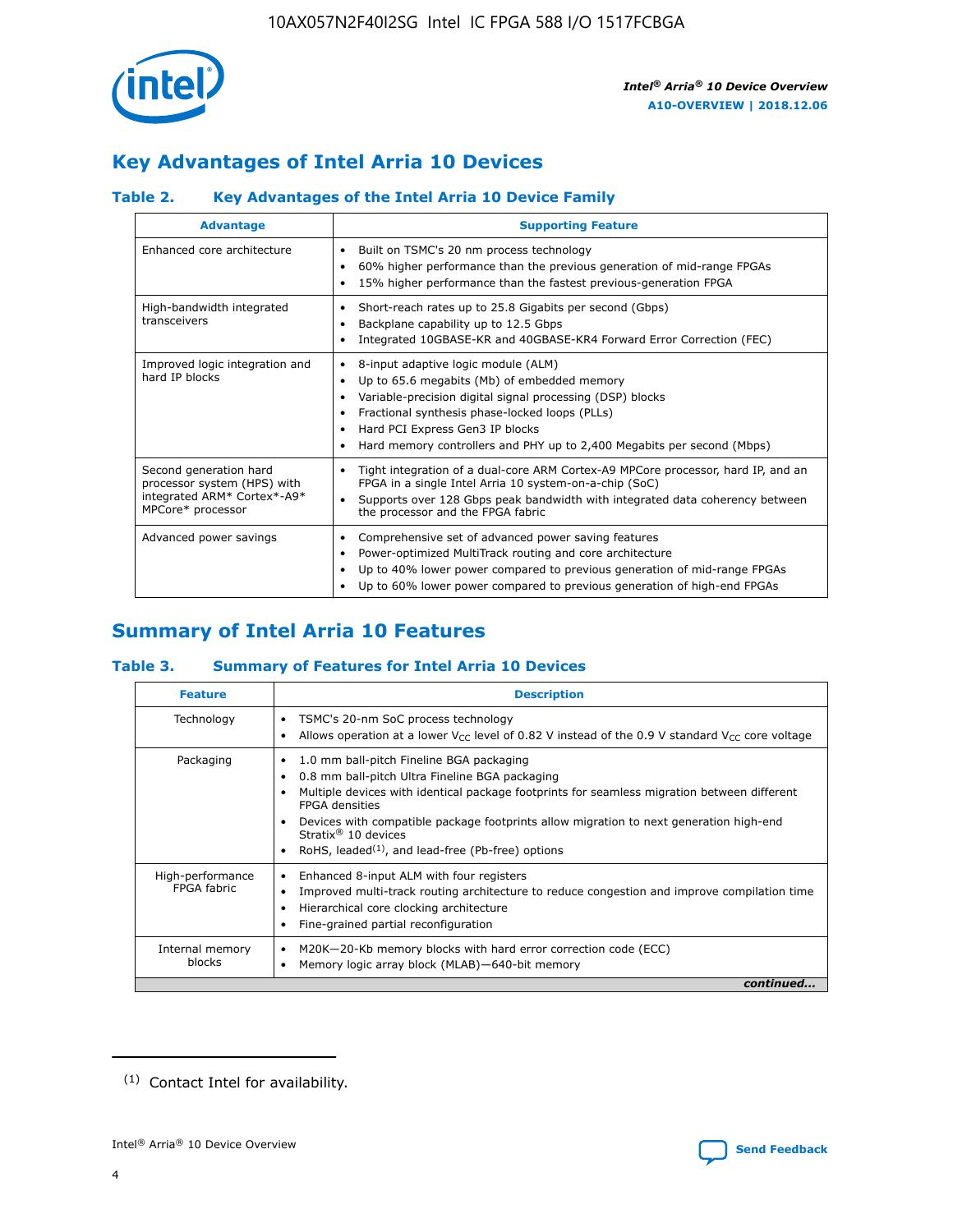r



| <b>Feature</b>                         |                                                                                                                | <b>Description</b>                                                                                                                                                                                                                                                                                                                                                                                                                                                                                                                                                                                                                                                                                                                                                                                                                                               |  |  |  |  |  |  |
|----------------------------------------|----------------------------------------------------------------------------------------------------------------|------------------------------------------------------------------------------------------------------------------------------------------------------------------------------------------------------------------------------------------------------------------------------------------------------------------------------------------------------------------------------------------------------------------------------------------------------------------------------------------------------------------------------------------------------------------------------------------------------------------------------------------------------------------------------------------------------------------------------------------------------------------------------------------------------------------------------------------------------------------|--|--|--|--|--|--|
| Embedded Hard IP<br>blocks             | Variable-precision DSP                                                                                         | Native support for signal processing precision levels from $18 \times 19$ to<br>$\bullet$<br>54 x 54<br>Native support for 27 x 27 multiplier mode<br>$\bullet$<br>64-bit accumulator and cascade for systolic finite impulse responses<br>(FIRs)<br>Internal coefficient memory banks<br>$\bullet$<br>Preadder/subtractor for improved efficiency<br>Additional pipeline register to increase performance and reduce<br>power<br>Supports floating point arithmetic:<br>- Perform multiplication, addition, subtraction, multiply-add,<br>multiply-subtract, and complex multiplication.<br>- Supports multiplication with accumulation capability, cascade<br>summation, and cascade subtraction capability.<br>- Dynamic accumulator reset control.<br>- Support direct vector dot and complex multiplication chaining<br>multiply floating point DSP blocks. |  |  |  |  |  |  |
|                                        | Memory controller                                                                                              | DDR4, DDR3, and DDR3L                                                                                                                                                                                                                                                                                                                                                                                                                                                                                                                                                                                                                                                                                                                                                                                                                                            |  |  |  |  |  |  |
|                                        | PCI Express*                                                                                                   | PCI Express (PCIe*) Gen3 (x1, x2, x4, or x8), Gen2 (x1, x2, x4, or x8)<br>and Gen1 (x1, x2, x4, or x8) hard IP with complete protocol stack,<br>endpoint, and root port                                                                                                                                                                                                                                                                                                                                                                                                                                                                                                                                                                                                                                                                                          |  |  |  |  |  |  |
|                                        | Transceiver I/O                                                                                                | 10GBASE-KR/40GBASE-KR4 Forward Error Correction (FEC)<br>PCS hard IPs that support:<br>- 10-Gbps Ethernet (10GbE)<br>- PCIe PIPE interface<br>- Interlaken<br>- Gbps Ethernet (GbE)<br>- Common Public Radio Interface (CPRI) with deterministic latency<br>support<br>- Gigabit-capable passive optical network (GPON) with fast lock-<br>time support<br>13.5G JESD204b<br>$\bullet$<br>8B/10B, 64B/66B, 64B/67B encoders and decoders<br>Custom mode support for proprietary protocols                                                                                                                                                                                                                                                                                                                                                                        |  |  |  |  |  |  |
| Core clock networks                    | $\bullet$                                                                                                      | Up to 800 MHz fabric clocking, depending on the application:<br>- 667 MHz external memory interface clocking with 2,400 Mbps DDR4 interface<br>- 800 MHz LVDS interface clocking with 1,600 Mbps LVDS interface<br>Global, regional, and peripheral clock networks<br>Clock networks that are not used can be gated to reduce dynamic power                                                                                                                                                                                                                                                                                                                                                                                                                                                                                                                      |  |  |  |  |  |  |
| Phase-locked loops<br>(PLLs)           | High-resolution fractional synthesis PLLs:<br>$\bullet$<br>Integer PLLs:<br>- Adjacent to general purpose I/Os | - Precision clock synthesis, clock delay compensation, and zero delay buffering (ZDB)<br>- Support integer mode and fractional mode<br>- Fractional mode support with third-order delta-sigma modulation<br>- Support external memory and LVDS interfaces                                                                                                                                                                                                                                                                                                                                                                                                                                                                                                                                                                                                        |  |  |  |  |  |  |
| FPGA General-purpose<br>$I/Os$ (GPIOs) | On-chip termination (OCT)<br>٠<br>$\bullet$                                                                    | 1.6 Gbps LVDS-every pair can be configured as receiver or transmitter                                                                                                                                                                                                                                                                                                                                                                                                                                                                                                                                                                                                                                                                                                                                                                                            |  |  |  |  |  |  |
| <b>External Memory</b><br>Interface    | $\bullet$                                                                                                      | 1.2 V to 3.0 V single-ended LVTTL/LVCMOS interfacing<br>Hard memory controller- DDR4, DDR3, and DDR3L support<br>$-$ DDR4-speeds up to 1,200 MHz/2,400 Mbps<br>- DDR3-speeds up to 1,067 MHz/2,133 Mbps<br>Soft memory controller—provides support for RLDRAM $3^{(2)}$ , QDR IV $^{(2)}$ , and QDR II+<br>continued                                                                                                                                                                                                                                                                                                                                                                                                                                                                                                                                             |  |  |  |  |  |  |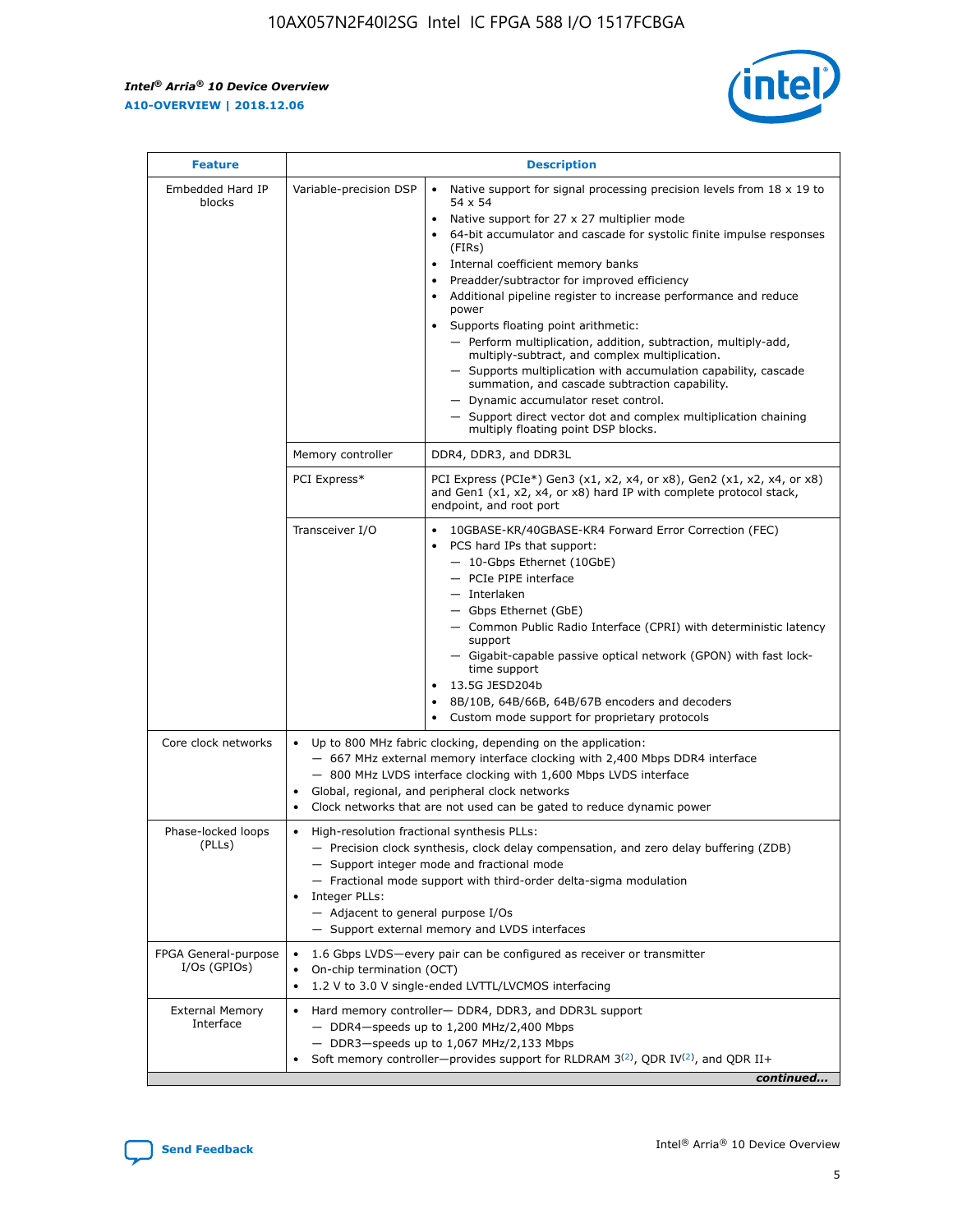

| <b>Feature</b>                                    | <b>Description</b>                                                                                                                                                                                                                                                                                                                                                                                                                                                                                                                                                                                                                         |  |  |  |  |  |  |
|---------------------------------------------------|--------------------------------------------------------------------------------------------------------------------------------------------------------------------------------------------------------------------------------------------------------------------------------------------------------------------------------------------------------------------------------------------------------------------------------------------------------------------------------------------------------------------------------------------------------------------------------------------------------------------------------------------|--|--|--|--|--|--|
| Low-power serial<br>transceivers                  | • Continuous operating range:<br>- Intel Arria 10 GX-1 Gbps to 17.4 Gbps<br>- Intel Arria 10 GT-1 Gbps to 25.8 Gbps<br>Backplane support:<br>$-$ Intel Arria 10 GX-up to 12.5<br>- Intel Arria 10 GT-up to 12.5<br>Extended range down to 125 Mbps with oversampling<br>ATX transmit PLLs with user-configurable fractional synthesis capability<br>Electronic Dispersion Compensation (EDC) support for XFP, SFP+, QSFP, and CFP optical<br>module<br>• Adaptive linear and decision feedback equalization<br>Transmitter pre-emphasis and de-emphasis<br>$\bullet$<br>Dynamic partial reconfiguration of individual transceiver channels |  |  |  |  |  |  |
| <b>HPS</b><br>(Intel Arria 10 SX<br>devices only) | Dual-core ARM Cortex-A9 MPCore processor-1.2 GHz CPU with<br>Processor and system<br>$\bullet$<br>1.5 GHz overdrive capability<br>256 KB on-chip RAM and 64 KB on-chip ROM<br>System peripherals-general-purpose timers, watchdog timers, direct<br>memory access (DMA) controller, FPGA configuration manager, and<br>clock and reset managers<br>Security features-anti-tamper, secure boot, Advanced Encryption<br>$\bullet$<br>Standard (AES) and authentication (SHA)<br>ARM CoreSight* JTAG debug access port, trace port, and on-chip<br>trace storage                                                                              |  |  |  |  |  |  |
|                                                   | <b>External interfaces</b><br>Hard memory interface-Hard memory controller (2,400 Mbps DDR4,<br>$\bullet$<br>and 2,133 Mbps DDR3), Quad serial peripheral interface (QSPI) flash<br>controller, NAND flash controller, direct memory access (DMA)<br>controller, Secure Digital/MultiMediaCard (SD/MMC) controller<br>Communication interface-10/100/1000 Ethernet media access<br>$\bullet$<br>control (MAC), USB On-The-GO (OTG) controllers, I <sup>2</sup> C controllers,<br>UART 16550, serial peripheral interface (SPI), and up to 62<br>HPS GPIO interfaces (48 direct-share I/Os)                                                 |  |  |  |  |  |  |
|                                                   | High-performance ARM AMBA* AXI bus bridges that support<br>Interconnects to core<br>$\bullet$<br>simultaneous read and write<br>HPS-FPGA bridges-include the FPGA-to-HPS, HPS-to-FPGA, and<br>$\bullet$<br>lightweight HPS-to-FPGA bridges that allow the FPGA fabric to issue<br>transactions to slaves in the HPS, and vice versa<br>Configuration bridge that allows HPS configuration manager to<br>configure the core logic via dedicated 32-bit configuration port<br>FPGA-to-HPS SDRAM controller bridge-provides configuration<br>interfaces for the multiport front end (MPFE) of the HPS SDRAM<br>controller                     |  |  |  |  |  |  |
| Configuration                                     | Tamper protection—comprehensive design protection to protect your valuable IP investments<br>Enhanced 256-bit advanced encryption standard (AES) design security with authentication<br>٠<br>Configuration via protocol (CvP) using PCIe Gen1, Gen2, or Gen3<br>continued                                                                                                                                                                                                                                                                                                                                                                  |  |  |  |  |  |  |

<sup>(2)</sup> Intel Arria 10 devices support this external memory interface using hard PHY with soft memory controller.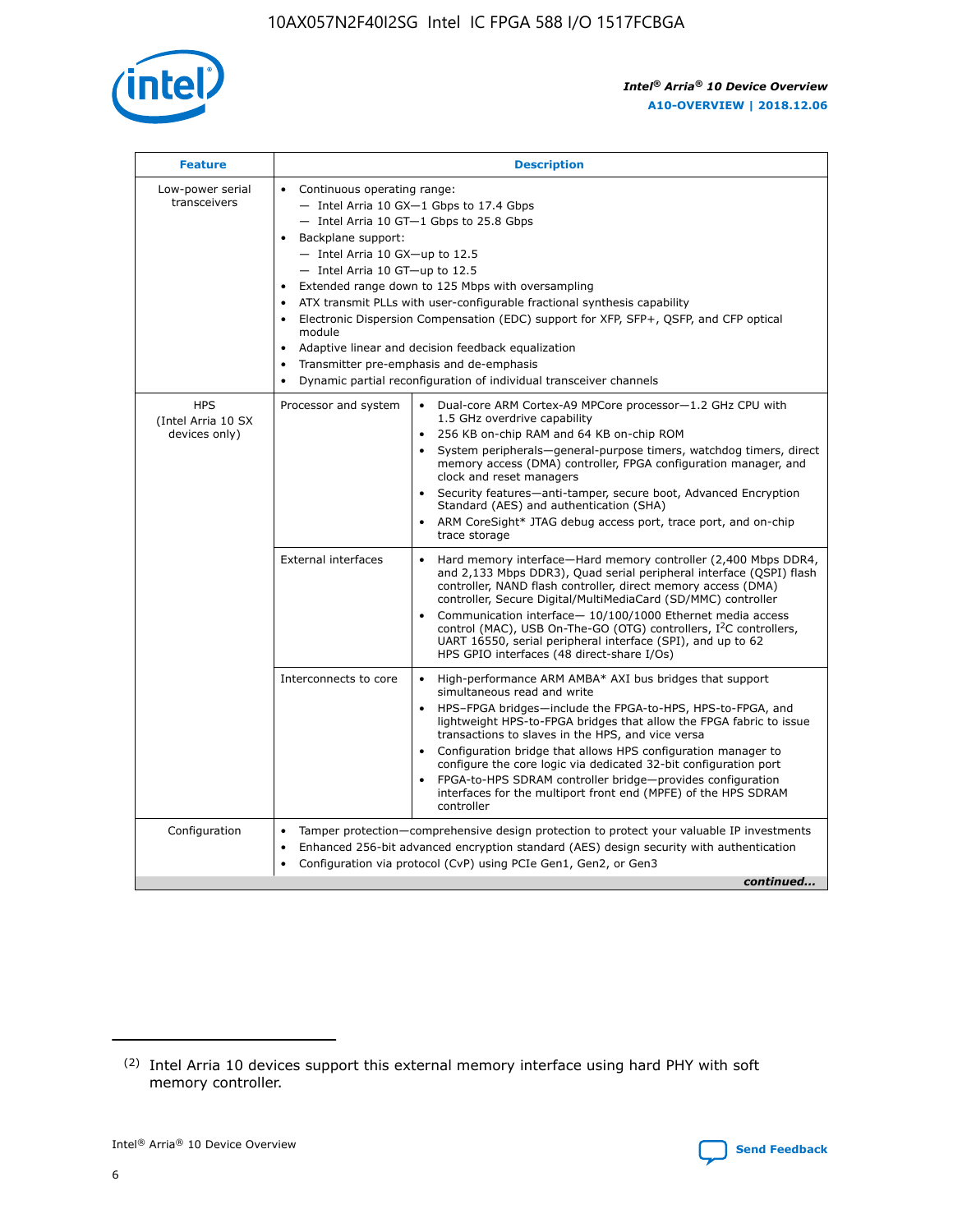

| <b>Feature</b>     | <b>Description</b>                                                                                                                                                                                                            |
|--------------------|-------------------------------------------------------------------------------------------------------------------------------------------------------------------------------------------------------------------------------|
|                    | Dynamic reconfiguration of the transceivers and PLLs<br>Fine-grained partial reconfiguration of the core fabric<br>Active Serial x4 Interface<br>$\bullet$                                                                    |
| Power management   | SmartVID<br>Low static power device options<br>Programmable Power Technology<br>Intel Quartus <sup>®</sup> Prime integrated power analysis                                                                                    |
| Software and tools | Intel Quartus Prime design suite<br>Transceiver toolkit<br>$\bullet$<br>Platform Designer system integration tool<br>DSP Builder for Intel FPGAs<br>OpenCL <sup>™</sup> support<br>Intel SoC FPGA Embedded Design Suite (EDS) |

### **Related Information**

#### [Intel Arria 10 Transceiver PHY Overview](https://www.intel.com/content/www/us/en/programmable/documentation/nik1398707230472.html#nik1398706768037) Provides details on Intel Arria 10 transceivers.

### **Intel Arria 10 Device Variants and Packages**

### **Table 4. Device Variants for the Intel Arria 10 Device Family**

| <b>Variant</b>    | <b>Description</b>                                                                                                                                                                                                     |
|-------------------|------------------------------------------------------------------------------------------------------------------------------------------------------------------------------------------------------------------------|
| Intel Arria 10 GX | FPGA featuring 17.4 Gbps transceivers for short reach applications with 12.5 backplane driving<br>capability.                                                                                                          |
| Intel Arria 10 GT | FPGA featuring:<br>17.4 Gbps transceivers for short reach applications with 12.5 backplane driving capability.<br>25.8 Gbps transceivers for supporting CAUI-4 and CEI-25G applications with CFP2 and CFP4<br>modules. |
| Intel Arria 10 SX | SoC integrating ARM-based HPS and FPGA featuring 17.4 Gbps transceivers for short reach<br>applications with 12.5 backplane driving capability.                                                                        |

### **Intel Arria 10 GX**

This section provides the available options, maximum resource counts, and package plan for the Intel Arria 10 GX devices.

The information in this section is correct at the time of publication. For the latest information and to get more details, refer to the Intel FPGA Product Selector.

### **Related Information**

#### [Intel FPGA Product Selector](http://www.altera.com/products/selector/psg-selector.html) Provides the latest information on Intel products.

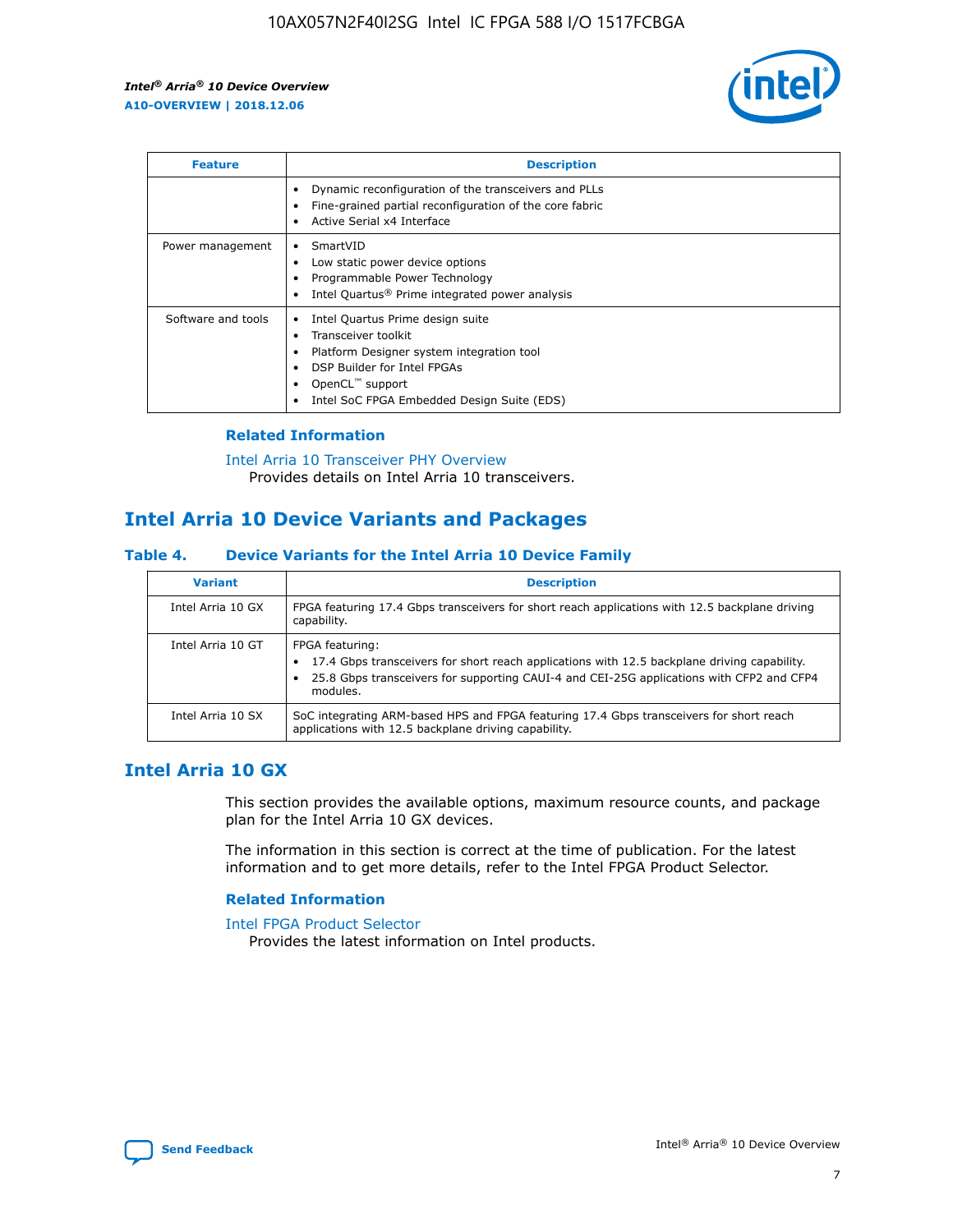

### **Available Options**





#### **Related Information**

[Transceiver Performance for Intel Arria 10 GX/SX Devices](https://www.intel.com/content/www/us/en/programmable/documentation/mcn1413182292568.html#mcn1413213965502) Provides more information about the transceiver speed grade.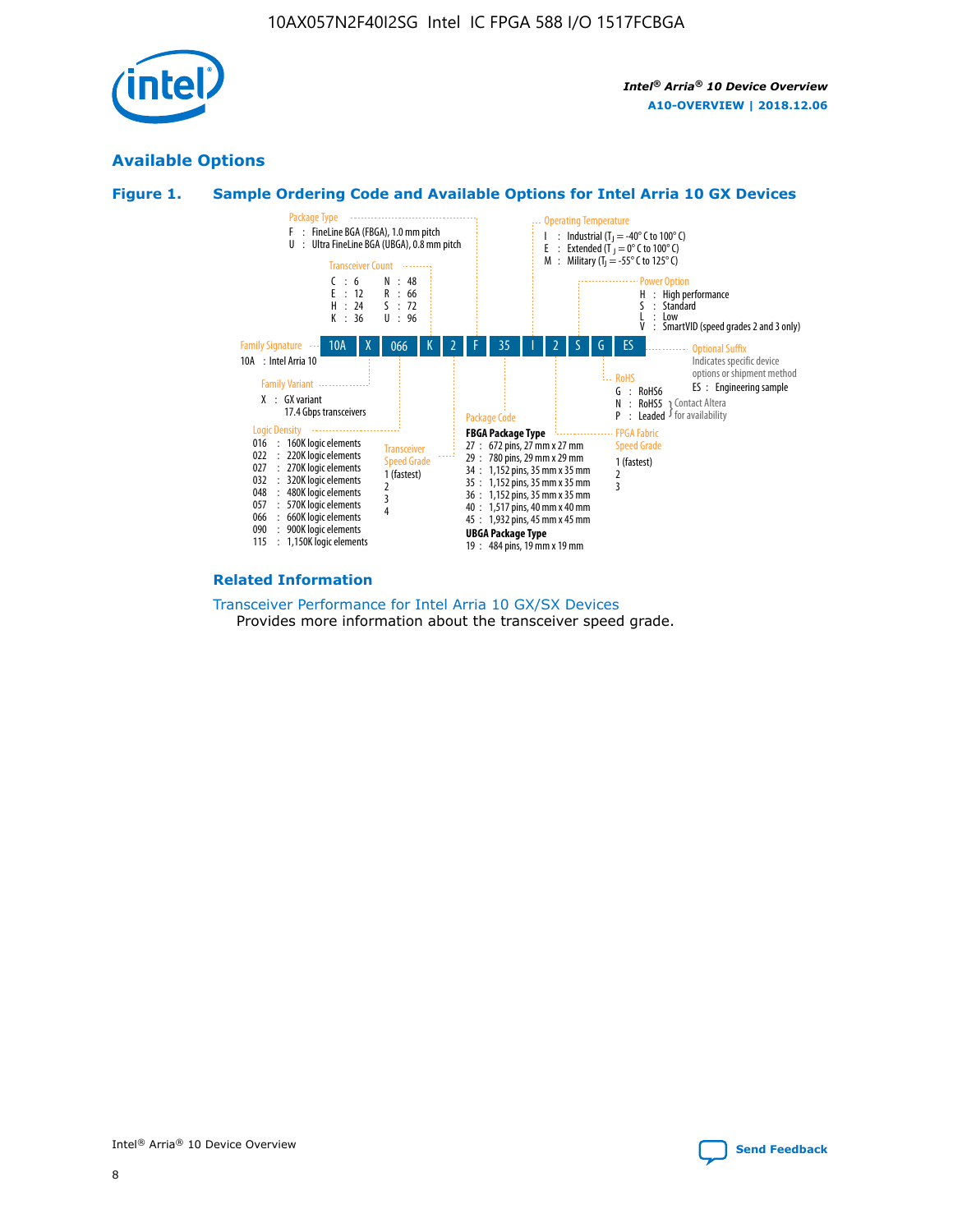

### **Maximum Resources**

#### **Table 5. Maximum Resource Counts for Intel Arria 10 GX Devices (GX 160, GX 220, GX 270, GX 320, and GX 480)**

| <b>Resource</b>         |                              | <b>Product Line</b> |                                                 |                |                |                |  |  |
|-------------------------|------------------------------|---------------------|-------------------------------------------------|----------------|----------------|----------------|--|--|
|                         |                              | <b>GX 160</b>       | <b>GX 220</b><br><b>GX 270</b><br><b>GX 320</b> |                |                | <b>GX 480</b>  |  |  |
| Logic Elements (LE) (K) |                              | 160                 | 220                                             | 270            | 320            | 480            |  |  |
| <b>ALM</b>              |                              | 61,510              | 80,330                                          | 101,620        | 119,900        | 183,590        |  |  |
| Register                |                              | 246,040             | 321,320                                         | 406,480        | 479,600        | 734,360        |  |  |
| Memory (Kb)             | M <sub>20</sub> K            | 8,800               | 11,740                                          | 15,000         | 17,820         | 28,620         |  |  |
|                         | <b>MLAB</b>                  | 1,050               | 1,690                                           | 2,452          | 2,727          | 4,164          |  |  |
|                         | Variable-precision DSP Block |                     | 192                                             | 830<br>985     |                | 1,368          |  |  |
| 18 x 19 Multiplier      |                              | 312                 | 384                                             | 1,970<br>1,660 |                | 2,736          |  |  |
| PLL                     | Fractional<br>Synthesis      | 6                   | 6                                               | 8              | 8              | 12             |  |  |
|                         | I/O                          | 6                   | 6                                               | 8              | 8              | 12             |  |  |
| 17.4 Gbps Transceiver   |                              | 12                  | 12                                              | 24             | 24             | 36             |  |  |
| GPIO <sup>(3)</sup>     |                              | 288                 | 288                                             | 384            | 384            | 492            |  |  |
| LVDS Pair $(4)$         |                              | 120                 | 120                                             | 168            | 168            | 222            |  |  |
| PCIe Hard IP Block      |                              | 1                   | 1                                               | 2              | $\overline{2}$ | $\overline{2}$ |  |  |
| Hard Memory Controller  |                              | 6                   | 6                                               | 8              | 8              | 12             |  |  |

<sup>(4)</sup> Each LVDS I/O pair can be used as differential input or output.



<sup>(3)</sup> The number of GPIOs does not include transceiver I/Os. In the Intel Quartus Prime software, the number of user I/Os includes transceiver I/Os.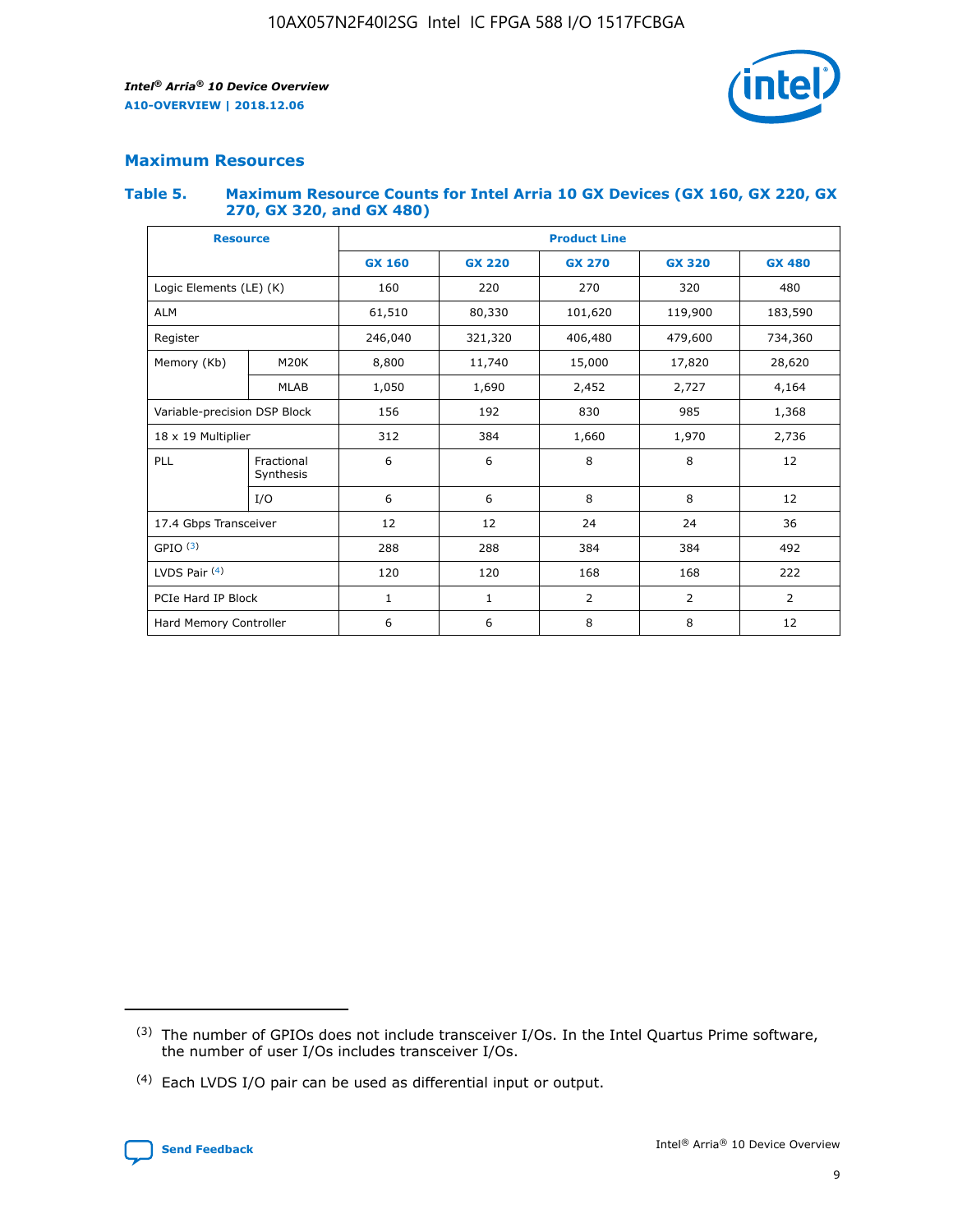

### **Table 6. Maximum Resource Counts for Intel Arria 10 GX Devices (GX 570, GX 660, GX 900, and GX 1150)**

|                              | <b>Resource</b>         | <b>Product Line</b> |                |                |                |  |  |  |
|------------------------------|-------------------------|---------------------|----------------|----------------|----------------|--|--|--|
|                              |                         | <b>GX 570</b>       | <b>GX 660</b>  |                | <b>GX 1150</b> |  |  |  |
| Logic Elements (LE) (K)      |                         | 570                 | 660            | 900            | 1,150          |  |  |  |
| <b>ALM</b>                   |                         | 217,080             | 251,680        | 339,620        | 427,200        |  |  |  |
| Register                     |                         | 868,320             | 1,006,720      | 1,358,480      | 1,708,800      |  |  |  |
| Memory (Kb)                  | <b>M20K</b>             | 36,000              | 42,620         | 48,460         | 54,260         |  |  |  |
|                              | <b>MLAB</b>             | 5,096               | 5,788<br>9,386 |                | 12,984         |  |  |  |
| Variable-precision DSP Block |                         | 1,523               | 1,687          | 1,518          | 1,518          |  |  |  |
|                              | 18 x 19 Multiplier      |                     | 3,374          | 3,036          | 3,036          |  |  |  |
| PLL                          | Fractional<br>Synthesis | 16                  | 16             | 32             | 32             |  |  |  |
|                              | I/O                     | 16                  | 16             | 16             | 16             |  |  |  |
| 17.4 Gbps Transceiver        |                         | 48                  | 48             |                | 96             |  |  |  |
| GPIO <sup>(3)</sup>          |                         | 696                 | 696            | 768            | 768            |  |  |  |
| LVDS Pair $(4)$              |                         | 324                 | 324<br>384     |                | 384            |  |  |  |
| PCIe Hard IP Block           |                         | 2                   | $\overline{2}$ | $\overline{4}$ | $\overline{4}$ |  |  |  |
| Hard Memory Controller       |                         | 16                  | 16             | 16             | 16             |  |  |  |

### **Package Plan**

### **Table 7. Package Plan for Intel Arria 10 GX Devices (U19, F27, and F29)**

Refer to I/O and High Speed I/O in Intel Arria 10 Devices chapter for the number of 3 V I/O, LVDS I/O, and LVDS channels in each device package.

| <b>Product Line</b> | U <sub>19</sub><br>$(19 \text{ mm} \times 19 \text{ mm})$<br>484-pin UBGA) |          |             |         | <b>F27</b><br>(27 mm × 27 mm,<br>672-pin FBGA) |             | <b>F29</b><br>(29 mm × 29 mm,<br>780-pin FBGA) |          |             |  |
|---------------------|----------------------------------------------------------------------------|----------|-------------|---------|------------------------------------------------|-------------|------------------------------------------------|----------|-------------|--|
|                     | 3 V I/O                                                                    | LVDS I/O | <b>XCVR</b> | 3 V I/O | LVDS I/O                                       | <b>XCVR</b> | 3 V I/O                                        | LVDS I/O | <b>XCVR</b> |  |
| GX 160              | 48                                                                         | 192      | 6           | 48      | 192                                            | 12          | 48                                             | 240      | 12          |  |
| GX 220              | 48                                                                         | 192      | 6           | 48      | 192                                            | 12          | 48                                             | 240      | 12          |  |
| GX 270              |                                                                            |          |             | 48      | 192                                            | 12          | 48                                             | 312      | 12          |  |
| GX 320              |                                                                            |          |             | 48      | 192                                            | 12          | 48                                             | 312      | 12          |  |
| GX 480              |                                                                            |          |             |         |                                                |             | 48                                             | 312      | 12          |  |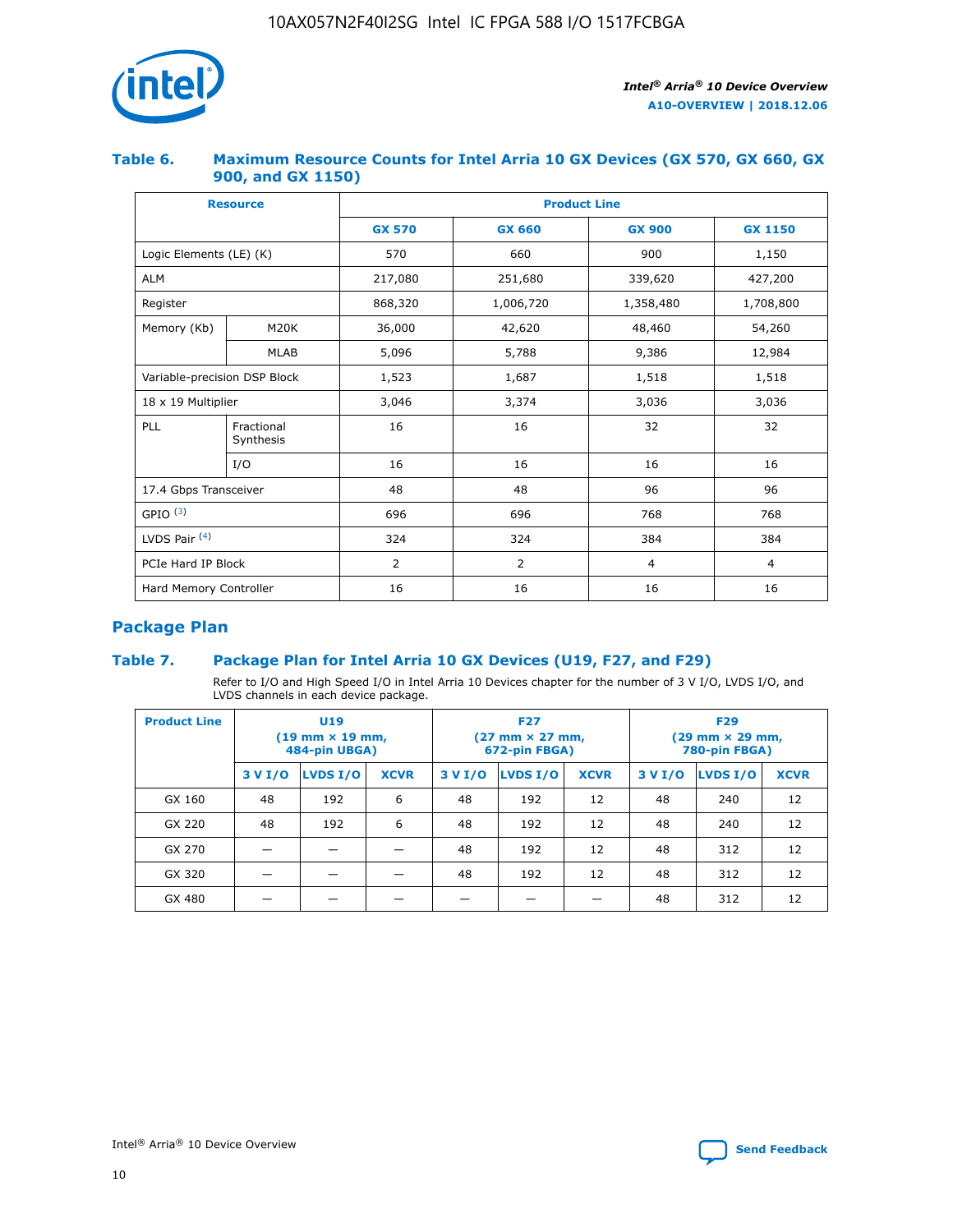

#### **Table 8. Package Plan for Intel Arria 10 GX Devices (F34, F35, NF40, and KF40)**

Refer to I/O and High Speed I/O in Intel Arria 10 Devices chapter for the number of 3 V I/O, LVDS I/O, and LVDS channels in each device package.

| <b>Product Line</b> | <b>F34</b><br>$(35 \text{ mm} \times 35 \text{ mm})$<br><b>1152-pin FBGA)</b> |                    | <b>F35</b><br>$(35 \text{ mm} \times 35 \text{ mm})$<br><b>1152-pin FBGA)</b> |           | <b>KF40</b><br>$(40$ mm $\times$ 40 mm,<br>1517-pin FBGA) |             |           | <b>NF40</b><br>$(40 \text{ mm} \times 40 \text{ mm})$<br>1517-pin FBGA) |             |           |                    |             |
|---------------------|-------------------------------------------------------------------------------|--------------------|-------------------------------------------------------------------------------|-----------|-----------------------------------------------------------|-------------|-----------|-------------------------------------------------------------------------|-------------|-----------|--------------------|-------------|
|                     | 3V<br>I/O                                                                     | <b>LVDS</b><br>I/O | <b>XCVR</b>                                                                   | 3V<br>I/O | <b>LVDS</b><br>I/O                                        | <b>XCVR</b> | 3V<br>I/O | <b>LVDS</b><br>I/O                                                      | <b>XCVR</b> | 3V<br>I/O | <b>LVDS</b><br>I/O | <b>XCVR</b> |
| GX 270              | 48                                                                            | 336                | 24                                                                            | 48        | 336                                                       | 24          |           |                                                                         |             |           |                    |             |
| GX 320              | 48                                                                            | 336                | 24                                                                            | 48        | 336                                                       | 24          |           |                                                                         |             |           |                    |             |
| GX 480              | 48                                                                            | 444                | 24                                                                            | 48        | 348                                                       | 36          |           |                                                                         |             |           |                    |             |
| GX 570              | 48                                                                            | 444                | 24                                                                            | 48        | 348                                                       | 36          | 96        | 600                                                                     | 36          | 48        | 540                | 48          |
| GX 660              | 48                                                                            | 444                | 24                                                                            | 48        | 348                                                       | 36          | 96        | 600                                                                     | 36          | 48        | 540                | 48          |
| GX 900              |                                                                               | 504                | 24                                                                            | –         |                                                           | -           |           |                                                                         |             |           | 600                | 48          |
| GX 1150             |                                                                               | 504                | 24                                                                            |           |                                                           |             |           |                                                                         |             |           | 600                | 48          |

#### **Table 9. Package Plan for Intel Arria 10 GX Devices (RF40, NF45, SF45, and UF45)**

Refer to I/O and High Speed I/O in Intel Arria 10 Devices chapter for the number of 3 V I/O, LVDS I/O, and LVDS channels in each device package.

| <b>Product Line</b> | <b>RF40</b><br>$(40$ mm $\times$ 40 mm,<br>1517-pin FBGA) |                    |             | <b>NF45</b><br>$(45 \text{ mm} \times 45 \text{ mm})$<br><b>1932-pin FBGA)</b> |                    |             | <b>SF45</b><br>$(45 \text{ mm} \times 45 \text{ mm})$<br><b>1932-pin FBGA)</b> |                    |             | <b>UF45</b><br>$(45 \text{ mm} \times 45 \text{ mm})$<br><b>1932-pin FBGA)</b> |                    |             |
|---------------------|-----------------------------------------------------------|--------------------|-------------|--------------------------------------------------------------------------------|--------------------|-------------|--------------------------------------------------------------------------------|--------------------|-------------|--------------------------------------------------------------------------------|--------------------|-------------|
|                     | 3V<br>I/O                                                 | <b>LVDS</b><br>I/O | <b>XCVR</b> | 3 V<br>I/O                                                                     | <b>LVDS</b><br>I/O | <b>XCVR</b> | 3 V<br>I/O                                                                     | <b>LVDS</b><br>I/O | <b>XCVR</b> | 3V<br>I/O                                                                      | <b>LVDS</b><br>I/O | <b>XCVR</b> |
| GX 900              |                                                           | 342                | 66          | _                                                                              | 768                | 48          |                                                                                | 624                | 72          |                                                                                | 480                | 96          |
| GX 1150             |                                                           | 342                | 66          | _                                                                              | 768                | 48          |                                                                                | 624                | 72          |                                                                                | 480                | 96          |

### **Related Information**

[I/O and High-Speed Differential I/O Interfaces in Intel Arria 10 Devices chapter, Intel](https://www.intel.com/content/www/us/en/programmable/documentation/sam1403482614086.html#sam1403482030321) [Arria 10 Device Handbook](https://www.intel.com/content/www/us/en/programmable/documentation/sam1403482614086.html#sam1403482030321)

Provides the number of 3 V and LVDS I/Os, and LVDS channels for each Intel Arria 10 device package.

### **Intel Arria 10 GT**

This section provides the available options, maximum resource counts, and package plan for the Intel Arria 10 GT devices.

The information in this section is correct at the time of publication. For the latest information and to get more details, refer to the Intel FPGA Product Selector.

#### **Related Information**

#### [Intel FPGA Product Selector](http://www.altera.com/products/selector/psg-selector.html)

Provides the latest information on Intel products.

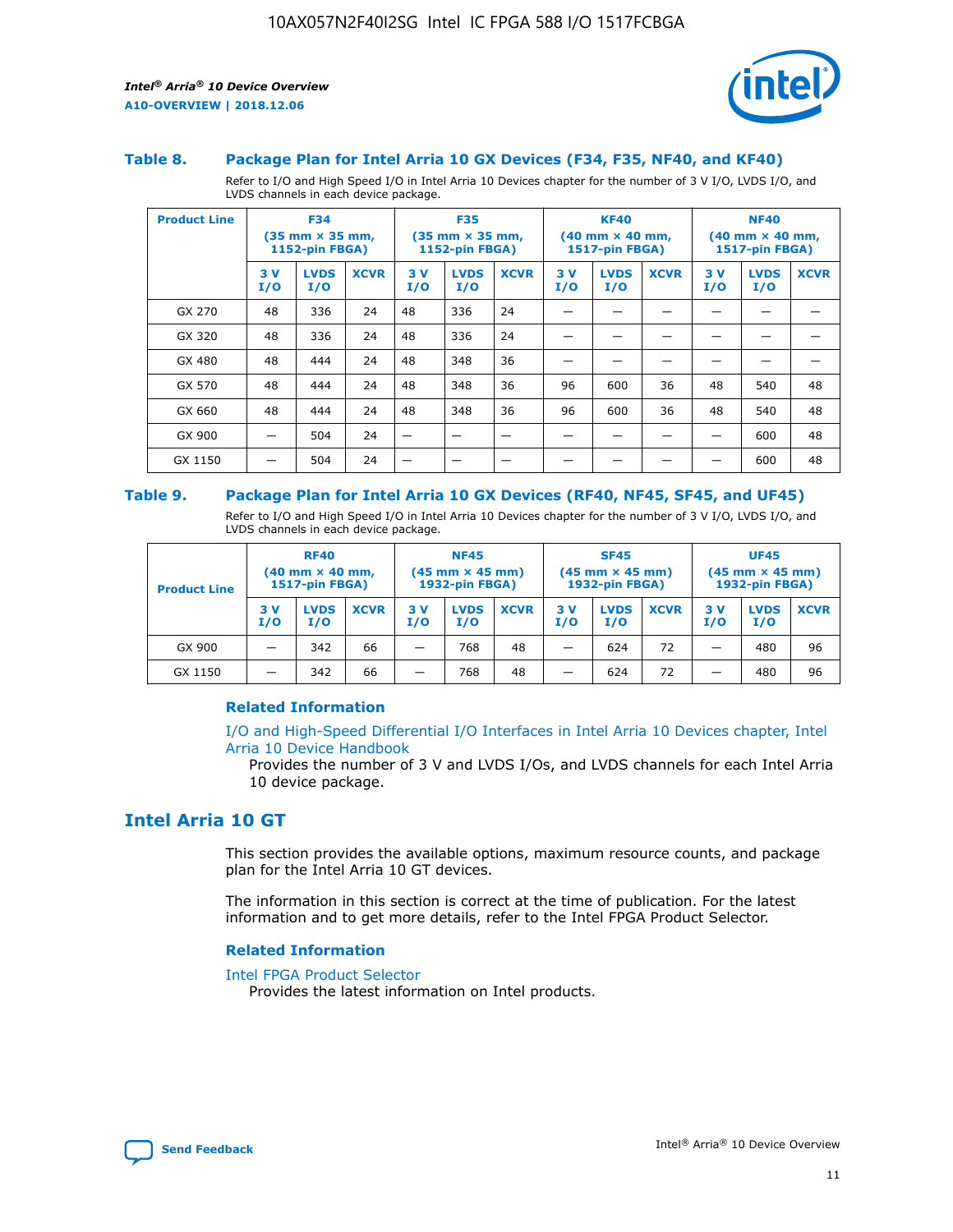

### **Available Options**

### **Figure 2. Sample Ordering Code and Available Options for Intel Arria 10 GT Devices**

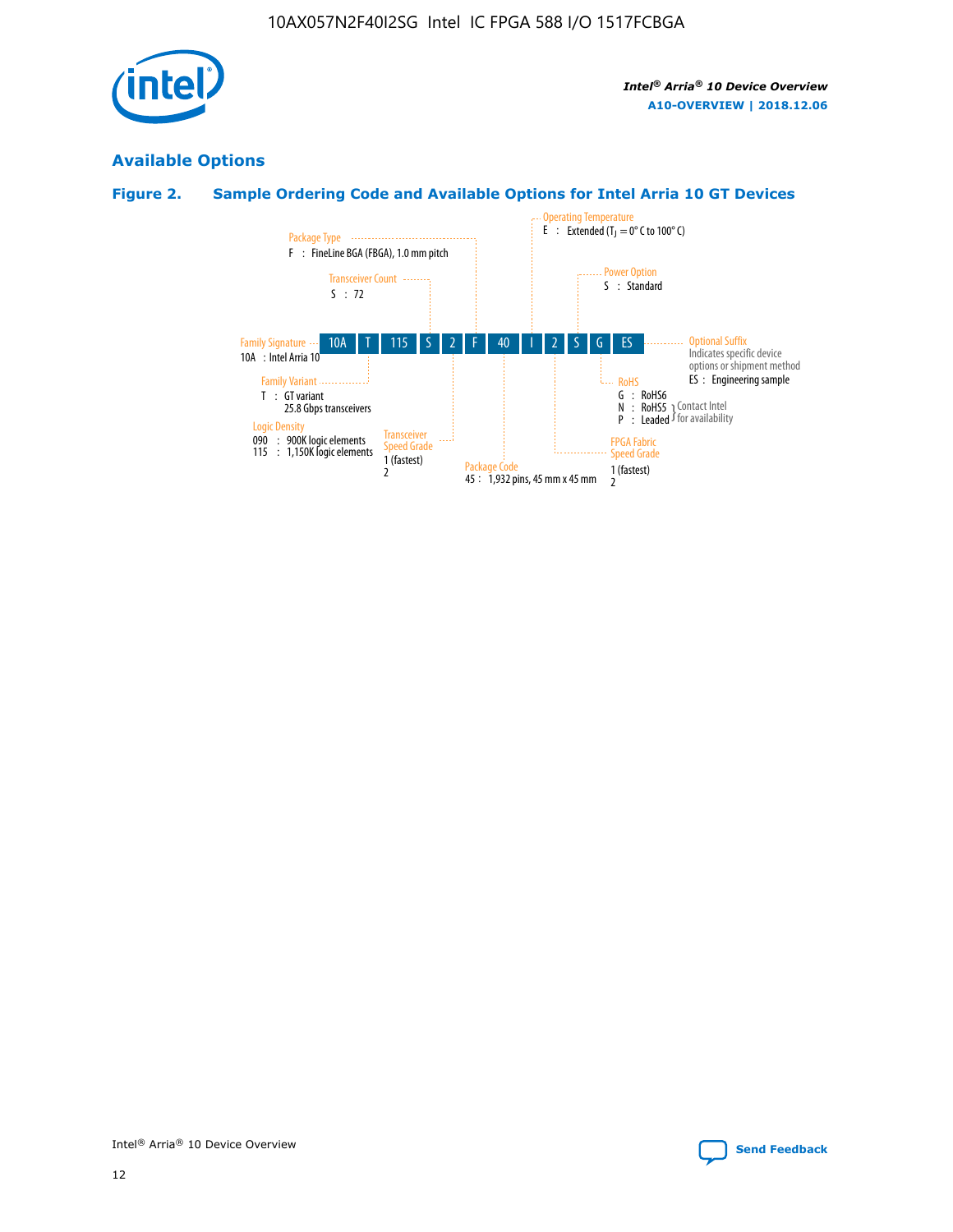

### **Maximum Resources**

#### **Table 10. Maximum Resource Counts for Intel Arria 10 GT Devices**

| <b>Resource</b>              |                      |                | <b>Product Line</b> |  |
|------------------------------|----------------------|----------------|---------------------|--|
|                              |                      | <b>GT 900</b>  | <b>GT 1150</b>      |  |
| Logic Elements (LE) (K)      |                      | 900            | 1,150               |  |
| <b>ALM</b>                   |                      | 339,620        | 427,200             |  |
| Register                     |                      | 1,358,480      | 1,708,800           |  |
| Memory (Kb)                  | M <sub>20</sub> K    | 48,460         | 54,260              |  |
|                              | <b>MLAB</b>          | 9,386          | 12,984              |  |
| Variable-precision DSP Block |                      | 1,518          | 1,518               |  |
| 18 x 19 Multiplier           |                      | 3,036          | 3,036               |  |
| PLL                          | Fractional Synthesis | 32             | 32                  |  |
|                              | I/O                  | 16             | 16                  |  |
| Transceiver                  | 17.4 Gbps            | 72(5)          | 72(5)               |  |
|                              | 25.8 Gbps            | 6              | 6                   |  |
| GPIO <sup>(6)</sup>          |                      | 624            | 624                 |  |
| LVDS Pair $(7)$              |                      | 312            | 312                 |  |
| PCIe Hard IP Block           |                      | $\overline{4}$ | $\overline{4}$      |  |
| Hard Memory Controller       |                      | 16             | 16                  |  |

#### **Related Information**

#### [Intel Arria 10 GT Channel Usage](https://www.intel.com/content/www/us/en/programmable/documentation/nik1398707230472.html#nik1398707008178)

Configuring GT/GX channels in Intel Arria 10 GT devices.

### **Package Plan**

### **Table 11. Package Plan for Intel Arria 10 GT Devices**

Refer to I/O and High Speed I/O in Intel Arria 10 Devices chapter for the number of 3 V I/O, LVDS I/O, and LVDS channels in each device package.

| <b>Product Line</b> | <b>SF45</b><br>(45 mm × 45 mm, 1932-pin FBGA) |                 |             |  |  |  |  |
|---------------------|-----------------------------------------------|-----------------|-------------|--|--|--|--|
|                     | 3 V I/O                                       | <b>LVDS I/O</b> | <b>XCVR</b> |  |  |  |  |
| GT 900              |                                               | 624             | 72          |  |  |  |  |
| GT 1150             |                                               | 624             |             |  |  |  |  |

<sup>(7)</sup> Each LVDS I/O pair can be used as differential input or output.



 $(5)$  If all 6 GT channels are in use, 12 of the GX channels are not usable.

<sup>(6)</sup> The number of GPIOs does not include transceiver I/Os. In the Intel Quartus Prime software, the number of user I/Os includes transceiver I/Os.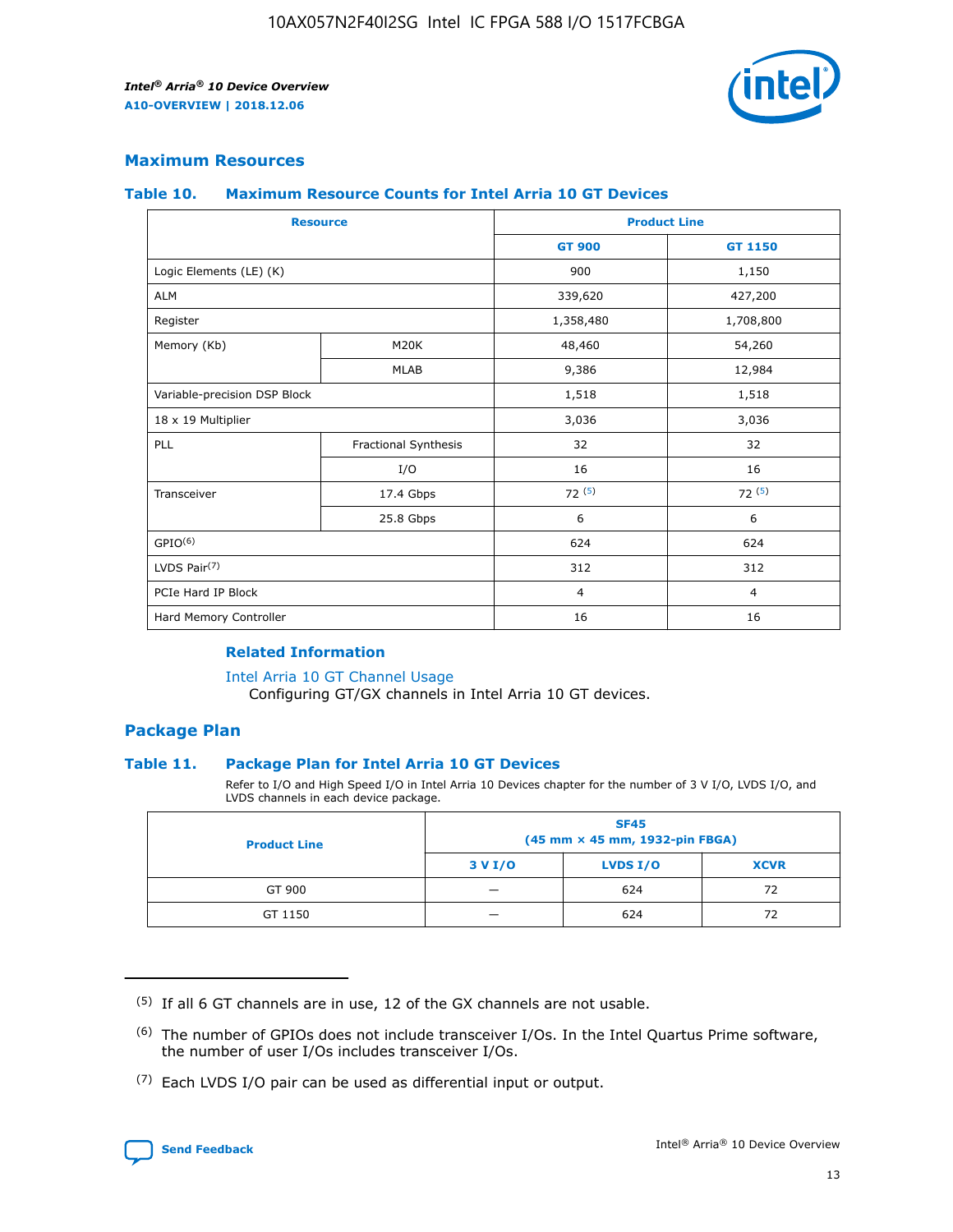

#### **Related Information**

[I/O and High-Speed Differential I/O Interfaces in Intel Arria 10 Devices chapter, Intel](https://www.intel.com/content/www/us/en/programmable/documentation/sam1403482614086.html#sam1403482030321) [Arria 10 Device Handbook](https://www.intel.com/content/www/us/en/programmable/documentation/sam1403482614086.html#sam1403482030321)

Provides the number of 3 V and LVDS I/Os, and LVDS channels for each Intel Arria 10 device package.

### **Intel Arria 10 SX**

This section provides the available options, maximum resource counts, and package plan for the Intel Arria 10 SX devices.

The information in this section is correct at the time of publication. For the latest information and to get more details, refer to the Intel FPGA Product Selector.

#### **Related Information**

[Intel FPGA Product Selector](http://www.altera.com/products/selector/psg-selector.html) Provides the latest information on Intel products.

#### **Available Options**

#### **Figure 3. Sample Ordering Code and Available Options for Intel Arria 10 SX Devices**



#### **Related Information**

[Transceiver Performance for Intel Arria 10 GX/SX Devices](https://www.intel.com/content/www/us/en/programmable/documentation/mcn1413182292568.html#mcn1413213965502) Provides more information about the transceiver speed grade.

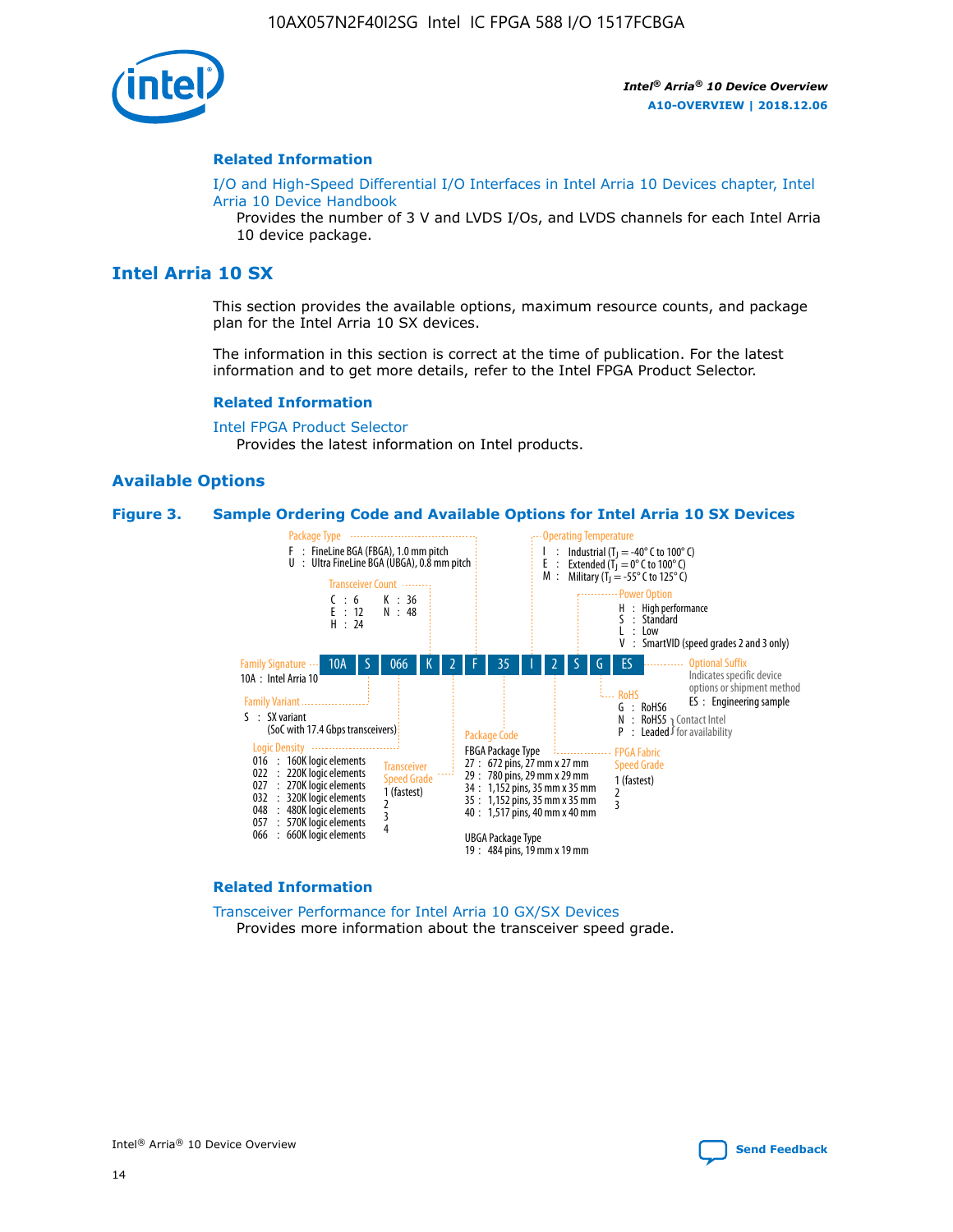

### **Maximum Resources**

### **Table 12. Maximum Resource Counts for Intel Arria 10 SX Devices**

| <b>Resource</b>                   |                         | <b>Product Line</b> |               |                |                |                |                |                |  |  |  |
|-----------------------------------|-------------------------|---------------------|---------------|----------------|----------------|----------------|----------------|----------------|--|--|--|
|                                   |                         | <b>SX 160</b>       | <b>SX 220</b> | <b>SX 270</b>  | <b>SX 320</b>  | <b>SX 480</b>  | <b>SX 570</b>  | <b>SX 660</b>  |  |  |  |
| Logic Elements (LE) (K)           |                         | 160                 | 220           | 270            | 320            | 480            | 570            | 660            |  |  |  |
| <b>ALM</b>                        |                         | 61,510              | 80,330        | 101,620        | 119,900        | 183,590        | 217,080        | 251,680        |  |  |  |
| Register                          |                         | 246,040             | 321,320       | 406,480        | 479,600        | 734,360        | 868,320        | 1,006,720      |  |  |  |
| Memory (Kb)                       | M <sub>20</sub> K       | 8,800               | 11,740        | 15,000         | 17,820         | 28,620         | 36,000         | 42,620         |  |  |  |
|                                   | <b>MLAB</b>             | 1,050               | 1,690         | 2,452          | 2,727          | 4,164          | 5,096          | 5,788          |  |  |  |
| Variable-precision DSP Block      |                         | 156                 | 192           | 830            | 985            | 1,368          | 1,523          | 1,687          |  |  |  |
| 18 x 19 Multiplier                |                         | 312                 | 384           | 1,660          | 1,970          | 2,736          | 3,046          | 3,374          |  |  |  |
| PLL                               | Fractional<br>Synthesis | 6                   | 6             | 8              | 8              | 12             | 16             | 16             |  |  |  |
|                                   | I/O                     | 6                   | 6             | 8              | 8              | 12             | 16             | 16             |  |  |  |
| 17.4 Gbps Transceiver             |                         | 12                  | 12            | 24             | 24             | 36             | 48             | 48             |  |  |  |
| GPIO <sup>(8)</sup>               |                         | 288                 | 288           | 384            | 384            | 492            | 696            | 696            |  |  |  |
| LVDS Pair $(9)$                   |                         | 120                 | 120           | 168            | 168            | 174            | 324            | 324            |  |  |  |
|                                   | PCIe Hard IP Block      |                     | $\mathbf{1}$  | $\overline{2}$ | $\overline{2}$ | $\overline{2}$ | $\overline{2}$ | $\overline{2}$ |  |  |  |
| Hard Memory Controller            |                         | 6                   | 6             | 8              | 8              | 12             | 16             | 16             |  |  |  |
| ARM Cortex-A9 MPCore<br>Processor |                         | Yes                 | Yes           | Yes            | Yes            | Yes            | Yes            | <b>Yes</b>     |  |  |  |

### **Package Plan**

### **Table 13. Package Plan for Intel Arria 10 SX Devices (U19, F27, F29, and F34)**

Refer to I/O and High Speed I/O in Intel Arria 10 Devices chapter for the number of 3 V I/O, LVDS I/O, and LVDS channels in each device package.

| <b>Product Line</b> | U <sub>19</sub><br>$(19 \text{ mm} \times 19 \text{ mm})$<br>484-pin UBGA) |                    | <b>F27</b><br>$(27 \text{ mm} \times 27 \text{ mm})$<br>672-pin FBGA) |           | <b>F29</b><br>$(29 \text{ mm} \times 29 \text{ mm})$<br>780-pin FBGA) |             |            | <b>F34</b><br>$(35 \text{ mm} \times 35 \text{ mm})$<br><b>1152-pin FBGA)</b> |             |           |                    |             |
|---------------------|----------------------------------------------------------------------------|--------------------|-----------------------------------------------------------------------|-----------|-----------------------------------------------------------------------|-------------|------------|-------------------------------------------------------------------------------|-------------|-----------|--------------------|-------------|
|                     | 3V<br>I/O                                                                  | <b>LVDS</b><br>I/O | <b>XCVR</b>                                                           | 3V<br>I/O | <b>LVDS</b><br>I/O                                                    | <b>XCVR</b> | 3 V<br>I/O | <b>LVDS</b><br>I/O                                                            | <b>XCVR</b> | 3V<br>I/O | <b>LVDS</b><br>I/O | <b>XCVR</b> |
| SX 160              | 48                                                                         | 144                | 6                                                                     | 48        | 192                                                                   | 12          | 48         | 240                                                                           | 12          | –         |                    |             |
| SX 220              | 48                                                                         | 144                | 6                                                                     | 48        | 192                                                                   | 12          | 48         | 240                                                                           | 12          |           |                    |             |
| SX 270              |                                                                            |                    |                                                                       | 48        | 192                                                                   | 12          | 48         | 312                                                                           | 12          | 48        | 336                | 24          |
| SX 320              |                                                                            |                    |                                                                       | 48        | 192                                                                   | 12          | 48         | 312                                                                           | 12          | 48        | 336                | 24          |
|                     | continued                                                                  |                    |                                                                       |           |                                                                       |             |            |                                                                               |             |           |                    |             |

 $(8)$  The number of GPIOs does not include transceiver I/Os. In the Intel Quartus Prime software, the number of user I/Os includes transceiver I/Os.

 $(9)$  Each LVDS I/O pair can be used as differential input or output.

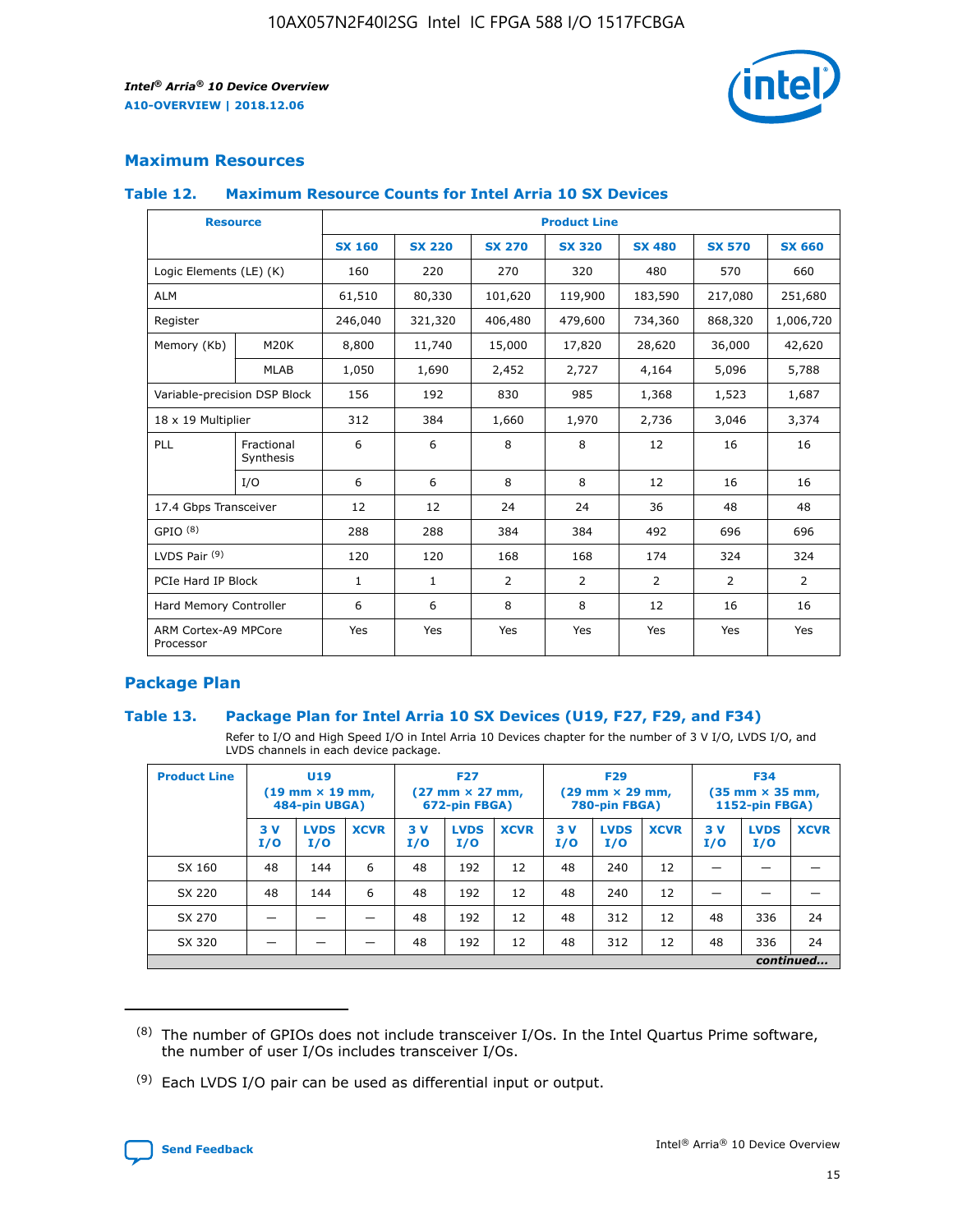

| <b>Product Line</b> | U <sub>19</sub><br>$(19 \text{ mm} \times 19 \text{ mm})$<br>484-pin UBGA) |                    | <b>F27</b><br>$(27 \text{ mm} \times 27 \text{ mm})$<br>672-pin FBGA) |           |                    | <b>F29</b><br>$(29 \text{ mm} \times 29 \text{ mm})$<br>780-pin FBGA) |           |                    | <b>F34</b><br>$(35$ mm $\times$ 35 mm,<br><b>1152-pin FBGA)</b> |           |                    |             |
|---------------------|----------------------------------------------------------------------------|--------------------|-----------------------------------------------------------------------|-----------|--------------------|-----------------------------------------------------------------------|-----------|--------------------|-----------------------------------------------------------------|-----------|--------------------|-------------|
|                     | 3V<br>I/O                                                                  | <b>LVDS</b><br>I/O | <b>XCVR</b>                                                           | 3V<br>I/O | <b>LVDS</b><br>I/O | <b>XCVR</b>                                                           | 3V<br>I/O | <b>LVDS</b><br>I/O | <b>XCVR</b>                                                     | 3V<br>I/O | <b>LVDS</b><br>I/O | <b>XCVR</b> |
| SX 480              |                                                                            |                    |                                                                       |           |                    |                                                                       | 48        | 312                | 12                                                              | 48        | 444                | 24          |
| SX 570              |                                                                            |                    |                                                                       |           |                    |                                                                       |           |                    |                                                                 | 48        | 444                | 24          |
| SX 660              |                                                                            |                    |                                                                       |           |                    |                                                                       |           |                    |                                                                 | 48        | 444                | 24          |

### **Table 14. Package Plan for Intel Arria 10 SX Devices (F35, KF40, and NF40)**

Refer to I/O and High Speed I/O in Intel Arria 10 Devices chapter for the number of 3 V I/O, LVDS I/O, and LVDS channels in each device package.

| <b>Product Line</b> | <b>F35</b><br>(35 mm × 35 mm,<br><b>1152-pin FBGA)</b> |          |             |                                           | <b>KF40</b><br>(40 mm × 40 mm,<br>1517-pin FBGA) |    | <b>NF40</b><br>$(40 \text{ mm} \times 40 \text{ mm})$<br>1517-pin FBGA) |          |             |  |
|---------------------|--------------------------------------------------------|----------|-------------|-------------------------------------------|--------------------------------------------------|----|-------------------------------------------------------------------------|----------|-------------|--|
|                     | 3 V I/O                                                | LVDS I/O | <b>XCVR</b> | <b>LVDS I/O</b><br>3 V I/O<br><b>XCVR</b> |                                                  |    | 3 V I/O                                                                 | LVDS I/O | <b>XCVR</b> |  |
| SX 270              | 48                                                     | 336      | 24          |                                           |                                                  |    |                                                                         |          |             |  |
| SX 320              | 48                                                     | 336      | 24          |                                           |                                                  |    |                                                                         |          |             |  |
| SX 480              | 48                                                     | 348      | 36          |                                           |                                                  |    |                                                                         |          |             |  |
| SX 570              | 48                                                     | 348      | 36          | 96<br>36<br>600                           |                                                  |    | 48                                                                      | 540      | 48          |  |
| SX 660              | 48                                                     | 348      | 36          | 96                                        | 600                                              | 36 | 48                                                                      | 540      | 48          |  |

### **Related Information**

[I/O and High-Speed Differential I/O Interfaces in Intel Arria 10 Devices chapter, Intel](https://www.intel.com/content/www/us/en/programmable/documentation/sam1403482614086.html#sam1403482030321) [Arria 10 Device Handbook](https://www.intel.com/content/www/us/en/programmable/documentation/sam1403482614086.html#sam1403482030321)

Provides the number of 3 V and LVDS I/Os, and LVDS channels for each Intel Arria 10 device package.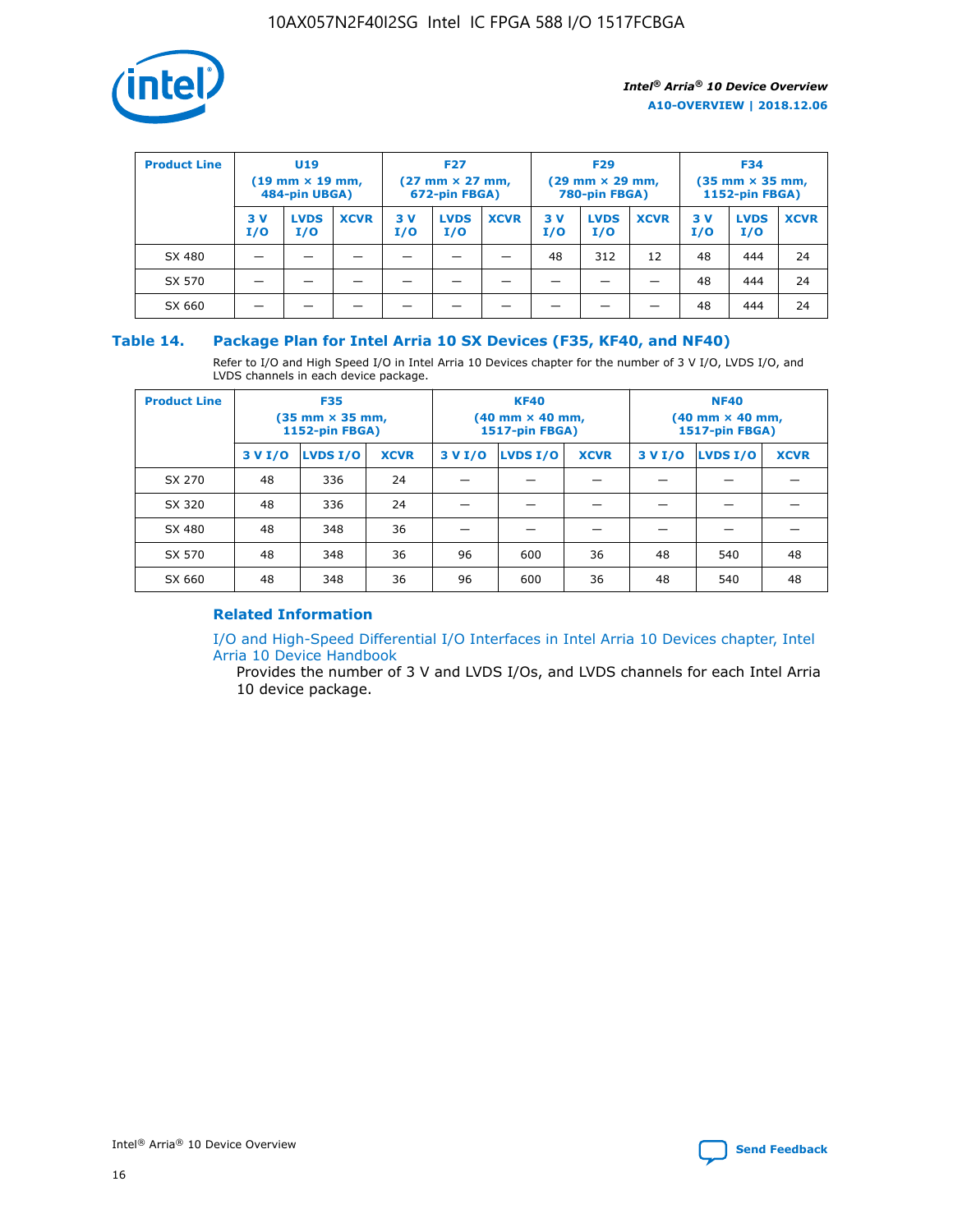

### **I/O Vertical Migration for Intel Arria 10 Devices**

#### **Figure 4. Migration Capability Across Intel Arria 10 Product Lines**

- The arrows indicate the migration paths. The devices included in each vertical migration path are shaded. Devices with fewer resources in the same path have lighter shades.
- To achieve the full I/O migration across product lines in the same migration path, restrict I/Os and transceivers usage to match the product line with the lowest I/O and transceiver counts.
- An LVDS I/O bank in the source device may be mapped to a 3 V I/O bank in the target device. To use memory interface clock frequency higher than 533 MHz, assign external memory interface pins only to banks that are LVDS I/O in both devices.
- There may be nominal 0.15 mm package height difference between some product lines in the same package type.
	- **Variant Product Line Package U19 F27 F29 F34 F35 KF40 NF40 RF40 NF45 SF45 UF45** Intel® Arria® 10 GX GX 160 GX 220 GX 270 GX 320 GX 480 GX 570 GX 660 GX 900 GX 1150 Intel Arria 10 GT GT 900 GT 1150 Intel Arria 10 SX SX 160 SX 220 SX 270 SX 320 SX 480 SX 570 SX 660
- Some migration paths are not shown in the Intel Quartus Prime software **Pin Migration View**.

*Note:* To verify the pin migration compatibility, use the **Pin Migration View** window in the Intel Quartus Prime software Pin Planner.

### **Adaptive Logic Module**

Intel Arria 10 devices use a 20 nm ALM as the basic building block of the logic fabric.

The ALM architecture is the same as the previous generation FPGAs, allowing for efficient implementation of logic functions and easy conversion of IP between the device generations.

The ALM, as shown in following figure, uses an 8-input fracturable look-up table (LUT) with four dedicated registers to help improve timing closure in register-rich designs and achieve an even higher design packing capability than the traditional two-register per LUT architecture.

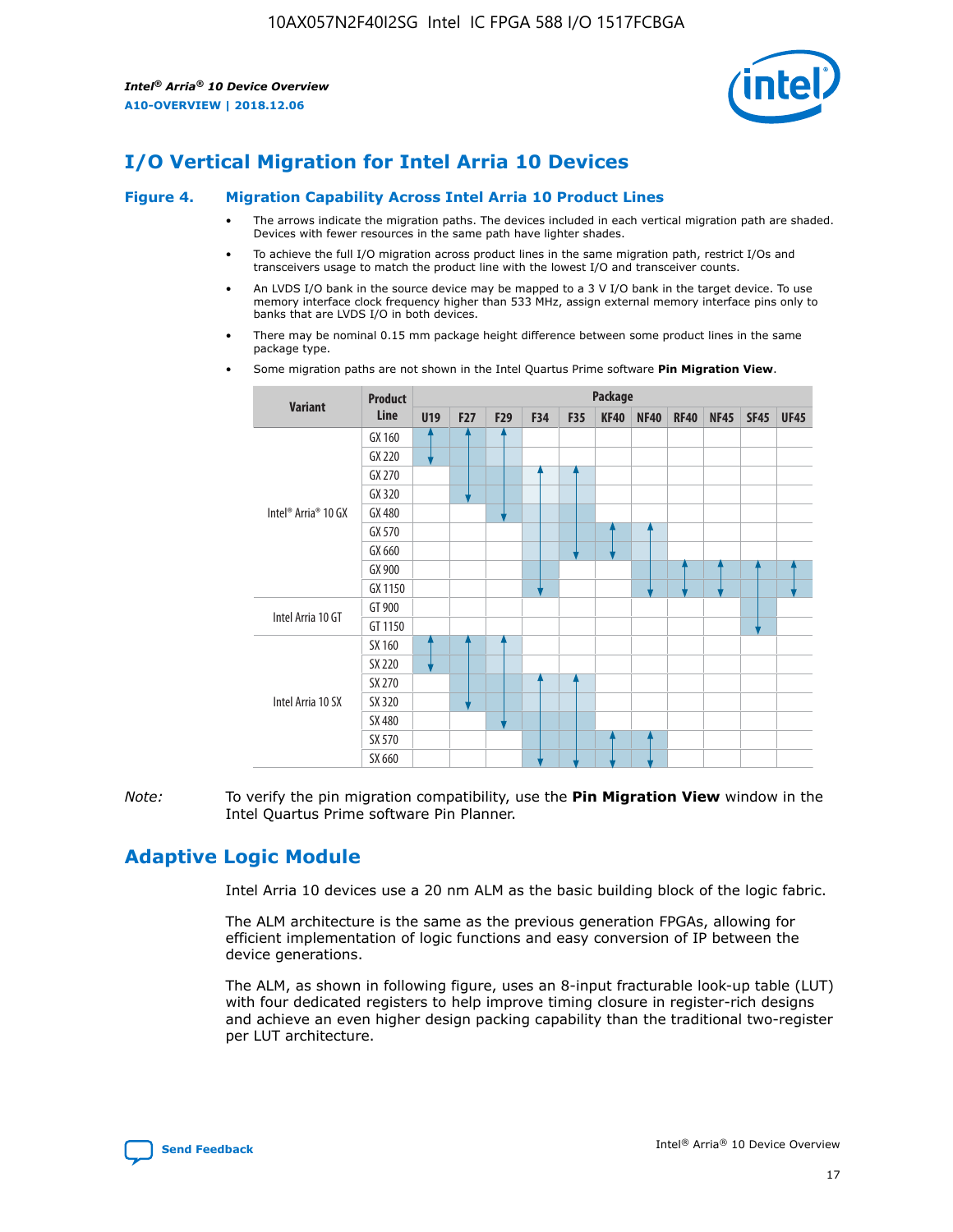

**Figure 5. ALM for Intel Arria 10 Devices**



The Intel Quartus Prime software optimizes your design according to the ALM logic structure and automatically maps legacy designs into the Intel Arria 10 ALM architecture.

### **Variable-Precision DSP Block**

The Intel Arria 10 variable precision DSP blocks support fixed-point arithmetic and floating-point arithmetic.

Features for fixed-point arithmetic:

- High-performance, power-optimized, and fully registered multiplication operations
- 18-bit and 27-bit word lengths
- Two 18 x 19 multipliers or one 27 x 27 multiplier per DSP block
- Built-in addition, subtraction, and 64-bit double accumulation register to combine multiplication results
- Cascading 19-bit or 27-bit when pre-adder is disabled and cascading 18-bit when pre-adder is used to form the tap-delay line for filtering applications
- Cascading 64-bit output bus to propagate output results from one block to the next block without external logic support
- Hard pre-adder supported in 19-bit and 27-bit modes for symmetric filters
- Internal coefficient register bank in both 18-bit and 27-bit modes for filter implementation
- 18-bit and 27-bit systolic finite impulse response (FIR) filters with distributed output adder
- Biased rounding support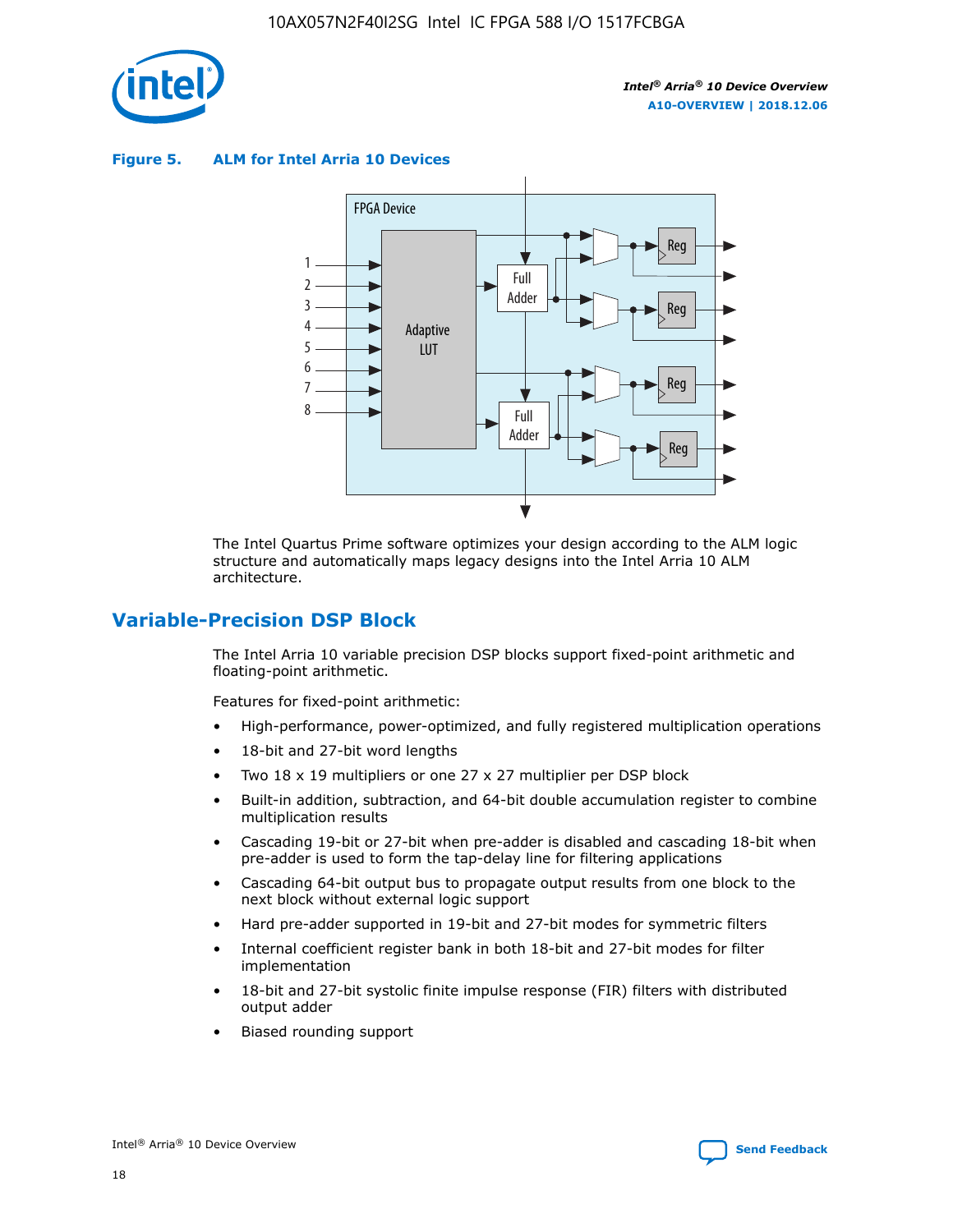

Features for floating-point arithmetic:

- A completely hardened architecture that supports multiplication, addition, subtraction, multiply-add, and multiply-subtract
- Multiplication with accumulation capability and a dynamic accumulator reset control
- Multiplication with cascade summation capability
- Multiplication with cascade subtraction capability
- Complex multiplication
- Direct vector dot product
- Systolic FIR filter

### **Table 15. Variable-Precision DSP Block Configurations for Intel Arria 10 Devices**

| <b>Usage Example</b>                                       | <b>Multiplier Size (Bit)</b>    | <b>DSP Block Resources</b> |
|------------------------------------------------------------|---------------------------------|----------------------------|
| Medium precision fixed point                               | Two 18 x 19                     |                            |
| High precision fixed or Single precision<br>floating point | One 27 x 27                     |                            |
| Fixed point FFTs                                           | One 19 x 36 with external adder |                            |
| Very high precision fixed point                            | One 36 x 36 with external adder |                            |
| Double precision floating point                            | One 54 x 54 with external adder | 4                          |

#### **Table 16. Resources for Fixed-Point Arithmetic in Intel Arria 10 Devices**

The table lists the variable-precision DSP resources by bit precision for each Intel Arria 10 device.

| <b>Variant</b>  | <b>Product Line</b> | <b>Variable-</b><br>precision<br><b>DSP Block</b> | <b>Independent Input and Output</b><br><b>Multiplications Operator</b> |                                     | 18 x 19<br><b>Multiplier</b><br><b>Adder Sum</b> | $18 \times 18$<br><b>Multiplier</b><br><b>Adder</b> |
|-----------------|---------------------|---------------------------------------------------|------------------------------------------------------------------------|-------------------------------------|--------------------------------------------------|-----------------------------------------------------|
|                 |                     |                                                   | 18 x 19<br><b>Multiplier</b>                                           | $27 \times 27$<br><b>Multiplier</b> | <b>Mode</b>                                      | <b>Summed with</b><br>36 bit Input                  |
| AIntel Arria 10 | GX 160              | 156                                               | 312                                                                    | 156                                 | 156                                              | 156                                                 |
| GX              | GX 220              | 192                                               | 384                                                                    | 192                                 | 192                                              | 192                                                 |
|                 | GX 270              | 830                                               | 1,660                                                                  | 830                                 | 830                                              | 830                                                 |
|                 | GX 320              | 984                                               | 1,968                                                                  | 984                                 | 984                                              | 984                                                 |
|                 | GX 480              | 1,368                                             | 2,736                                                                  | 1,368                               | 1,368                                            | 1,368                                               |
|                 | GX 570              | 1,523                                             | 3,046                                                                  | 1,523                               | 1,523                                            | 1,523                                               |
|                 | GX 660              | 1,687                                             | 3,374                                                                  | 1,687                               | 1,687                                            | 1,687                                               |
|                 | GX 900              | 1,518                                             | 3,036                                                                  | 1,518                               | 1,518                                            | 1,518                                               |
|                 | GX 1150             | 1,518                                             | 3,036                                                                  | 1,518                               | 1,518                                            | 1,518                                               |
| Intel Arria 10  | GT 900              | 1,518                                             | 3,036                                                                  | 1,518                               | 1,518                                            | 1,518                                               |
| GT              | GT 1150             | 1,518                                             | 3,036                                                                  | 1,518                               | 1,518                                            | 1,518                                               |
| Intel Arria 10  | SX 160              | 156                                               | 312                                                                    | 156                                 | 156                                              | 156                                                 |
| <b>SX</b>       | SX 220              | 192                                               | 384                                                                    | 192                                 | 192                                              | 192                                                 |
|                 | SX 270              | 830                                               | 1,660                                                                  | 830                                 | 830                                              | 830                                                 |
|                 |                     |                                                   |                                                                        |                                     |                                                  | continued                                           |

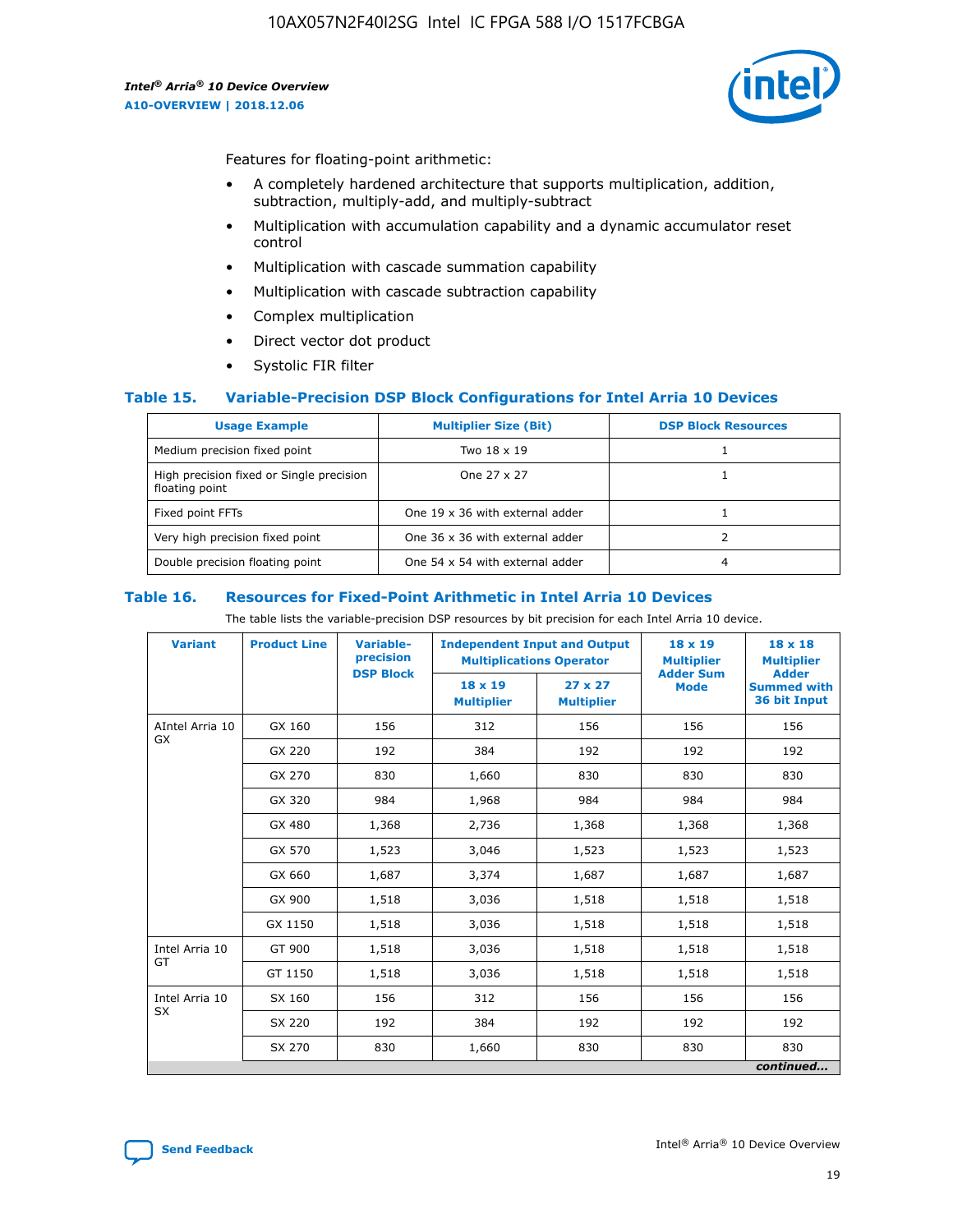

| <b>Variant</b> | <b>Product Line</b> | Variable-<br>precision | <b>Independent Input and Output</b><br><b>Multiplications Operator</b> |                                     | $18 \times 19$<br><b>Multiplier</b> | $18 \times 18$<br><b>Multiplier</b><br><b>Adder</b> |  |
|----------------|---------------------|------------------------|------------------------------------------------------------------------|-------------------------------------|-------------------------------------|-----------------------------------------------------|--|
|                |                     | <b>DSP Block</b>       | $18 \times 19$<br><b>Multiplier</b>                                    | $27 \times 27$<br><b>Multiplier</b> | <b>Adder Sum</b><br><b>Mode</b>     | <b>Summed with</b><br>36 bit Input                  |  |
|                | SX 320              | 984                    | 1,968                                                                  | 984                                 | 984                                 | 984                                                 |  |
|                | SX 480              | 1,368                  | 2,736                                                                  | 1,368                               | 1,368                               | 1,368                                               |  |
|                | SX 570              | 1,523                  | 3,046                                                                  | 1,523                               | 1,523                               | 1,523                                               |  |
|                | SX 660              | 1,687                  | 3,374                                                                  | 1,687                               | 1,687                               | 1,687                                               |  |

### **Table 17. Resources for Floating-Point Arithmetic in Intel Arria 10 Devices**

The table lists the variable-precision DSP resources by bit precision for each Intel Arria 10 device.

| <b>Variant</b> | <b>Product Line</b> | <b>Variable-</b><br>precision<br><b>DSP Block</b> | <b>Single</b><br><b>Precision</b><br><b>Floating-Point</b><br><b>Multiplication</b><br><b>Mode</b> | <b>Single-Precision</b><br><b>Floating-Point</b><br><b>Adder Mode</b> | Single-<br><b>Precision</b><br><b>Floating-Point</b><br><b>Multiply</b><br><b>Accumulate</b><br><b>Mode</b> | <b>Peak</b><br><b>Giga Floating-</b><br><b>Point</b><br><b>Operations</b><br>per Second<br>(GFLOPs) |
|----------------|---------------------|---------------------------------------------------|----------------------------------------------------------------------------------------------------|-----------------------------------------------------------------------|-------------------------------------------------------------------------------------------------------------|-----------------------------------------------------------------------------------------------------|
| Intel Arria 10 | GX 160              | 156                                               | 156                                                                                                | 156                                                                   | 156                                                                                                         | 140                                                                                                 |
| GX             | GX 220              | 192                                               | 192                                                                                                | 192                                                                   | 192                                                                                                         | 173                                                                                                 |
|                | GX 270              | 830                                               | 830                                                                                                | 830                                                                   | 830                                                                                                         | 747                                                                                                 |
|                | GX 320              | 984                                               | 984                                                                                                | 984                                                                   | 984                                                                                                         | 886                                                                                                 |
|                | GX 480              | 1,369                                             | 1,368                                                                                              | 1,368                                                                 | 1,368                                                                                                       | 1,231                                                                                               |
|                | GX 570              | 1,523                                             | 1,523                                                                                              | 1,523                                                                 | 1,523                                                                                                       | 1,371                                                                                               |
|                | GX 660              | 1,687                                             | 1,687                                                                                              | 1,687                                                                 | 1,687                                                                                                       | 1,518                                                                                               |
|                | GX 900              | 1,518                                             | 1,518                                                                                              | 1,518                                                                 | 1,518                                                                                                       | 1,366                                                                                               |
|                | GX 1150             | 1,518                                             | 1,518                                                                                              | 1,518                                                                 | 1,518                                                                                                       | 1,366                                                                                               |
| Intel Arria 10 | GT 900              | 1,518                                             | 1,518                                                                                              | 1,518                                                                 | 1,518                                                                                                       | 1,366                                                                                               |
| GT             | GT 1150             | 1,518                                             | 1,518                                                                                              | 1,518                                                                 | 1,518                                                                                                       | 1,366                                                                                               |
| Intel Arria 10 | SX 160              | 156                                               | 156                                                                                                | 156                                                                   | 156                                                                                                         | 140                                                                                                 |
| <b>SX</b>      | SX 220              | 192                                               | 192                                                                                                | 192                                                                   | 192                                                                                                         | 173                                                                                                 |
|                | SX 270              | 830                                               | 830                                                                                                | 830                                                                   | 830                                                                                                         | 747                                                                                                 |
|                | SX 320              | 984                                               | 984                                                                                                | 984                                                                   | 984                                                                                                         | 886                                                                                                 |
|                | SX 480              | 1,369                                             | 1,368                                                                                              | 1,368                                                                 | 1,368                                                                                                       | 1,231                                                                                               |
|                | SX 570              | 1,523                                             | 1,523                                                                                              | 1,523                                                                 | 1,523                                                                                                       | 1,371                                                                                               |
|                | SX 660              | 1,687                                             | 1,687                                                                                              | 1,687                                                                 | 1,687                                                                                                       | 1,518                                                                                               |

### **Embedded Memory Blocks**

The embedded memory blocks in the devices are flexible and designed to provide an optimal amount of small- and large-sized memory arrays to fit your design requirements.

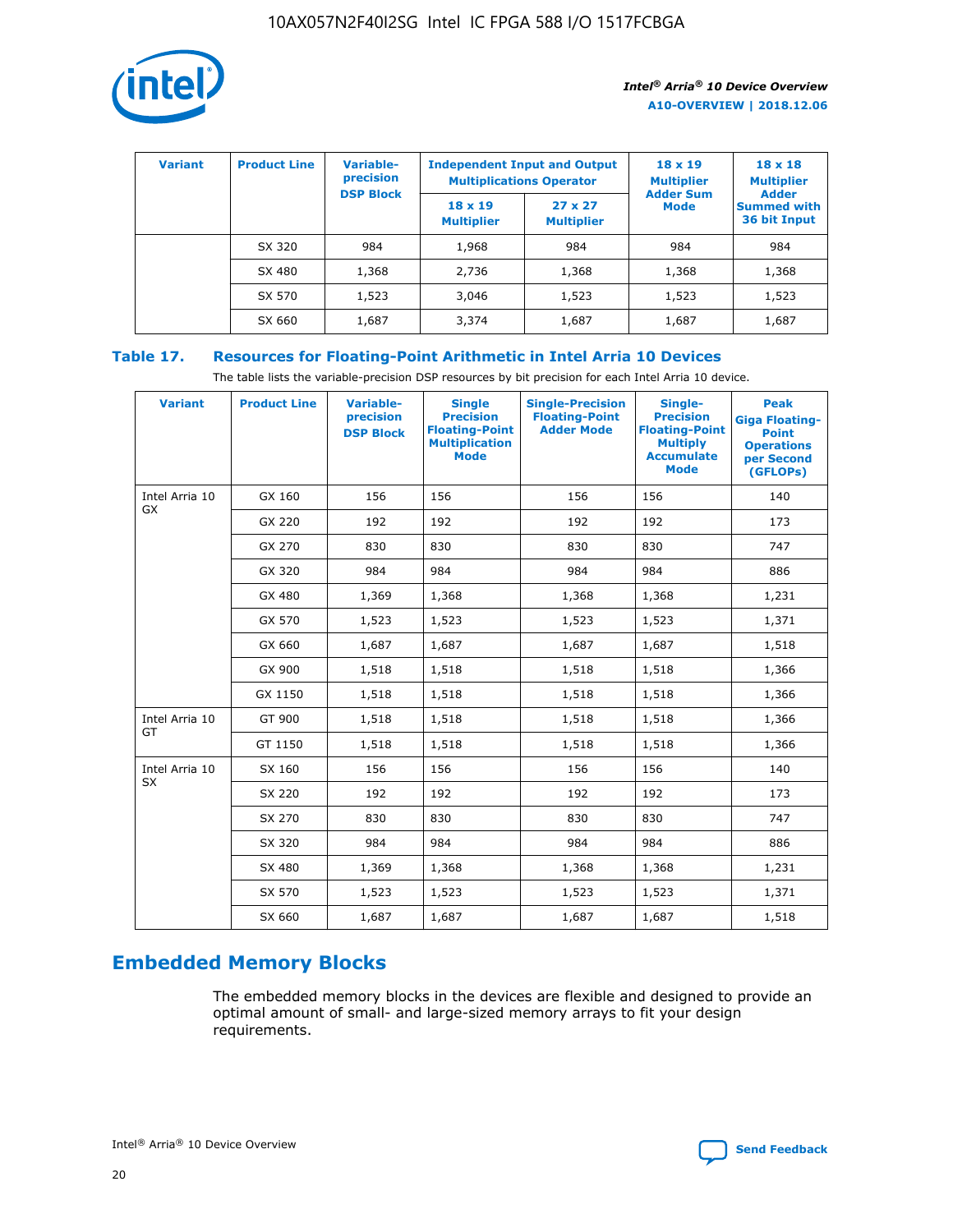

### **Types of Embedded Memory**

The Intel Arria 10 devices contain two types of memory blocks:

- 20 Kb M20K blocks—blocks of dedicated memory resources. The M20K blocks are ideal for larger memory arrays while still providing a large number of independent ports.
- 640 bit memory logic array blocks (MLABs)—enhanced memory blocks that are configured from dual-purpose logic array blocks (LABs). The MLABs are ideal for wide and shallow memory arrays. The MLABs are optimized for implementation of shift registers for digital signal processing (DSP) applications, wide and shallow FIFO buffers, and filter delay lines. Each MLAB is made up of ten adaptive logic modules (ALMs). In the Intel Arria 10 devices, you can configure these ALMs as ten 32 x 2 blocks, giving you one 32 x 20 simple dual-port SRAM block per MLAB.

### **Embedded Memory Capacity in Intel Arria 10 Devices**

|                   | <b>Product</b> |              | <b>M20K</b>         | <b>MLAB</b>  |                     | <b>Total RAM Bit</b> |
|-------------------|----------------|--------------|---------------------|--------------|---------------------|----------------------|
| <b>Variant</b>    | <b>Line</b>    | <b>Block</b> | <b>RAM Bit (Kb)</b> | <b>Block</b> | <b>RAM Bit (Kb)</b> | (Kb)                 |
| Intel Arria 10 GX | GX 160         | 440          | 8,800               | 1,680        | 1,050               | 9,850                |
|                   | GX 220         | 587          | 11,740              | 2,703        | 1,690               | 13,430               |
|                   | GX 270         | 750          | 15,000              | 3,922        | 2,452               | 17,452               |
|                   | GX 320         | 891          | 17,820              | 4,363        | 2,727               | 20,547               |
|                   | GX 480         | 1,431        | 28,620              | 6,662        | 4,164               | 32,784               |
|                   | GX 570         | 1,800        | 36,000              | 8,153        | 5,096               | 41,096               |
|                   | GX 660         | 2,131        | 42,620              | 9,260        | 5,788               | 48,408               |
|                   | GX 900         | 2,423        | 48,460              | 15,017       | 9,386               | 57,846               |
|                   | GX 1150        | 2,713        | 54,260              | 20,774       | 12,984              | 67,244               |
| Intel Arria 10 GT | GT 900         | 2,423        | 48,460              | 15,017       | 9,386               | 57,846               |
|                   | GT 1150        | 2,713        | 54,260              | 20,774       | 12,984              | 67,244               |
| Intel Arria 10 SX | SX 160         | 440          | 8,800               | 1,680        | 1,050               | 9,850                |
|                   | SX 220         | 587          | 11,740              | 2,703        | 1,690               | 13,430               |
|                   | SX 270         | 750          | 15,000              | 3,922        | 2,452               | 17,452               |
|                   | SX 320         | 891          | 17,820              | 4,363        | 2,727               | 20,547               |
|                   | SX 480         | 1,431        | 28,620              | 6,662        | 4,164               | 32,784               |
|                   | SX 570         | 1,800        | 36,000              | 8,153        | 5,096               | 41,096               |
|                   | SX 660         | 2,131        | 42,620              | 9,260        | 5,788               | 48,408               |

#### **Table 18. Embedded Memory Capacity and Distribution in Intel Arria 10 Devices**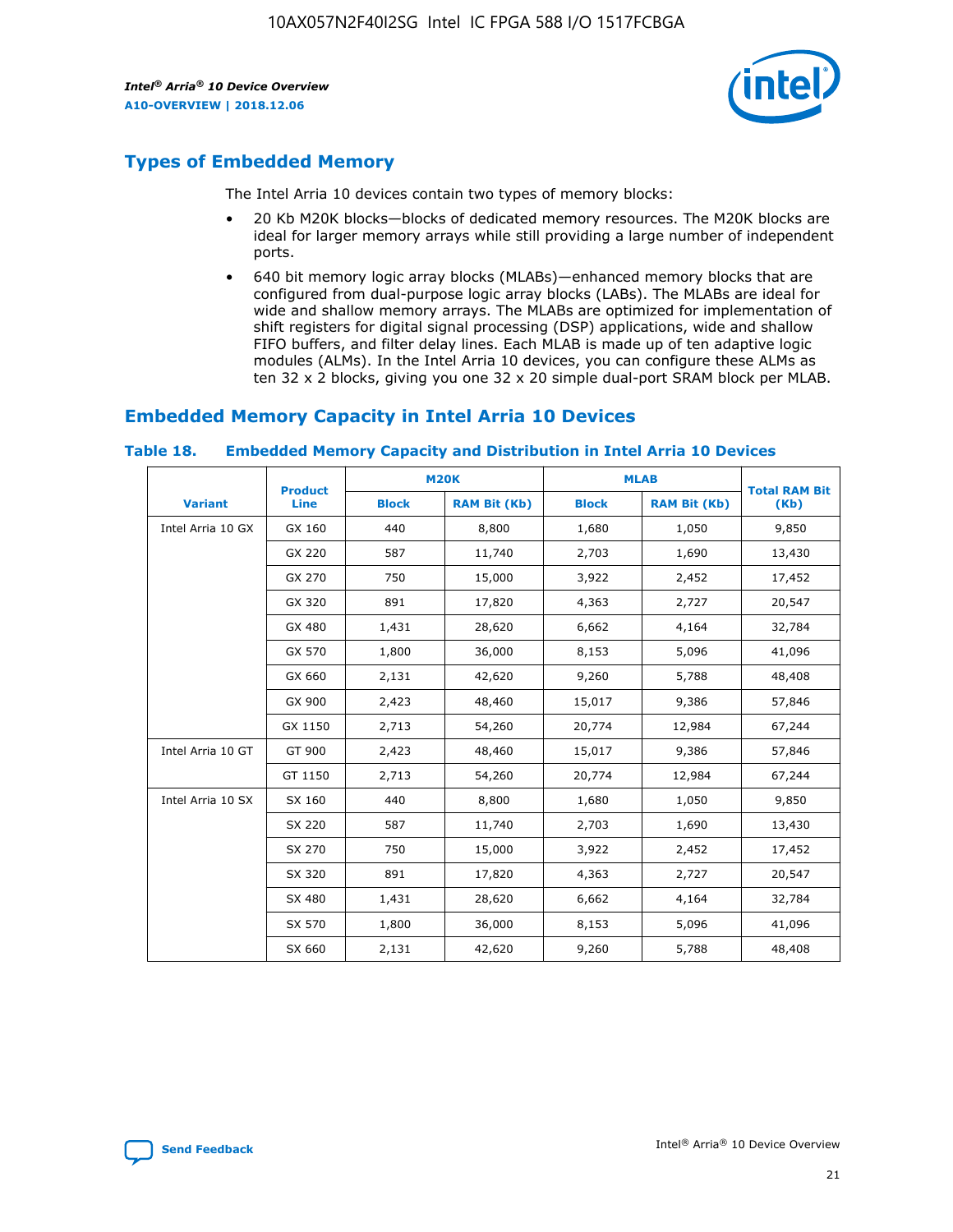

### **Embedded Memory Configurations for Single-port Mode**

#### **Table 19. Single-port Embedded Memory Configurations for Intel Arria 10 Devices**

This table lists the maximum configurations supported for single-port RAM and ROM modes.

| <b>Memory Block</b> | Depth (bits) | <b>Programmable Width</b> |
|---------------------|--------------|---------------------------|
| MLAB                | 32           | x16, x18, or x20          |
|                     | 64(10)       | x8, x9, x10               |
| M20K                | 512          | x40, x32                  |
|                     | 1K           | x20, x16                  |
|                     | 2K           | x10, x8                   |
|                     | 4K           | x5, x4                    |
|                     | 8K           | x2                        |
|                     | 16K          | x1                        |

### **Clock Networks and PLL Clock Sources**

The clock network architecture is based on Intel's global, regional, and peripheral clock structure. This clock structure is supported by dedicated clock input pins, fractional clock synthesis PLLs, and integer I/O PLLs.

### **Clock Networks**

The Intel Arria 10 core clock networks are capable of up to 800 MHz fabric operation across the full industrial temperature range. For the external memory interface, the clock network supports the hard memory controller with speeds up to 2,400 Mbps in a quarter-rate transfer.

To reduce power consumption, the Intel Quartus Prime software identifies all unused sections of the clock network and powers them down.

### **Fractional Synthesis and I/O PLLs**

Intel Arria 10 devices contain up to 32 fractional synthesis PLLs and up to 16 I/O PLLs that are available for both specific and general purpose uses in the core:

- Fractional synthesis PLLs—located in the column adjacent to the transceiver blocks
- I/O PLLs—located in each bank of the 48 I/Os

### **Fractional Synthesis PLLs**

You can use the fractional synthesis PLLs to:

- Reduce the number of oscillators that are required on your board
- Reduce the number of clock pins that are used in the device by synthesizing multiple clock frequencies from a single reference clock source

<sup>(10)</sup> Supported through software emulation and consumes additional MLAB blocks.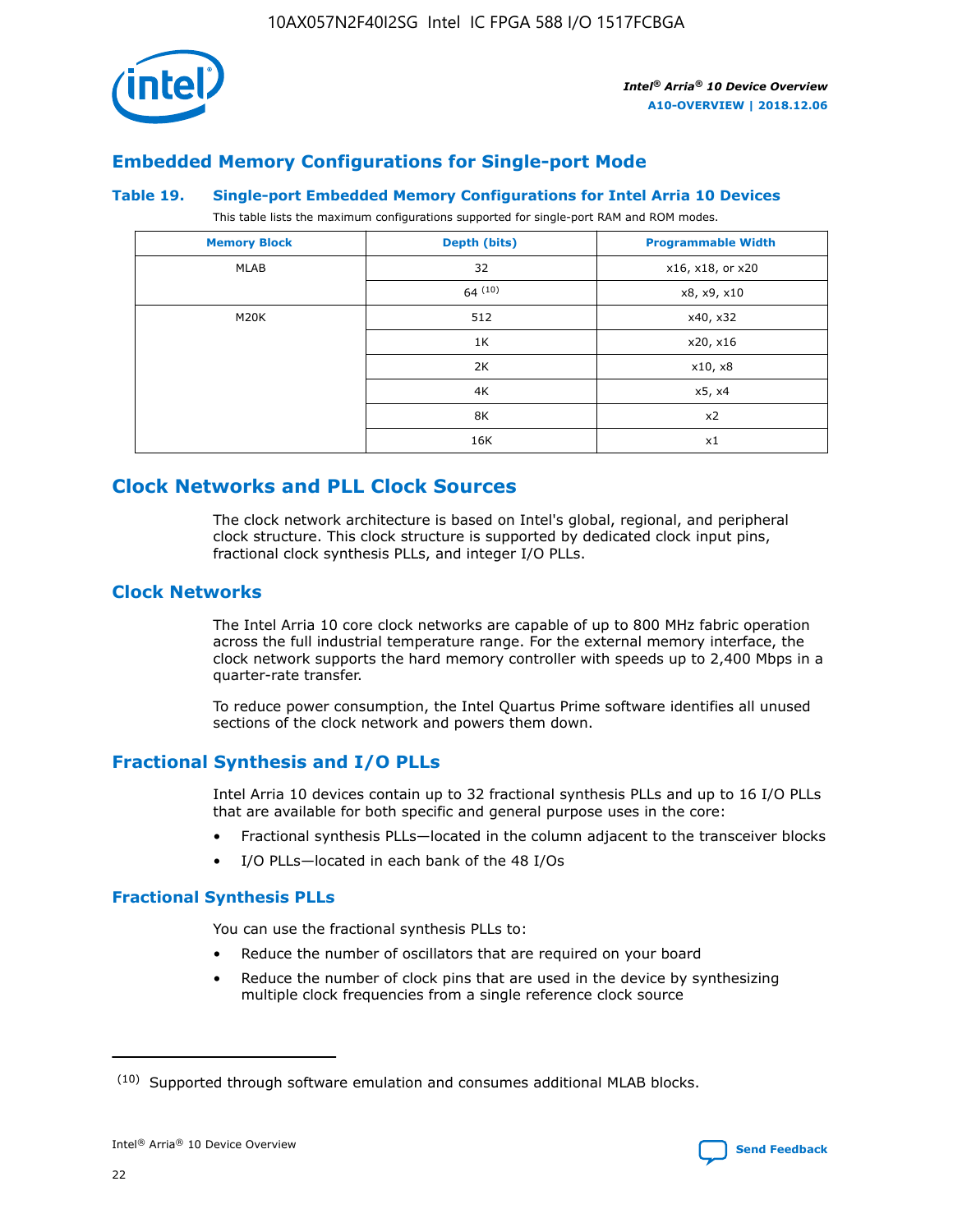

The fractional synthesis PLLs support the following features:

- Reference clock frequency synthesis for transceiver CMU and Advanced Transmit (ATX) PLLs
- Clock network delay compensation
- Zero-delay buffering
- Direct transmit clocking for transceivers
- Independently configurable into two modes:
	- Conventional integer mode equivalent to the general purpose PLL
	- Enhanced fractional mode with third order delta-sigma modulation
- PLL cascading

### **I/O PLLs**

The integer mode I/O PLLs are located in each bank of 48 I/Os. You can use the I/O PLLs to simplify the design of external memory and high-speed LVDS interfaces.

In each I/O bank, the I/O PLLs are adjacent to the hard memory controllers and LVDS SERDES. Because these PLLs are tightly coupled with the I/Os that need to use them, it makes it easier to close timing.

You can use the I/O PLLs for general purpose applications in the core such as clock network delay compensation and zero-delay buffering.

Intel Arria 10 devices support PLL-to-PLL cascading.

### **FPGA General Purpose I/O**

Intel Arria 10 devices offer highly configurable GPIOs. Each I/O bank contains 48 general purpose I/Os and a high-efficiency hard memory controller.

The following list describes the features of the GPIOs:

- Consist of 3 V I/Os for high-voltage application and LVDS I/Os for differential signaling
	- Up to two 3 V I/O banks, available in some devices, that support up to 3 V I/O standards
	- LVDS I/O banks that support up to 1.8 V I/O standards
- Support a wide range of single-ended and differential I/O interfaces
- LVDS speeds up to 1.6 Gbps
- Each LVDS pair of pins has differential input and output buffers, allowing you to configure the LVDS direction for each pair.
- Programmable bus hold and weak pull-up
- Programmable differential output voltage  $(V_{OD})$  and programmable pre-emphasis

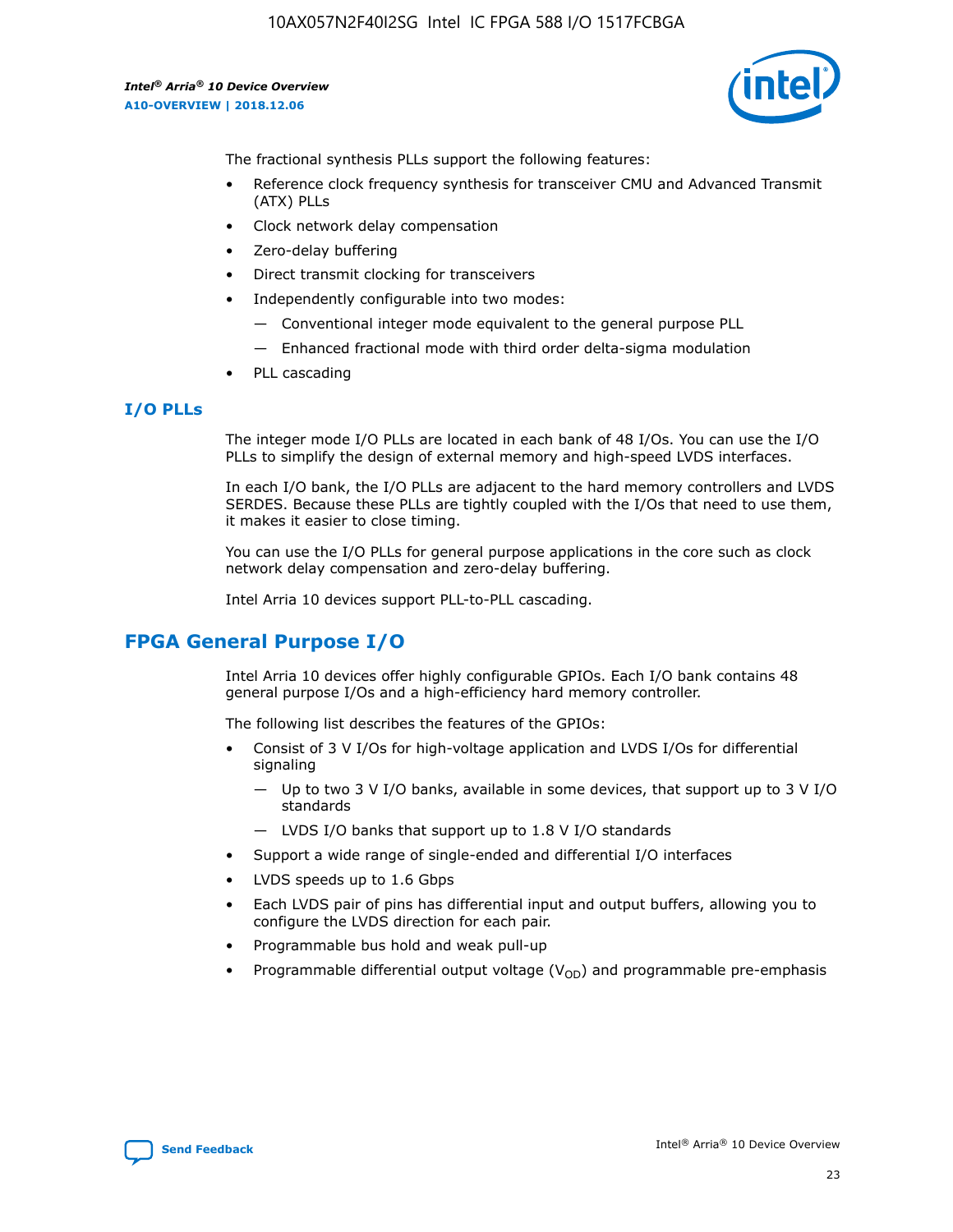

- Series (R<sub>S</sub>) and parallel (R<sub>T</sub>) on-chip termination (OCT) for all I/O banks with OCT calibration to limit the termination impedance variation
- On-chip dynamic termination that has the ability to swap between series and parallel termination, depending on whether there is read or write on a common bus for signal integrity
- Easy timing closure support using the hard read FIFO in the input register path, and delay-locked loop (DLL) delay chain with fine and coarse architecture

### **External Memory Interface**

Intel Arria 10 devices offer massive external memory bandwidth, with up to seven 32 bit DDR4 memory interfaces running at up to 2,400 Mbps. This bandwidth provides additional ease of design, lower power, and resource efficiencies of hardened highperformance memory controllers.

The memory interface within Intel Arria 10 FPGAs and SoCs delivers the highest performance and ease of use. You can configure up to a maximum width of 144 bits when using the hard or soft memory controllers. If required, you can bypass the hard memory controller and use a soft controller implemented in the user logic.

Each I/O contains a hardened DDR read/write path (PHY) capable of performing key memory interface functionality such as read/write leveling, FIFO buffering to lower latency and improve margin, timing calibration, and on-chip termination.

The timing calibration is aided by the inclusion of hard microcontrollers based on Intel's Nios® II technology, specifically tailored to control the calibration of multiple memory interfaces. This calibration allows the Intel Arria 10 device to compensate for any changes in process, voltage, or temperature either within the Intel Arria 10 device itself, or within the external memory device. The advanced calibration algorithms ensure maximum bandwidth and robust timing margin across all operating conditions.

In addition to parallel memory interfaces, Intel Arria 10 devices support serial memory technologies such as the Hybrid Memory Cube (HMC). The HMC is supported by the Intel Arria 10 high-speed serial transceivers which connect up to four HMC links, with each link running at data rates up to 15 Gbps.

### **Related Information**

#### [External Memory Interface Spec Estimator](http://www.altera.com/technology/memory/estimator/mem-emif-index.html)

Provides a parametric tool that allows you to find and compare the performance of the supported external memory interfaces in IntelFPGAs.

### **Memory Standards Supported by Intel Arria 10 Devices**

The I/Os are designed to provide high performance support for existing and emerging external memory standards.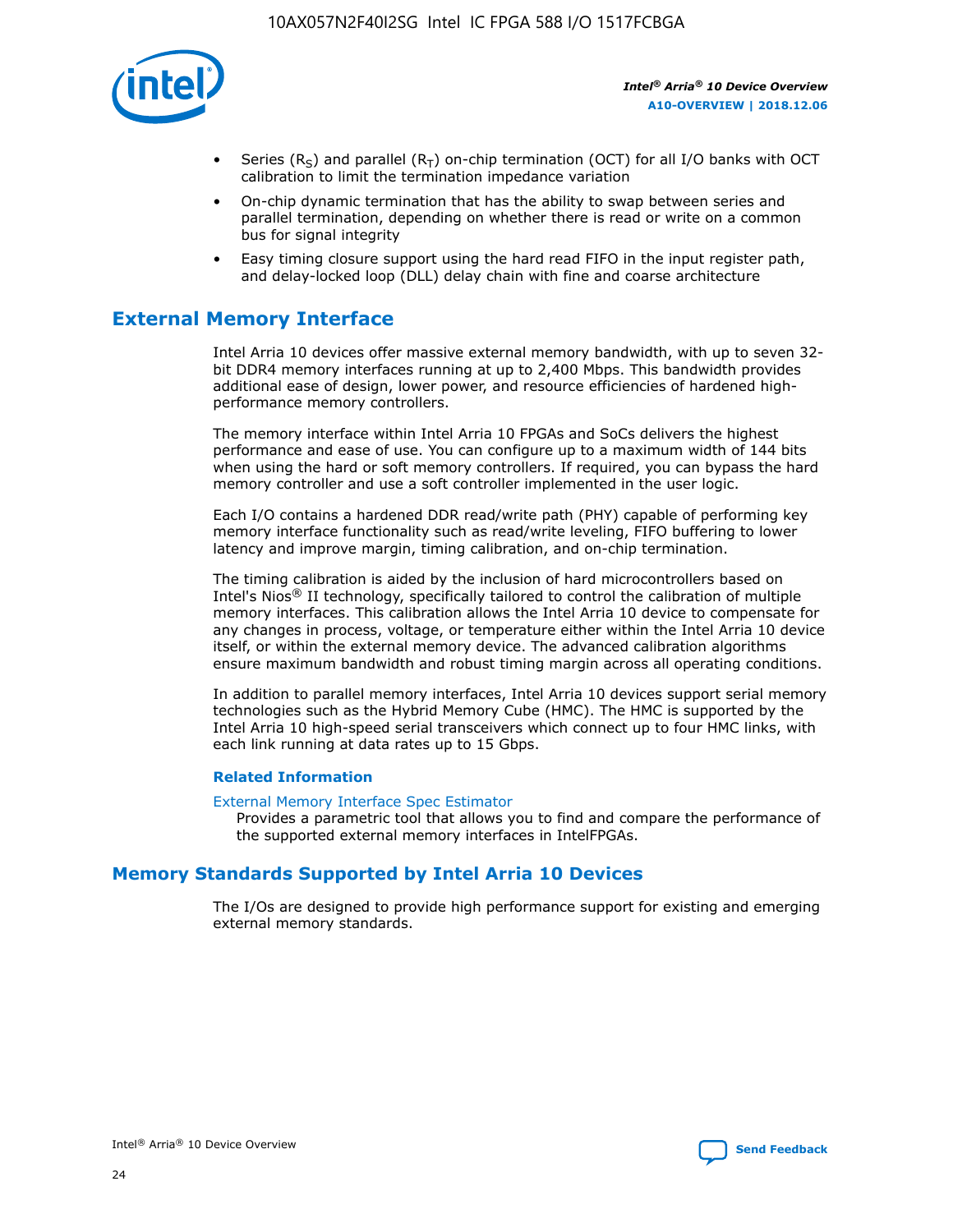

#### **Table 20. Memory Standards Supported by the Hard Memory Controller**

This table lists the overall capability of the hard memory controller. For specific details, refer to the External Memory Interface Spec Estimator and Intel Arria 10 Device Datasheet.

| <b>Memory Standard</b> | <b>Rate Support</b> | <b>Ping Pong PHY Support</b> | <b>Maximum Frequency</b><br>(MHz) |
|------------------------|---------------------|------------------------------|-----------------------------------|
| <b>DDR4 SDRAM</b>      | Quarter rate        | Yes                          | 1,067                             |
|                        |                     |                              | 1,200                             |
| DDR3 SDRAM             | Half rate           | Yes                          | 533                               |
|                        |                     |                              | 667                               |
|                        | Quarter rate        | Yes                          | 1,067                             |
|                        |                     |                              | 1,067                             |
| <b>DDR3L SDRAM</b>     | Half rate           | Yes                          | 533                               |
|                        |                     |                              | 667                               |
|                        | Quarter rate        | Yes                          | 933                               |
|                        |                     |                              | 933                               |
| LPDDR3 SDRAM           | Half rate           |                              | 533                               |
|                        | Quarter rate        |                              | 800                               |

### **Table 21. Memory Standards Supported by the Soft Memory Controller**

| <b>Memory Standard</b>      | <b>Rate Support</b> | <b>Maximum Frequency</b><br>(MHz) |
|-----------------------------|---------------------|-----------------------------------|
| <b>RLDRAM 3 (11)</b>        | Quarter rate        | 1,200                             |
| ODR IV SRAM <sup>(11)</sup> | Quarter rate        | 1,067                             |
| <b>ODR II SRAM</b>          | Full rate           | 333                               |
|                             | Half rate           | 633                               |
| <b>ODR II+ SRAM</b>         | Full rate           | 333                               |
|                             | Half rate           | 633                               |
| <b>ODR II+ Xtreme SRAM</b>  | Full rate           | 333                               |
|                             | Half rate           | 633                               |

#### **Table 22. Memory Standards Supported by the HPS Hard Memory Controller**

The hard processor system (HPS) is available in Intel Arria 10 SoC devices only.

| <b>Memory Standard</b> | <b>Rate Support</b> | <b>Maximum Frequency</b><br>(MHz) |
|------------------------|---------------------|-----------------------------------|
| <b>DDR4 SDRAM</b>      | Half rate           | 1,200                             |
| <b>DDR3 SDRAM</b>      | Half rate           | 1,067                             |
| <b>DDR3L SDRAM</b>     | Half rate           | 933                               |

<sup>(11)</sup> Intel Arria 10 devices support this external memory interface using hard PHY with soft memory controller.

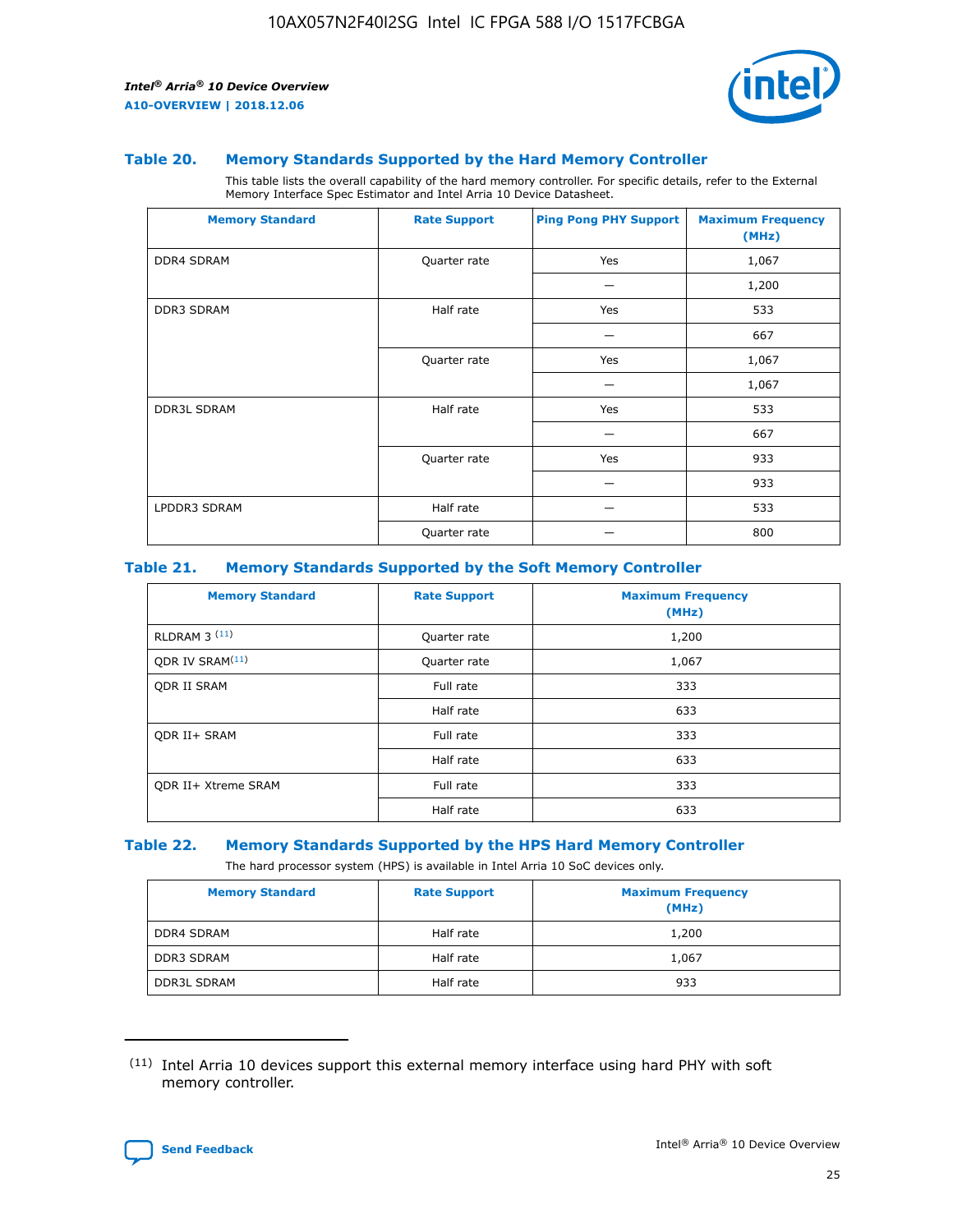

### **Related Information**

#### [Intel Arria 10 Device Datasheet](https://www.intel.com/content/www/us/en/programmable/documentation/mcn1413182292568.html#mcn1413182153340)

Lists the memory interface performance according to memory interface standards, rank or chip select configurations, and Intel Arria 10 device speed grades.

### **PCIe Gen1, Gen2, and Gen3 Hard IP**

Intel Arria 10 devices contain PCIe hard IP that is designed for performance and ease-of-use:

- Includes all layers of the PCIe stack—transaction, data link and physical layers.
- Supports PCIe Gen3, Gen2, and Gen1 Endpoint and Root Port in x1, x2, x4, or x8 lane configuration.
- Operates independently from the core logic—optional configuration via protocol (CvP) allows the PCIe link to power up and complete link training in less than 100 ms while the Intel Arria 10 device completes loading the programming file for the rest of the FPGA.
- Provides added functionality that makes it easier to support emerging features such as Single Root I/O Virtualization (SR-IOV) and optional protocol extensions.
- Provides improved end-to-end datapath protection using ECC.
- Supports FPGA configuration via protocol (CvP) using PCIe at Gen3, Gen2, or Gen1 speed.

#### **Related Information**

PCS Features on page 30

### **Enhanced PCS Hard IP for Interlaken and 10 Gbps Ethernet**

### **Interlaken Support**

The Intel Arria 10 enhanced PCS hard IP provides integrated Interlaken PCS supporting rates up to 25.8 Gbps per lane.

The Interlaken PCS is based on the proven functionality of the PCS developed for Intel's previous generation FPGAs, which demonstrated interoperability with Interlaken ASSP vendors and third-party IP suppliers. The Interlaken PCS is present in every transceiver channel in Intel Arria 10 devices.

### **Related Information**

PCS Features on page 30

### **10 Gbps Ethernet Support**

The Intel Arria 10 enhanced PCS hard IP supports 10GBASE-R PCS compliant with IEEE 802.3 10 Gbps Ethernet (10GbE). The integrated hard IP support for 10GbE and the 10 Gbps transceivers save external PHY cost, board space, and system power.

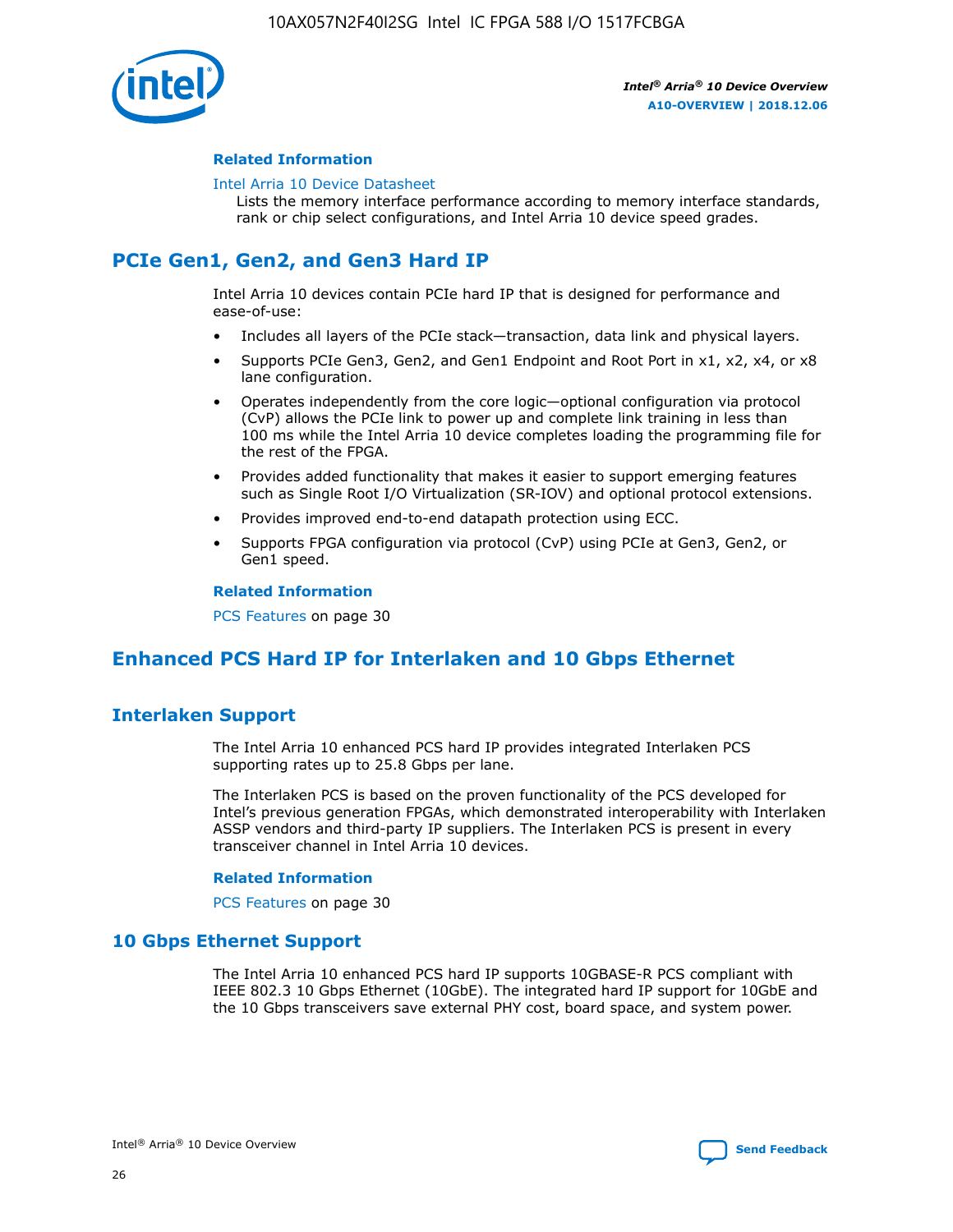

The scalable hard IP supports multiple independent 10GbE ports while using a single PLL for all the 10GBASE-R PCS instantiations, which saves on core logic resources and clock networks:

- Simplifies multiport 10GbE systems compared to XAUI interfaces that require an external XAUI-to-10G PHY.
- Incorporates Electronic Dispersion Compensation (EDC), which enables direct connection to standard 10 Gbps XFP and SFP+ pluggable optical modules.
- Supports backplane Ethernet applications and includes a hard 10GBASE-KR Forward Error Correction (FEC) circuit that you can use for 10 Gbps and 40 Gbps applications.

The 10 Gbps Ethernet PCS hard IP and 10GBASE-KR FEC are present in every transceiver channel.

#### **Related Information**

PCS Features on page 30

### **Low Power Serial Transceivers**

Intel Arria 10 FPGAs and SoCs include lowest power transceivers that deliver high bandwidth, throughput and low latency.

Intel Arria 10 devices deliver the industry's lowest power consumption per transceiver channel:

- 12.5 Gbps transceivers at as low as 242 mW
- 10 Gbps transceivers at as low as 168 mW
- 6 Gbps transceivers at as low as 117 mW

Intel Arria 10 transceivers support various data rates according to application:

- Chip-to-chip and chip-to-module applications—from 1 Gbps up to 25.8 Gbps
- Long reach and backplane applications—from 1 Gbps up to 12.5 with advanced adaptive equalization
- Critical power sensitive applications—from 1 Gbps up to 11.3 Gbps using lower power modes

The combination of 20 nm process technology and architectural advances provide the following benefits:

- Significant reduction in die area and power consumption
- Increase of up to two times in transceiver I/O density compared to previous generation devices while maintaining optimal signal integrity
- Up to 72 total transceiver channels—you can configure up to 6 of these channels to run as fast as 25.8 Gbps
- All channels feature continuous data rate support up to the maximum rated speed

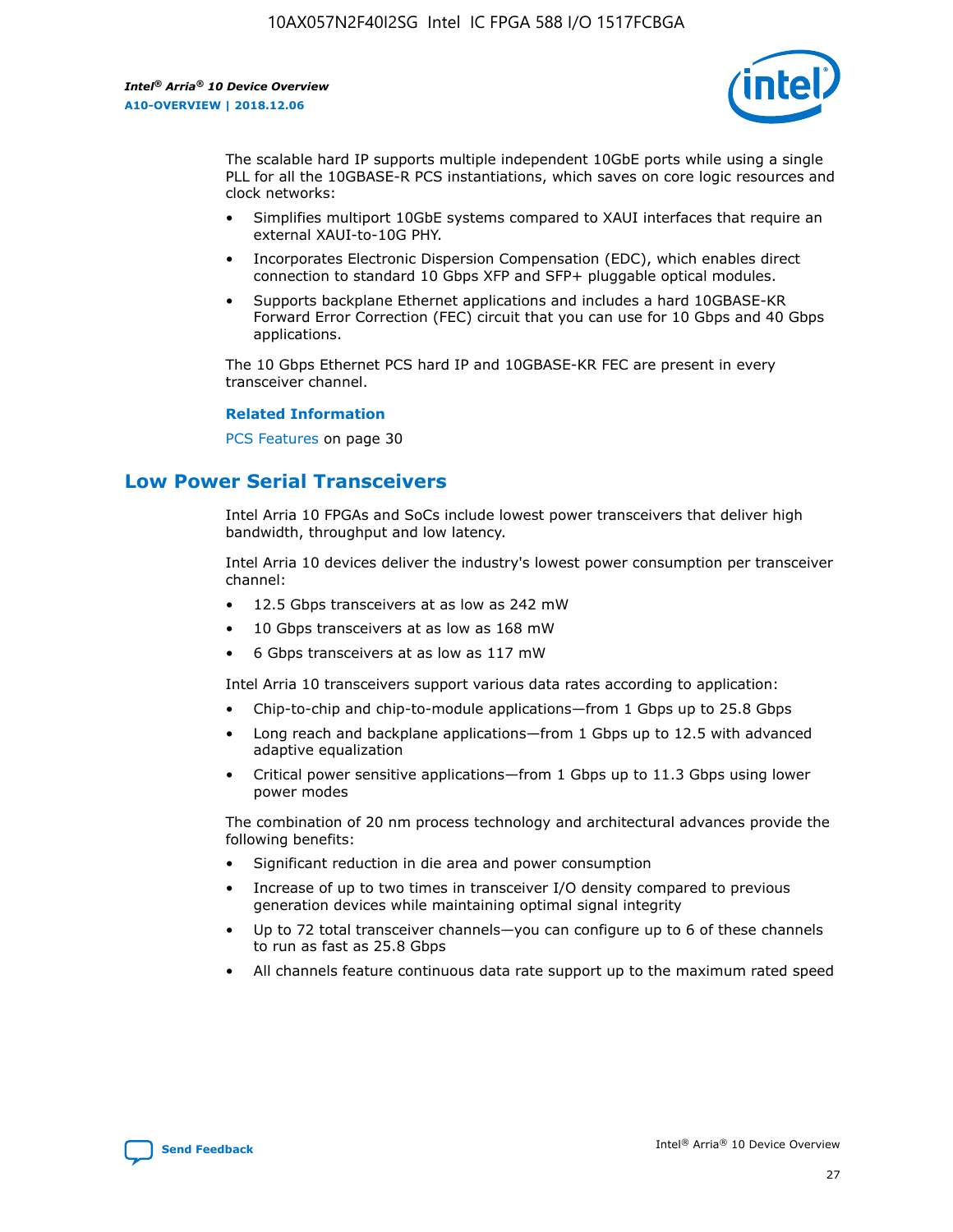



### **Figure 6. Intel Arria 10 Transceiver Block Architecture**

### **Transceiver Channels**

All transceiver channels feature a dedicated Physical Medium Attachment (PMA) and a hardened Physical Coding Sublayer (PCS).

- The PMA provides primary interfacing capabilities to physical channels.
- The PCS typically handles encoding/decoding, word alignment, and other preprocessing functions before transferring data to the FPGA core fabric.

A transceiver channel consists of a PMA and a PCS block. Most transceiver banks have 6 channels. There are some transceiver banks that contain only 3 channels.

A wide variety of bonded and non-bonded data rate configurations is possible using a highly configurable clock distribution network. Up to 80 independent transceiver data rates can be configured.

The following figures are graphical representations of top views of the silicon die, which correspond to reverse views for flip chip packages. Different Intel Arria 10 devices may have different floorplans than the ones shown in the figures.

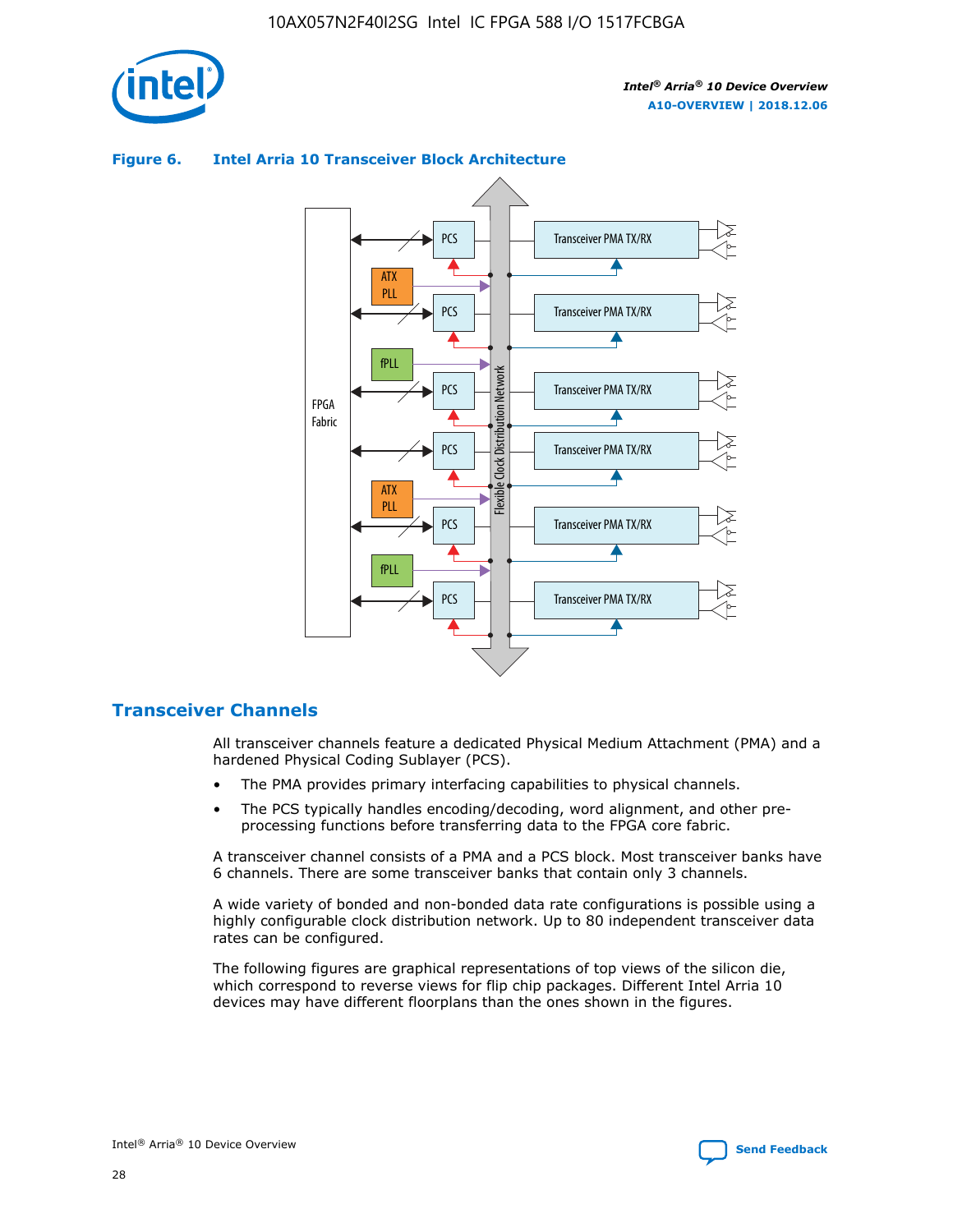

### **Figure 7. Device Chip Overview for Intel Arria 10 GX and GT Devices**



M20K Internal Memory Blocks Core Logic Fabric Transceiver Channels Hard IP Per Transceiver: Standard PCS and Enhanced PCS Hard IPs PCI Express Gen3 Hard IP Fractional PLLs M20K Internal Memory Blocks PCI Express Gen3 Hard IP Variable Precision DSP Blocks I/O PLLs Hard Memory Controllers, General-Purpose I/O Cells, LVDS Hard Processor Subsystem, Dual-Core ARM Cortex A9 M20K Internal Memory Blocks Variable Precision DSP Blocks M20K Internal Memory Blocks Core Logic Fabric I/O PLLs Hard Memory Controllers, General-Purpose I/O Cells, LVDS M20K Internal Memory Blocks Variable Precision DSP Blocks M20K Internal Memory Blocks Transceiver Channels Hard IP Per Transceiver: Standard PCS and Enhanced PCS Hard IPs PCI Express Gen3 Hard IP Fractional PLLs PCI Express Gen3 Hard IP  $\ddot{\cdot}$ Hard PCS Transceiver PMA fPLL ATX (LC) Hard PCS Transceiver PMA **Transmit** Hard PCS Transceiver PMA PLL fPLL Hard PCS Transceiver PMA Transceiver Clock Networks ATX (LC) Hard PCS Transceiver PMA Transmi Hard PCS Transceiver PMA PLL fPLL Hard PCS Transceiver PMA Transceiver PMA Hard PCS ATX (LC) **Transmit** Hard PCS Transceiver PMA PLL Unused transceiver chann can be used as additional transceiver transmit PLLs

### **PMA Features**

Intel Arria 10 transceivers provide exceptional signal integrity at data rates up to 25.8 Gbps. Clocking options include ultra-low jitter ATX PLLs (LC tank based), clock multiplier unit (CMU) PLLs, and fractional PLLs.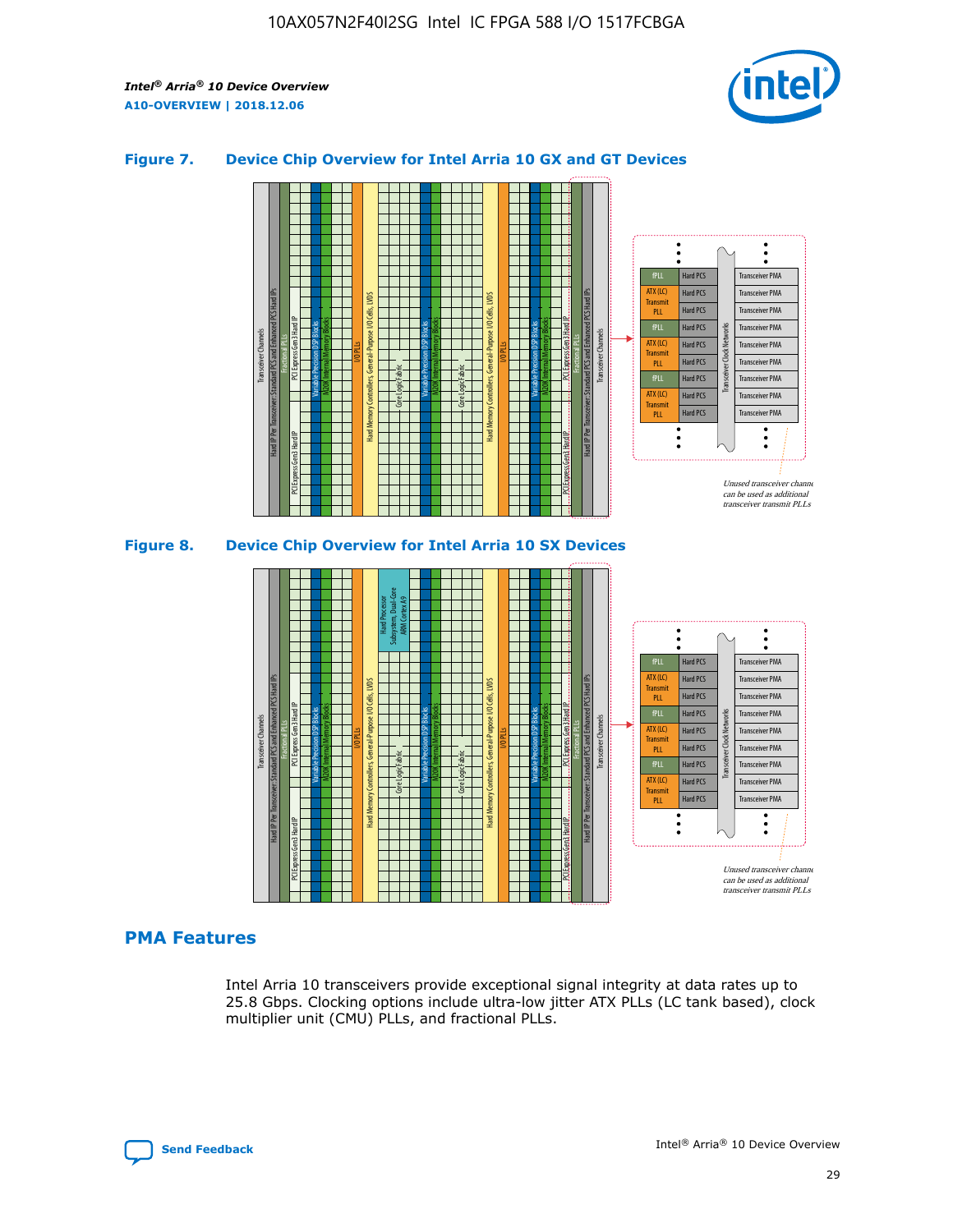

Each transceiver channel contains a channel PLL that can be used as the CMU PLL or clock data recovery (CDR) PLL. In CDR mode, the channel PLL recovers the receiver clock and data in the transceiver channel. Up to 80 independent data rates can be configured on a single Intel Arria 10 device.

### **Table 23. PMA Features of the Transceivers in Intel Arria 10 Devices**

| <b>Feature</b>                                             | <b>Capability</b>                                                                                                                                                                                                             |
|------------------------------------------------------------|-------------------------------------------------------------------------------------------------------------------------------------------------------------------------------------------------------------------------------|
| Chip-to-Chip Data Rates                                    | 1 Gbps to 17.4 Gbps (Intel Arria 10 GX devices)<br>1 Gbps to 25.8 Gbps (Intel Arria 10 GT devices)                                                                                                                            |
| <b>Backplane Support</b>                                   | Drive backplanes at data rates up to 12.5 Gbps                                                                                                                                                                                |
| <b>Optical Module Support</b>                              | SFP+/SFP, XFP, CXP, QSFP/QSFP28, CFP/CFP2/CFP4                                                                                                                                                                                |
| Cable Driving Support                                      | SFP+ Direct Attach, PCI Express over cable, eSATA                                                                                                                                                                             |
| Transmit Pre-Emphasis                                      | 4-tap transmit pre-emphasis and de-emphasis to compensate for system channel loss                                                                                                                                             |
| Continuous Time Linear<br>Equalizer (CTLE)                 | Dual mode, high-gain, and high-data rate, linear receive equalization to compensate for<br>system channel loss                                                                                                                |
| Decision Feedback Equalizer<br>(DFE)                       | 7-fixed and 4-floating tap DFE to equalize backplane channel loss in the presence of<br>crosstalk and noisy environments                                                                                                      |
| Variable Gain Amplifier                                    | Optimizes the signal amplitude prior to the CDR sampling and operates in fixed and<br>adaptive modes                                                                                                                          |
| Altera Digital Adaptive<br>Parametric Tuning (ADAPT)       | Fully digital adaptation engine to automatically adjust all link equalization parameters-<br>including CTLE, DFE, and variable gain amplifier blocks—that provide optimal link margin<br>without intervention from user logic |
| Precision Signal Integrity<br>Calibration Engine (PreSICE) | Hardened calibration controller to quickly calibrate all transceiver control parameters on<br>power-up, which provides the optimal signal integrity and jitter performance                                                    |
| Advanced Transmit (ATX)<br><b>PLL</b>                      | Low jitter ATX (LC tank based) PLLs with continuous tuning range to cover a wide range of<br>standard and proprietary protocols                                                                                               |
| <b>Fractional PLLs</b>                                     | On-chip fractional frequency synthesizers to replace on-board crystal oscillators and reduce<br>system cost                                                                                                                   |
| Digitally Assisted Analog<br><b>CDR</b>                    | Superior jitter tolerance with fast lock time                                                                                                                                                                                 |
| Dynamic Partial<br>Reconfiguration                         | Allows independent control of the Avalon memory-mapped interface of each transceiver<br>channel for the highest transceiver flexibility                                                                                       |
| Multiple PCS-PMA and PCS-<br>PLD interface widths          | 8-, 10-, 16-, 20-, 32-, 40-, or 64-bit interface widths for flexibility of deserialization width,<br>encoding, and reduced latency                                                                                            |

### **PCS Features**

This table summarizes the Intel Arria 10 transceiver PCS features. You can use the transceiver PCS to support a wide range of protocols ranging from 1 Gbps to 25.8 Gbps.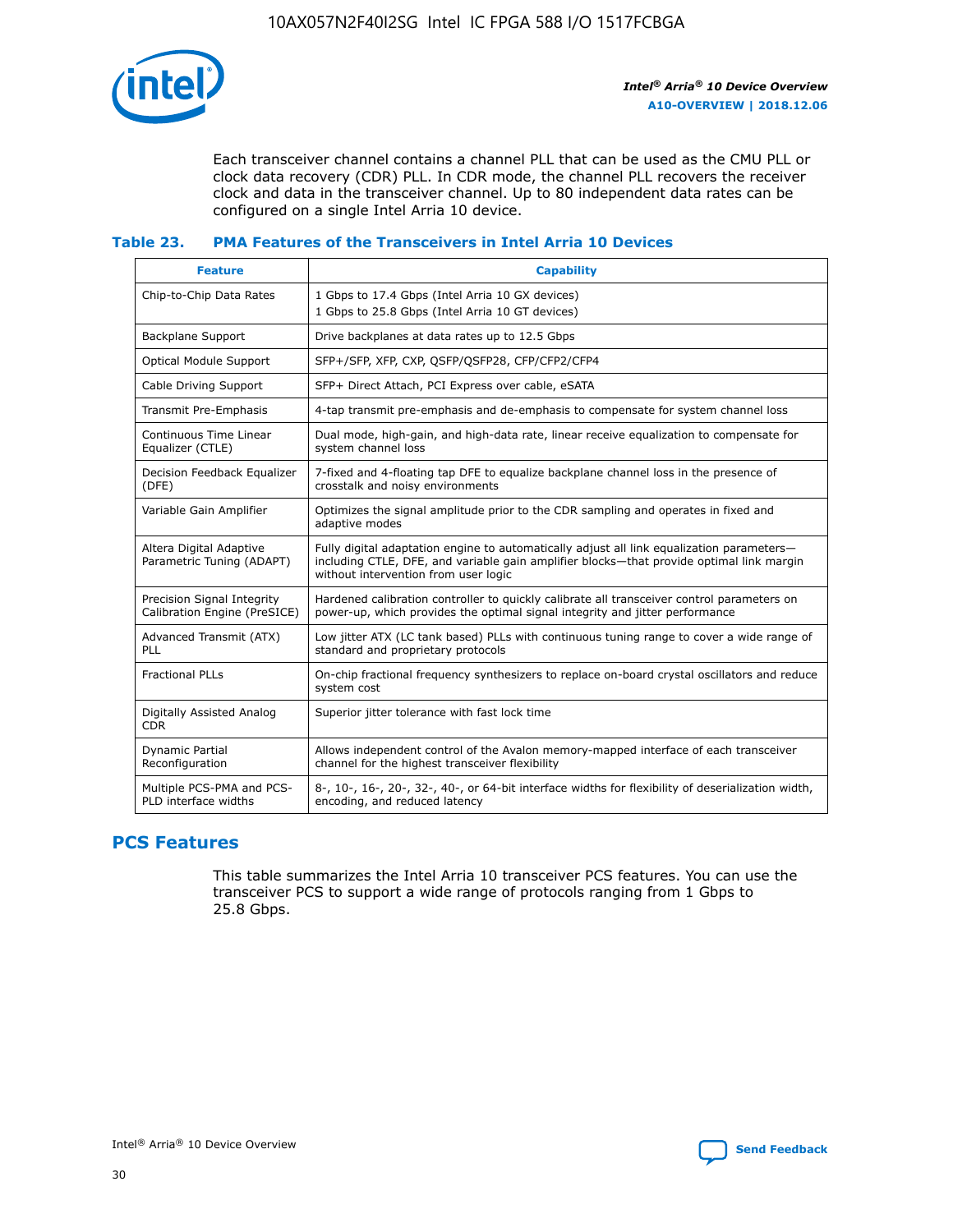

| <b>PCS</b>    | <b>Description</b>                                                                                                                                                                                                                                                                                                                                                                                             |
|---------------|----------------------------------------------------------------------------------------------------------------------------------------------------------------------------------------------------------------------------------------------------------------------------------------------------------------------------------------------------------------------------------------------------------------|
| Standard PCS  | Operates at a data rate up to 12 Gbps<br>Supports protocols such as PCI-Express, CPRI 4.2+, GigE, IEEE 1588 in Hard PCS<br>Implements other protocols using Basic/Custom (Standard PCS) transceiver<br>configuration rules.                                                                                                                                                                                    |
| Enhanced PCS  | Performs functions common to most serial data industry standards, such as word<br>alignment, encoding/decoding, and framing, before data is sent or received off-chip<br>through the PMA<br>• Handles data transfer to and from the FPGA fabric<br>Handles data transfer internally to and from the PMA<br>Provides frequency compensation<br>Performs channel bonding for multi-channel low skew applications |
| PCIe Gen3 PCS | Supports the seamless switching of Data and Clock between the Gen1, Gen2, and Gen3<br>data rates<br>Provides support for PIPE 3.0 features<br>Supports the PIPE interface with the Hard IP enabled, as well as with the Hard IP<br>bypassed                                                                                                                                                                    |

#### **Related Information**

- PCIe Gen1, Gen2, and Gen3 Hard IP on page 26
- Interlaken Support on page 26
- 10 Gbps Ethernet Support on page 26

### **PCS Protocol Support**

This table lists some of the protocols supported by the Intel Arria 10 transceiver PCS. For more information about the blocks in the transmitter and receiver data paths, refer to the related information.

| <b>Protocol</b>                                 | <b>Data Rate</b><br>(Gbps) | <b>Transceiver IP</b>       | <b>PCS Support</b>                      |
|-------------------------------------------------|----------------------------|-----------------------------|-----------------------------------------|
| PCIe Gen3 x1, x2, x4, x8                        | 8.0                        | Native PHY (PIPE)           | Standard PCS and PCIe<br>Gen3 PCS       |
| PCIe Gen2 x1, x2, x4, x8                        | 5.0                        | Native PHY (PIPE)           | <b>Standard PCS</b>                     |
| PCIe Gen1 x1, x2, x4, x8                        | 2.5                        | Native PHY (PIPE)           | Standard PCS                            |
| 1000BASE-X Gigabit Ethernet                     | 1.25                       | Native PHY                  | <b>Standard PCS</b>                     |
| 1000BASE-X Gigabit Ethernet with<br>IEEE 1588v2 | 1.25                       | Native PHY                  | Standard PCS                            |
| 10GBASE-R                                       | 10.3125                    | Native PHY                  | <b>Enhanced PCS</b>                     |
| 10GBASE-R with IEEE 1588v2                      | 10.3125                    | Native PHY                  | <b>Enhanced PCS</b>                     |
| 10GBASE-R with KR FEC                           | 10.3125                    | Native PHY                  | <b>Enhanced PCS</b>                     |
| 10GBASE-KR and 1000BASE-X                       | 10.3125                    | 1G/10GbE and 10GBASE-KR PHY | Standard PCS and<br><b>Enhanced PCS</b> |
| Interlaken (CEI-6G/11G)                         | 3.125 to 17.4              | Native PHY                  | <b>Enhanced PCS</b>                     |
| SFI-S/SFI-5.2                                   | 11.2                       | Native PHY                  | <b>Enhanced PCS</b>                     |
| $10G$ SDI                                       | 10.692                     | Native PHY                  | <b>Enhanced PCS</b>                     |
|                                                 |                            |                             | continued                               |

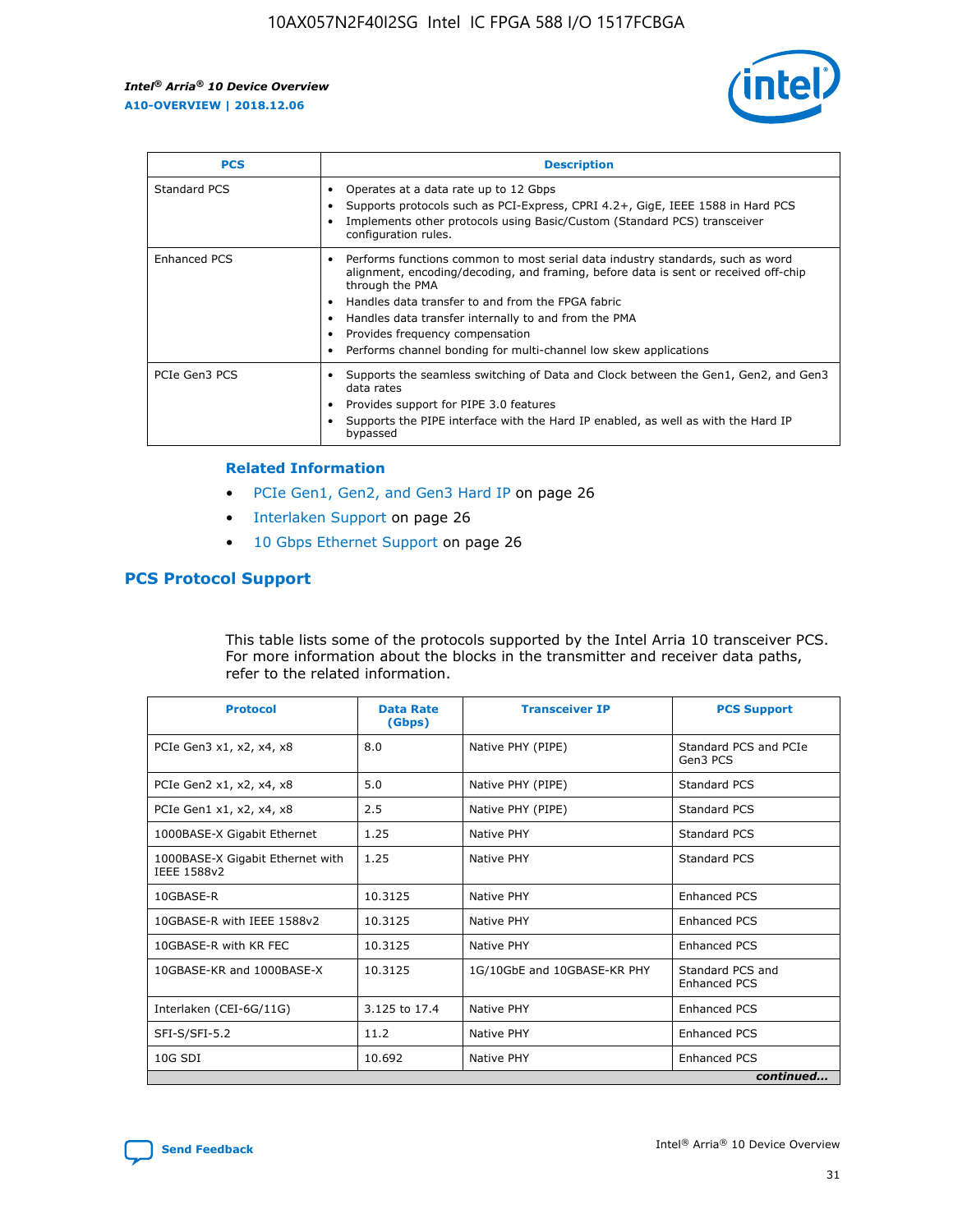

| <b>Protocol</b>      | <b>Data Rate</b><br>(Gbps) | <b>Transceiver IP</b> | <b>PCS Support</b> |
|----------------------|----------------------------|-----------------------|--------------------|
| CPRI 6.0 (64B/66B)   | 0.6144 to<br>10.1376       | Native PHY            | Enhanced PCS       |
| CPRI 4.2 (8B/10B)    | 0.6144 to<br>9.8304        | Native PHY            | Standard PCS       |
| OBSAI RP3 v4.2       | 0.6144 to 6.144            | Native PHY            | Standard PCS       |
| SD-SDI/HD-SDI/3G-SDI | $0.143(12)$ to<br>2.97     | Native PHY            | Standard PCS       |

### **Related Information**

#### [Intel Arria 10 Transceiver PHY User Guide](https://www.intel.com/content/www/us/en/programmable/documentation/nik1398707230472.html#nik1398707091164)

Provides more information about the supported transceiver protocols and PHY IP, the PMA architecture, and the standard, enhanced, and PCIe Gen3 PCS architecture.

### **SoC with Hard Processor System**

Each SoC device combines an FPGA fabric and a hard processor system (HPS) in a single device. This combination delivers the flexibility of programmable logic with the power and cost savings of hard IP in these ways:

- Reduces board space, system power, and bill of materials cost by eliminating a discrete embedded processor
- Allows you to differentiate the end product in both hardware and software, and to support virtually any interface standard
- Extends the product life and revenue through in-field hardware and software updates

 $(12)$  The 0.143 Gbps data rate is supported using oversampling of user logic that you must implement in the FPGA fabric.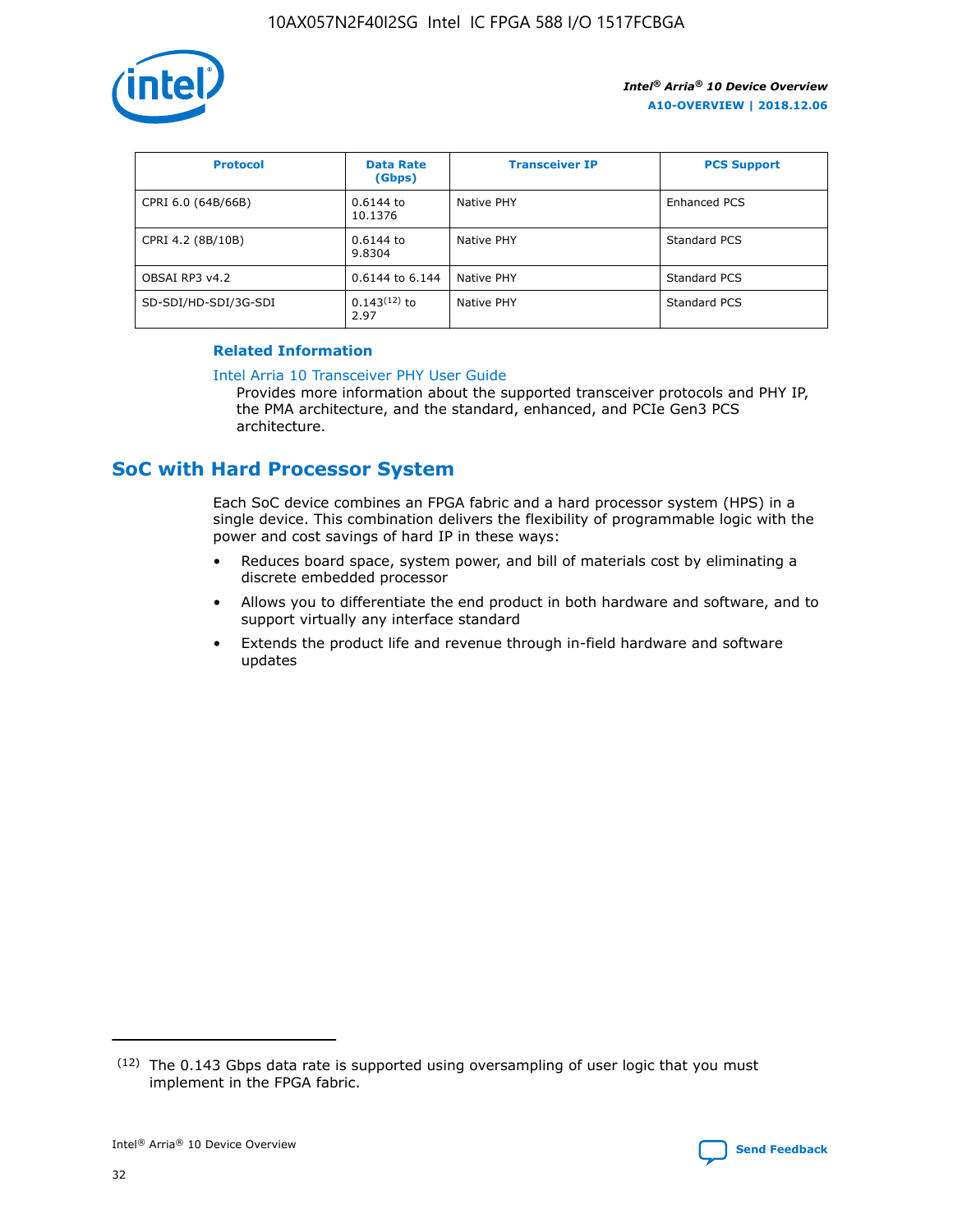

#### **Figure 9. HPS Block Diagram**

This figure shows a block diagram of the HPS with the dual ARM Cortex-A9 MPCore processor.



### **Key Advantages of 20-nm HPS**

The 20-nm HPS strikes a balance between enabling maximum software compatibility with 28-nm SoCs while still improving upon the 28-nm HPS architecture. These improvements address the requirements of the next generation target markets such as wireless and wireline communications, compute and storage equipment, broadcast and military in terms of performance, memory bandwidth, connectivity via backplane and security.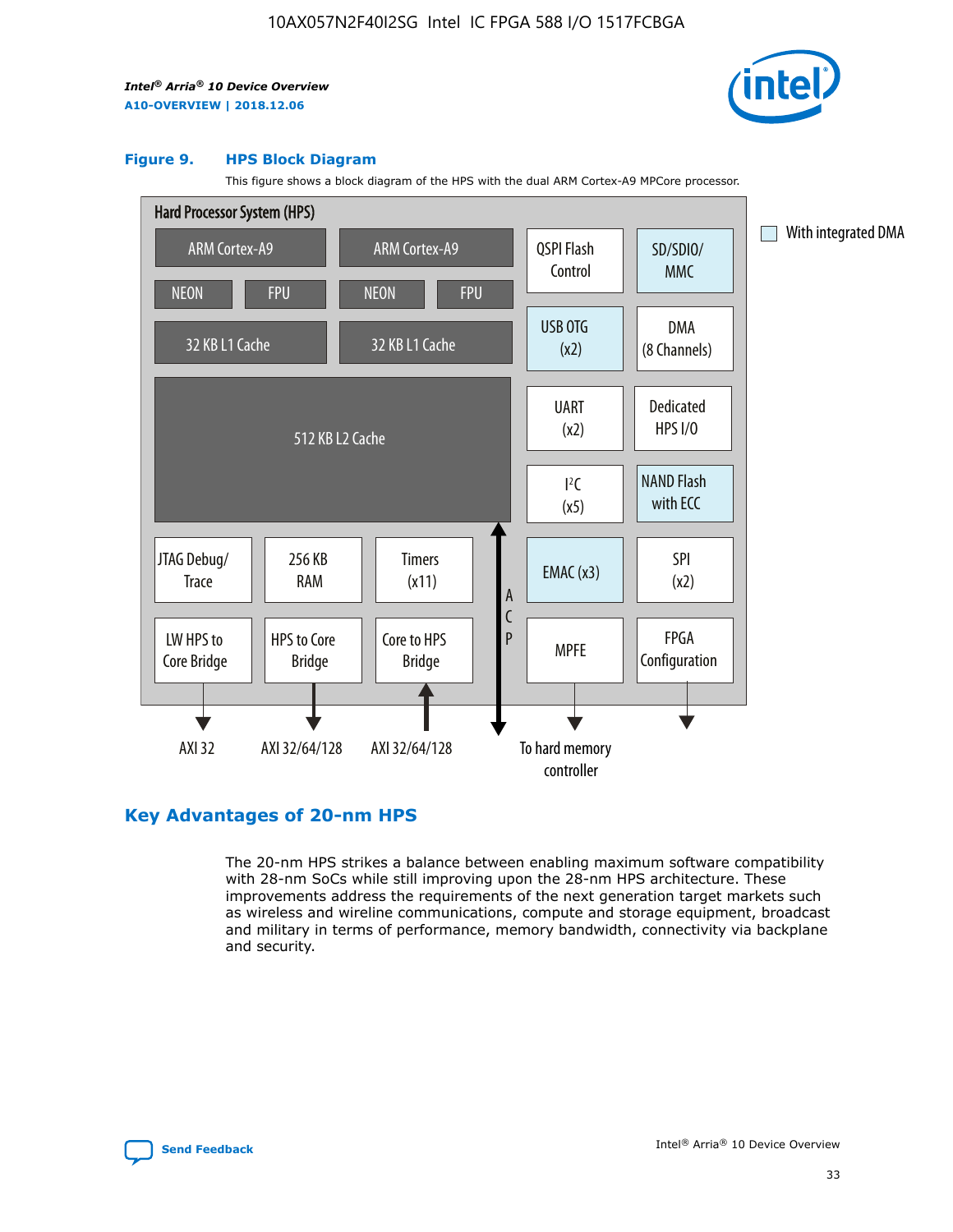

### **Table 24. Improvements in 20 nm HPS**

This table lists the key improvements of the 20 nm HPS compared to the 28 nm HPS.

| Advantages/<br><b>Improvements</b>                          | <b>Description</b>                                                                                                                                                                                                                                                                                                                                                                                                                                                                                                                                                                                                                                                                                                                                                                                                                                                                                                      |
|-------------------------------------------------------------|-------------------------------------------------------------------------------------------------------------------------------------------------------------------------------------------------------------------------------------------------------------------------------------------------------------------------------------------------------------------------------------------------------------------------------------------------------------------------------------------------------------------------------------------------------------------------------------------------------------------------------------------------------------------------------------------------------------------------------------------------------------------------------------------------------------------------------------------------------------------------------------------------------------------------|
| Increased performance and<br>overdrive capability           | While the nominal processor frequency is 1.2 GHz, the 20 nm HPS offers an "overdrive"<br>feature which enables a higher processor operating frequency. This requires a higher supply<br>voltage value that is unique to the HPS and may require a separate regulator.                                                                                                                                                                                                                                                                                                                                                                                                                                                                                                                                                                                                                                                   |
| Increased processor memory<br>bandwidth and DDR4<br>support | Up to 64-bit DDR4 memory at 2,400 Mbps support is available for the processor. The hard<br>memory controller for the HPS comprises a multi-port front end that manages connections<br>to a single port memory controller. The multi-port front end allows logic core and the HPS<br>to share ports and thereby the available bandwidth of the memory controller.                                                                                                                                                                                                                                                                                                                                                                                                                                                                                                                                                        |
| Flexible I/O sharing                                        | An advanced I/O pin muxing scheme allows improved sharing of I/O between the HPS and<br>the core logic. The following types of I/O are available for SoC:<br>17 dedicated I/Os-physically located inside the HPS block and are not accessible to<br>logic within the core. The 17 dedicated I/Os are used for HPS clock, resets, and<br>interfacing with boot devices, QSPI, and SD/MMC.<br>48 direct shared I/O-located closest to the HPS block and are ideal for high speed HPS<br>peripherals such as EMAC, USB, and others. There is one bank of 48 I/Os that supports<br>direct sharing where the 48 I/Os can be shared 12 I/Os at a time.<br>Standard (shared) I/O—all standard I/Os can be shared by the HPS peripherals and any<br>logic within the core. For designs where more than 48 I/Os are required to fully use all<br>the peripherals in the HPS, these I/Os can be connected through the core logic. |
| <b>EMAC</b> core                                            | Three EMAC cores are available in the HPS. The EMAC cores enable an application to<br>support two redundant Ethernet connections; for example, backplane, or two EMAC cores<br>for managing IEEE 1588 time stamp information while allowing a third EMAC core for debug<br>and configuration. All three EMACs can potentially share the same time stamps, simplifying<br>the 1588 time stamping implementation. A new serial time stamp interface allows core<br>logic to access and read the time stamp values. The integrated EMAC controllers can be<br>connected to external Ethernet PHY through the provided MDIO or I <sup>2</sup> C interface.                                                                                                                                                                                                                                                                  |
| On-chip memory                                              | The on-chip memory is updated to 256 KB support and can support larger data sets and<br>real time algorithms.                                                                                                                                                                                                                                                                                                                                                                                                                                                                                                                                                                                                                                                                                                                                                                                                           |
| ECC enhancements                                            | Improvements in L2 Cache ECC management allow identification of errors down to the<br>address level. ECC enhancements also enable improved error injection and status reporting<br>via the introduction of new memory mapped access to syndrome and data signals.                                                                                                                                                                                                                                                                                                                                                                                                                                                                                                                                                                                                                                                       |
| HPS to FPGA Interconnect<br><b>Backbone</b>                 | Although the HPS and the Logic Core can operate independently, they are tightly coupled<br>via a high-bandwidth system interconnect built from high-performance ARM AMBA AXI bus<br>bridges. IP bus masters in the FPGA fabric have access to HPS bus slaves via the FPGA-to-<br>HPS interconnect. Similarly, HPS bus masters have access to bus slaves in the core fabric<br>via the HPS-to-FPGA bridge. Both bridges are AMBA AXI-3 compliant and support<br>simultaneous read and write transactions. Up to three masters within the core fabric can<br>share the HPS SDRAM controller with the processor. Additionally, the processor can be used<br>to configure the core fabric under program control via a dedicated 32-bit configuration port.                                                                                                                                                                  |
| FPGA configuration and HPS<br>booting                       | The FPGA fabric and HPS in the SoCs are powered independently. You can reduce the clock<br>frequencies or gate the clocks to reduce dynamic power.<br>You can configure the FPGA fabric and boot the HPS independently, in any order, providing<br>you with more design flexibility.                                                                                                                                                                                                                                                                                                                                                                                                                                                                                                                                                                                                                                    |
| Security                                                    | New security features have been introduced for anti-tamper management, secure boot,<br>encryption (AES), and authentication (SHA).                                                                                                                                                                                                                                                                                                                                                                                                                                                                                                                                                                                                                                                                                                                                                                                      |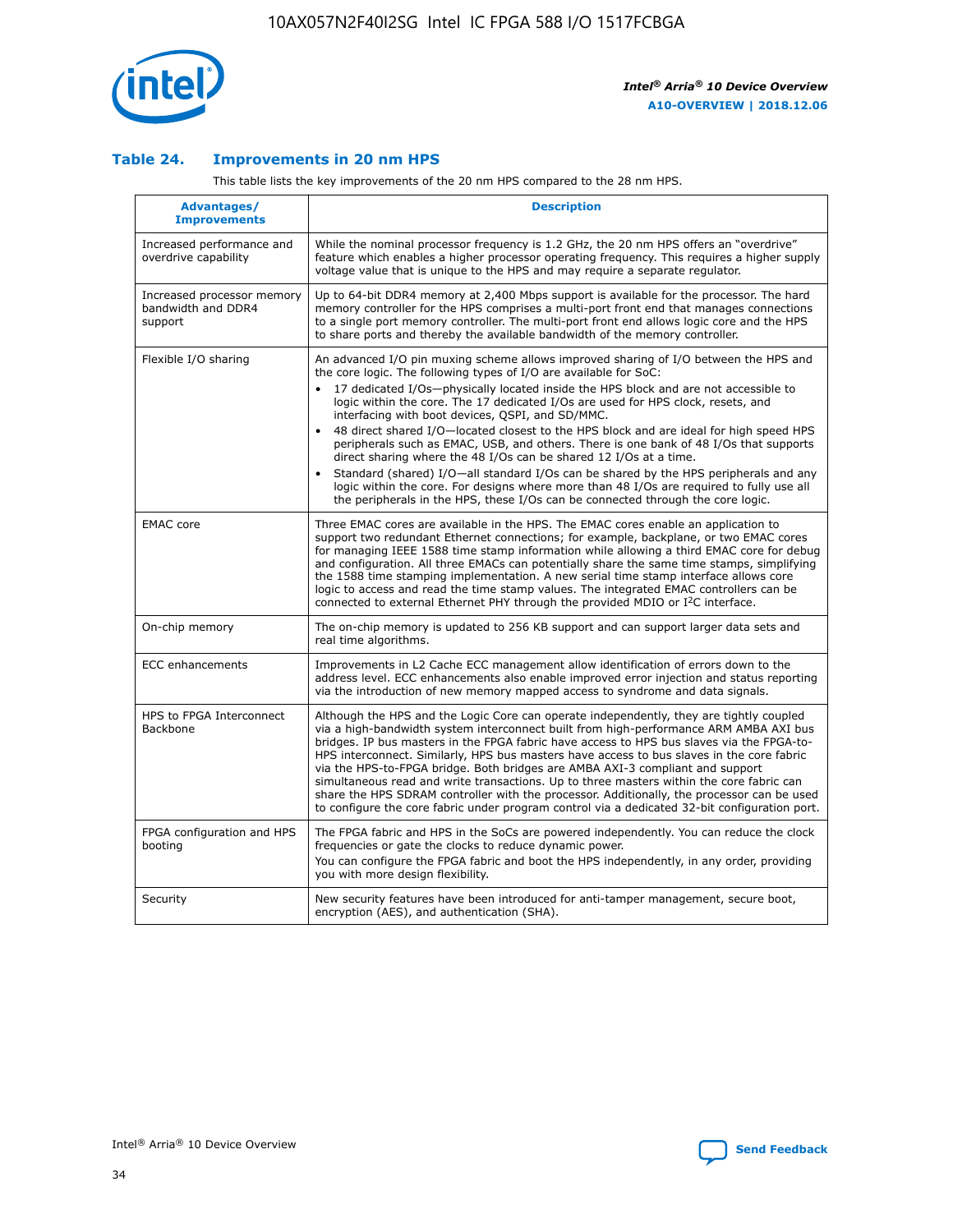

### **Features of the HPS**

The HPS has the following features:

- 1.2-GHz, dual-core ARM Cortex-A9 MPCore processor with up to 1.5-GHz via overdrive
	- ARMv7-A architecture that runs 32-bit ARM instructions, 16-bit and 32-bit Thumb instructions, and 8-bit Java byte codes in Jazelle style
	- Superscalar, variable length, out-of-order pipeline with dynamic branch prediction
	- Instruction Efficiency 2.5 MIPS/MHz, which provides total performance of 7500 MIPS at 1.5 GHz
- Each processor core includes:
	- 32 KB of L1 instruction cache, 32 KB of L1 data cache
	- Single- and double-precision floating-point unit and NEON media engine
	- CoreSight debug and trace technology
	- Snoop Control Unit (SCU) and Acceleration Coherency Port (ACP)
- 512 KB of shared L2 cache
- 256 KB of scratch RAM
- Hard memory controller with support for DDR3, DDR4 and optional error correction code (ECC) support
- Multiport Front End (MPFE) Scheduler interface to the hard memory controller
- 8-channel direct memory access (DMA) controller
- QSPI flash controller with SIO, DIO, QIO SPI Flash support
- NAND flash controller (ONFI 1.0 or later) with DMA and ECC support, updated to support 8 and 16-bit Flash devices and new command DMA to offload CPU for fast power down recovery
- Updated SD/SDIO/MMC controller to eMMC 4.5 with DMA with CE-ATA digital command support
- 3 10/100/1000 Ethernet media access control (MAC) with DMA
- 2 USB On-the-Go (OTG) controllers with DMA
- $\bullet$  5 I<sup>2</sup>C controllers (3 can be used by EMAC for MIO to external PHY)
- 2 UART 16550 Compatible controllers
- 4 serial peripheral interfaces (SPI) (2 Master, 2 Slaves)
- 62 programmable general-purpose I/Os, which includes 48 direct share I/Os that allows the HPS peripherals to connect directly to the FPGA I/Os
- 7 general-purpose timers
- 4 watchdog timers
- Anti-tamper, Secure Boot, Encryption (AES) and Authentication (SHA)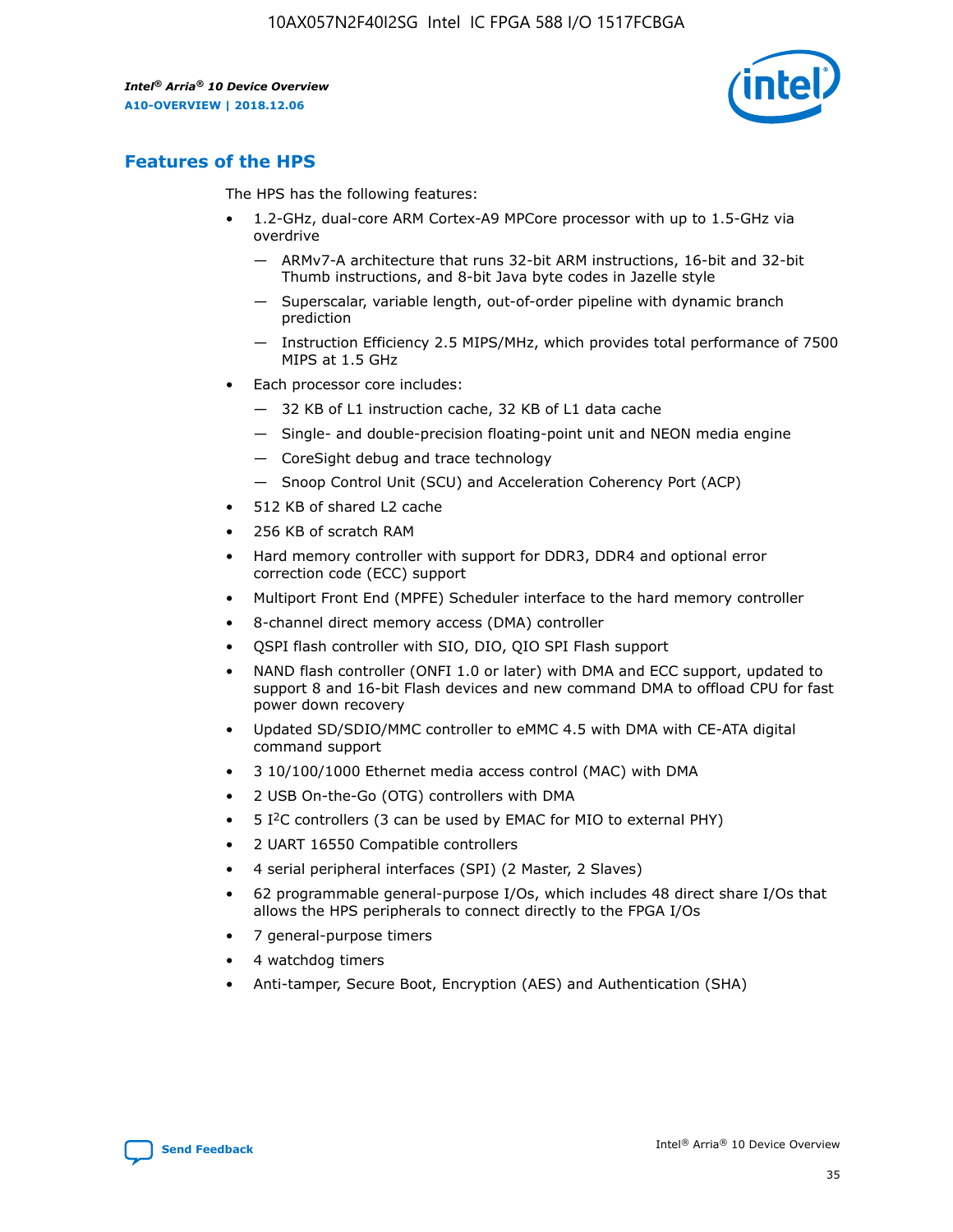

### **System Peripherals and Debug Access Port**

Each Ethernet MAC, USB OTG, NAND flash controller, and SD/MMC controller module has an integrated DMA controller. For modules without an integrated DMA controller, an additional DMA controller module provides up to eight channels of high-bandwidth data transfers. Peripherals that communicate off-chip are multiplexed with other peripherals at the HPS pin level. This allows you to choose which peripherals interface with other devices on your PCB.

The debug access port provides interfaces to industry standard JTAG debug probes and supports ARM CoreSight debug and core traces to facilitate software development.

### **HPS–FPGA AXI Bridges**

The HPS–FPGA bridges, which support the Advanced Microcontroller Bus Architecture (AMBA) Advanced eXtensible Interface (AXI™) specifications, consist of the following bridges:

- FPGA-to-HPS AMBA AXI bridge—a high-performance bus supporting 32, 64, and 128 bit data widths that allows the FPGA fabric to issue transactions to slaves in the HPS.
- HPS-to-FPGA Avalon/AMBA AXI bridge—a high-performance bus supporting 32, 64, and 128 bit data widths that allows the HPS to issue transactions to slaves in the FPGA fabric.
- Lightweight HPS-to-FPGA AXI bridge—a lower latency 32 bit width bus that allows the HPS to issue transactions to soft peripherals in the FPGA fabric. This bridge is primarily used for control and status register (CSR) accesses to peripherals in the FPGA fabric.

The HPS–FPGA AXI bridges allow masters in the FPGA fabric to communicate with slaves in the HPS logic, and vice versa. For example, the HPS-to-FPGA AXI bridge allows you to share memories instantiated in the FPGA fabric with one or both microprocessors in the HPS, while the FPGA-to-HPS AXI bridge allows logic in the FPGA fabric to access the memory and peripherals in the HPS.

Each HPS–FPGA bridge also provides asynchronous clock crossing for data transferred between the FPGA fabric and the HPS.

### **HPS SDRAM Controller Subsystem**

The HPS SDRAM controller subsystem contains a multiport SDRAM controller and DDR PHY that are shared between the FPGA fabric (through the FPGA-to-HPS SDRAM interface), the level 2 (L2) cache, and the level 3 (L3) system interconnect. The FPGA-to-HPS SDRAM interface supports AMBA AXI and Avalon® Memory-Mapped (Avalon-MM) interface standards, and provides up to six individual ports for access by masters implemented in the FPGA fabric.

The HPS SDRAM controller supports up to 3 masters (command ports), 3x 64-bit read data ports and 3x 64-bit write data ports.

To maximize memory performance, the SDRAM controller subsystem supports command and data reordering, deficit round-robin arbitration with aging, and high-priority bypass features.

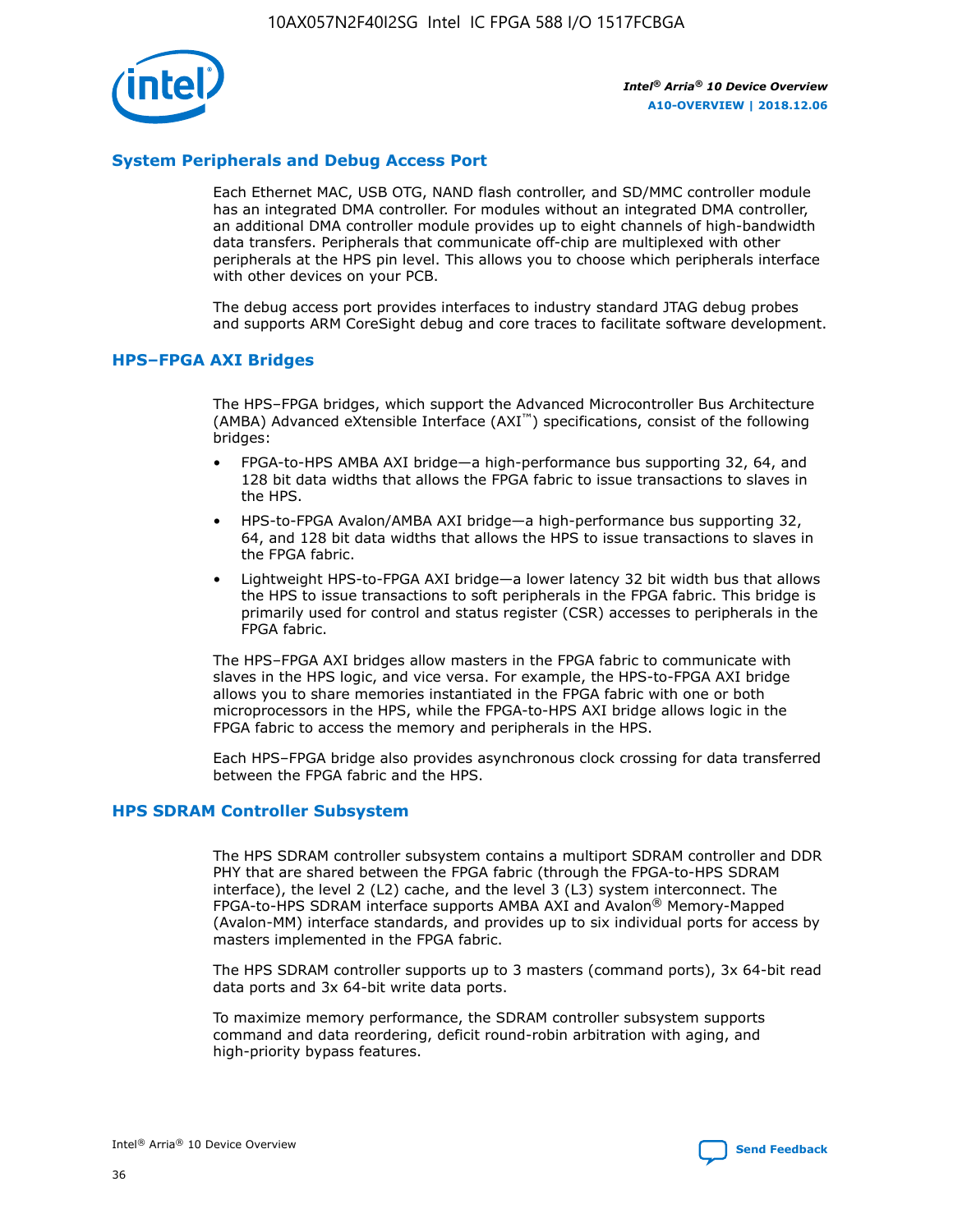

### **FPGA Configuration and HPS Booting**

The FPGA fabric and HPS in the SoC FPGA must be powered at the same time. You can reduce the clock frequencies or gate the clocks to reduce dynamic power.

Once powered, the FPGA fabric and HPS can be configured independently thus providing you with more design flexibility:

- You can boot the HPS independently. After the HPS is running, the HPS can fully or partially reconfigure the FPGA fabric at any time under software control. The HPS can also configure other FPGAs on the board through the FPGA configuration controller.
- Configure the FPGA fabric first, and then boot the HPS from memory accessible to the FPGA fabric.

### **Hardware and Software Development**

For hardware development, you can configure the HPS and connect your soft logic in the FPGA fabric to the HPS interfaces using the Platform Designer system integration tool in the Intel Quartus Prime software.

For software development, the ARM-based SoC FPGA devices inherit the rich software development ecosystem available for the ARM Cortex-A9 MPCore processor. The software development process for Intel SoC FPGAs follows the same steps as those for other SoC devices from other manufacturers. Support for Linux\*, VxWorks\*, and other operating systems are available for the SoC FPGAs. For more information on the operating systems support availability, contact the Intel FPGA sales team.

You can begin device-specific firmware and software development on the Intel SoC FPGA Virtual Target. The Virtual Target is a fast PC-based functional simulation of a target development system—a model of a complete development board. The Virtual Target enables the development of device-specific production software that can run unmodified on actual hardware.

### **Dynamic and Partial Reconfiguration**

The Intel Arria 10 devices support dynamic and partial reconfiguration. You can use dynamic and partial reconfiguration simultaneously to enable seamless reconfiguration of both the device core and transceivers.

### **Dynamic Reconfiguration**

You can reconfigure the PMA and PCS blocks while the device continues to operate. This feature allows you to change the data rates, protocol, and analog settings of a channel in a transceiver bank without affecting on-going data transfer in other transceiver banks. This feature is ideal for applications that require dynamic multiprotocol or multirate support.

### **Partial Reconfiguration**

Using partial reconfiguration, you can reconfigure some parts of the device while keeping the device in operation.

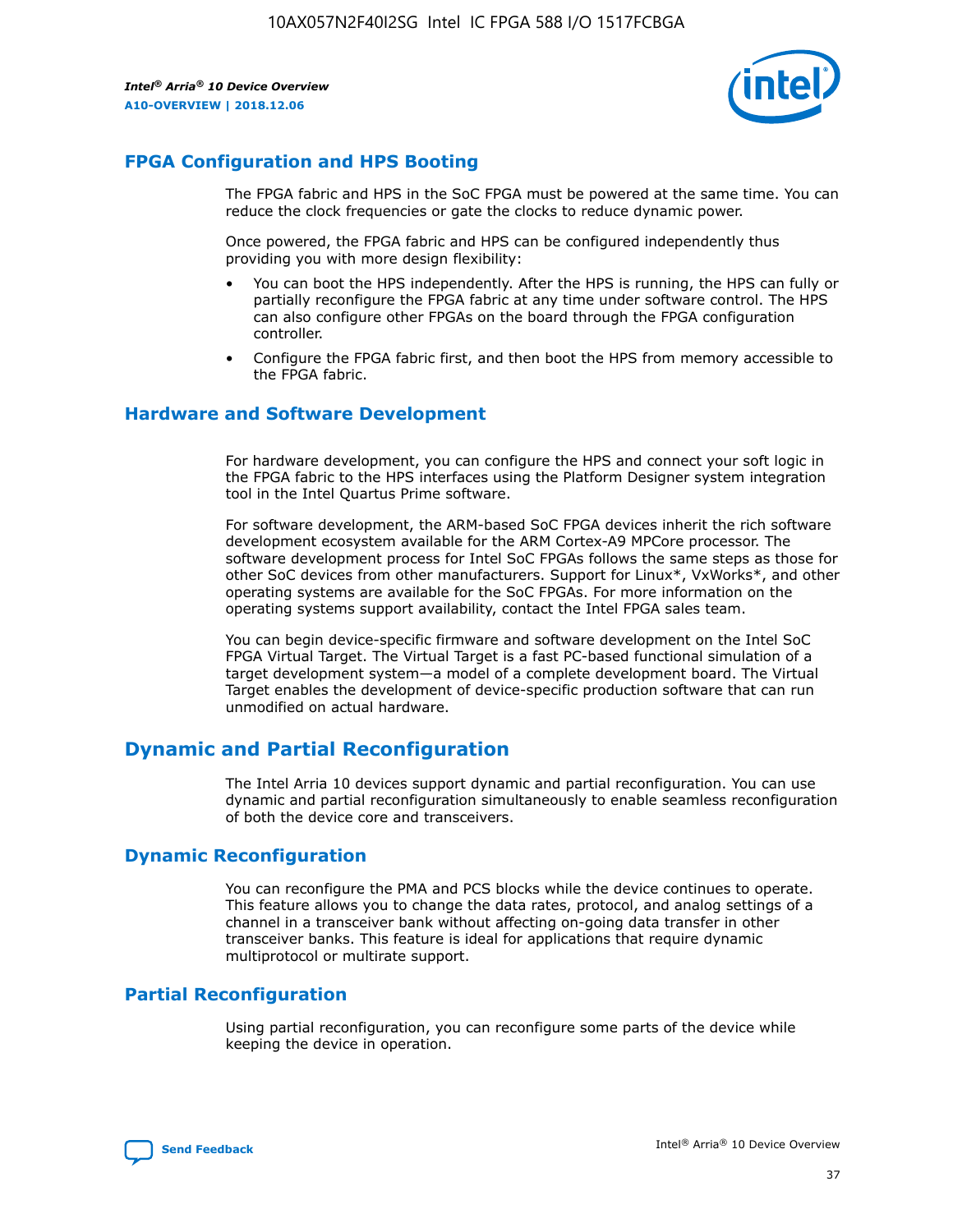

Instead of placing all device functions in the FPGA fabric, you can store some functions that do not run simultaneously in external memory and load them only when required. This capability increases the effective logic density of the device, and lowers cost and power consumption.

In the Intel solution, you do not have to worry about intricate device architecture to perform a partial reconfiguration. The partial reconfiguration capability is built into the Intel Quartus Prime design software, making such time-intensive task simple.

Intel Arria 10 devices support partial reconfiguration in the following configuration options:

- Using an internal host:
	- All supported configuration modes where the FPGA has access to external memory devices such as serial and parallel flash memory.
	- Configuration via Protocol [CvP (PCIe)]
- Using an external host—passive serial (PS), fast passive parallel (FPP) x8, FPP x16, and FPP x32 I/O interface.

### **Enhanced Configuration and Configuration via Protocol**

### **Table 25. Configuration Schemes and Features of Intel Arria 10 Devices**

Intel Arria 10 devices support 1.8 V programming voltage and several configuration schemes.

| <b>Scheme</b>                                                          | <b>Data</b><br><b>Width</b> | <b>Max Clock</b><br>Rate<br>(MHz) | <b>Max Data</b><br>Rate<br>(Mbps)<br>(13) | <b>Decompression</b> | <b>Design</b><br>Security <sup>(1</sup><br>4) | <b>Partial</b><br><b>Reconfiguration</b><br>(15) | <b>Remote</b><br><b>System</b><br><b>Update</b> |
|------------------------------------------------------------------------|-----------------------------|-----------------------------------|-------------------------------------------|----------------------|-----------------------------------------------|--------------------------------------------------|-------------------------------------------------|
| <b>JTAG</b>                                                            | 1 bit                       | 33                                | 33                                        |                      |                                               | Yes(16)                                          |                                                 |
| Active Serial (AS)<br>through the<br>EPCO-L<br>configuration<br>device | 1 bit,<br>4 bits            | 100                               | 400                                       | Yes                  | Yes                                           | $Y_{PS}(16)$                                     | Yes                                             |
| Passive serial (PS)<br>through CPLD or<br>external<br>microcontroller  | 1 bit                       | 100                               | 100                                       | Yes                  | Yes                                           | Yes(16)                                          | Parallel<br>Flash<br>Loader<br>(PFL) IP<br>core |
|                                                                        |                             |                                   |                                           |                      |                                               |                                                  | continued                                       |

<sup>(13)</sup> Enabling either compression or design security features affects the maximum data rate. Refer to the Intel Arria 10 Device Datasheet for more information.

<sup>(14)</sup> Encryption and compression cannot be used simultaneously.

 $(15)$  Partial reconfiguration is an advanced feature of the device family. If you are interested in using partial reconfiguration, contact Intel for support.

 $(16)$  Partial configuration can be performed only when it is configured as internal host.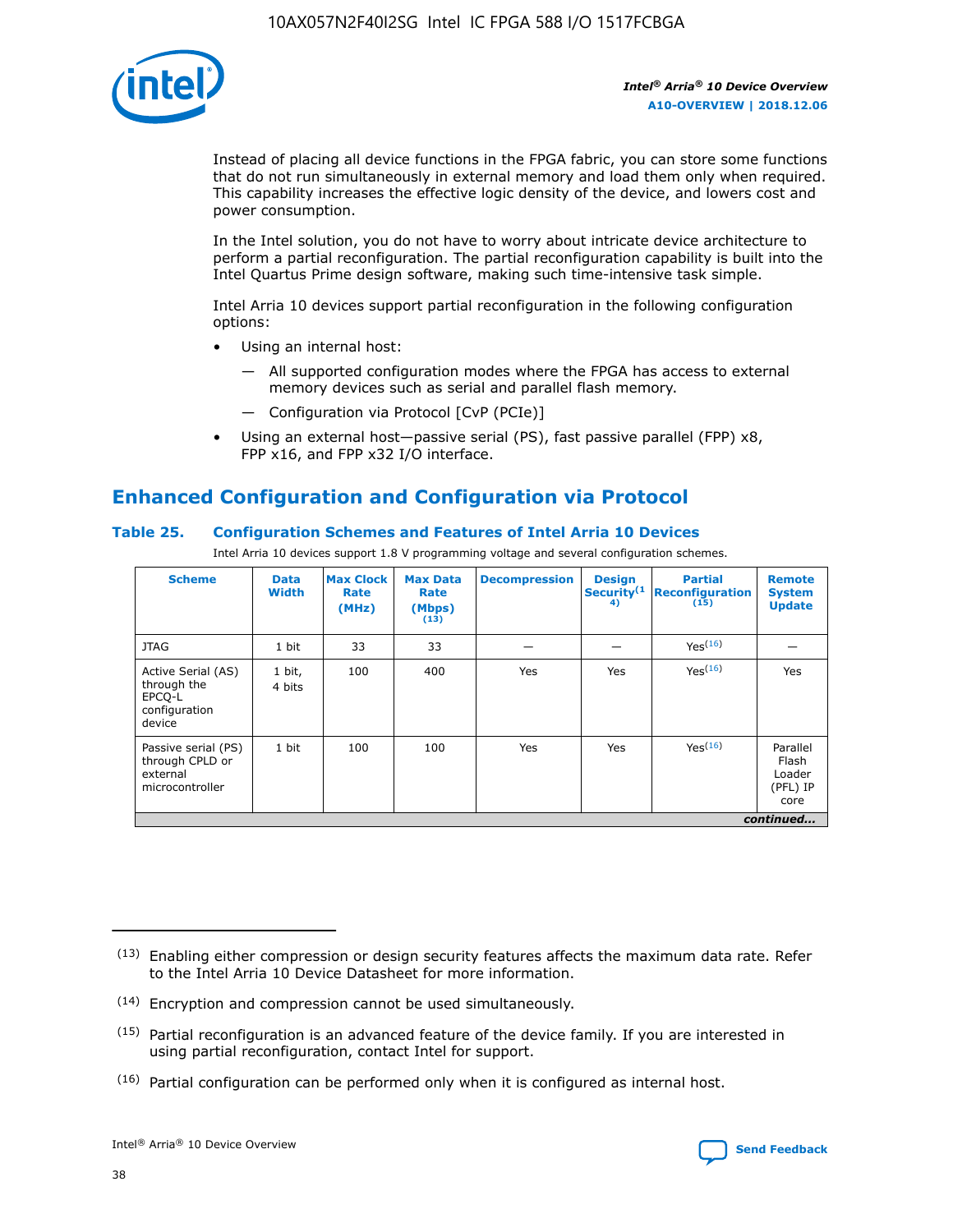

| <b>Scheme</b>                                   | <b>Data</b><br>Width       | <b>Max Clock</b><br>Rate<br>(MHz) | <b>Max Data</b><br>Rate<br>(Mbps)<br>(13) | <b>Decompression</b> | <b>Design</b><br>Security <sup>(1</sup><br>4) | <b>Partial</b><br><b>Reconfiguration</b><br>(15) | <b>Remote</b><br><b>System</b><br><b>Update</b> |
|-------------------------------------------------|----------------------------|-----------------------------------|-------------------------------------------|----------------------|-----------------------------------------------|--------------------------------------------------|-------------------------------------------------|
| Fast passive                                    | 8 bits                     | 100                               | 3200                                      | Yes                  | Yes                                           | Yes(17)                                          | PFL IP                                          |
| parallel (FPP)<br>through CPLD or               | 16 bits                    |                                   |                                           | Yes                  | Yes                                           |                                                  | core                                            |
| external<br>microcontroller                     | 32 bits                    |                                   |                                           | Yes                  | Yes                                           |                                                  |                                                 |
| Configuration via                               | 16 bits                    | 100                               | 3200                                      | Yes                  | Yes                                           | Yes <sup>(17)</sup>                              |                                                 |
| <b>HPS</b>                                      | 32 bits                    |                                   |                                           | Yes                  | Yes                                           |                                                  |                                                 |
| Configuration via<br>Protocol [CvP<br>$(PCIe*)$ | x1, x2,<br>x4, x8<br>lanes |                                   | 8000                                      | Yes                  | Yes                                           | Yes(16)                                          |                                                 |

You can configure Intel Arria 10 devices through PCIe using Configuration via Protocol (CvP). The Intel Arria 10 CvP implementation conforms to the PCIe 100 ms power-up-to-active time requirement.

#### **Related Information**

[Configuration via Protocol \(CvP\) Implementation in Intel FPGAs User Guide](https://www.intel.com/content/www/us/en/programmable/documentation/dsu1441819344145.html#dsu1442269728522) Provides more information about the CvP configuration scheme.

### **SEU Error Detection and Correction**

Intel Arria 10 devices offer robust and easy-to-use single-event upset (SEU) error detection and correction circuitry.

The detection and correction circuitry includes protection for Configuration RAM (CRAM) programming bits and user memories. The CRAM is protected by a continuously running CRC error detection circuit with integrated ECC that automatically corrects one or two errors and detects higher order multi-bit errors. When more than two errors occur, correction is available through reloading of the core programming file, providing a complete design refresh while the FPGA continues to operate.

The physical layout of the Intel Arria 10 CRAM array is optimized to make the majority of multi-bit upsets appear as independent single-bit or double-bit errors which are automatically corrected by the integrated CRAM ECC circuitry. In addition to the CRAM protection, the M20K memory blocks also include integrated ECC circuitry and are layout-optimized for error detection and correction. The MLAB does not have ECC.

(14) Encryption and compression cannot be used simultaneously.

<sup>(17)</sup> Supported at a maximum clock rate of 100 MHz.



 $(13)$  Enabling either compression or design security features affects the maximum data rate. Refer to the Intel Arria 10 Device Datasheet for more information.

 $(15)$  Partial reconfiguration is an advanced feature of the device family. If you are interested in using partial reconfiguration, contact Intel for support.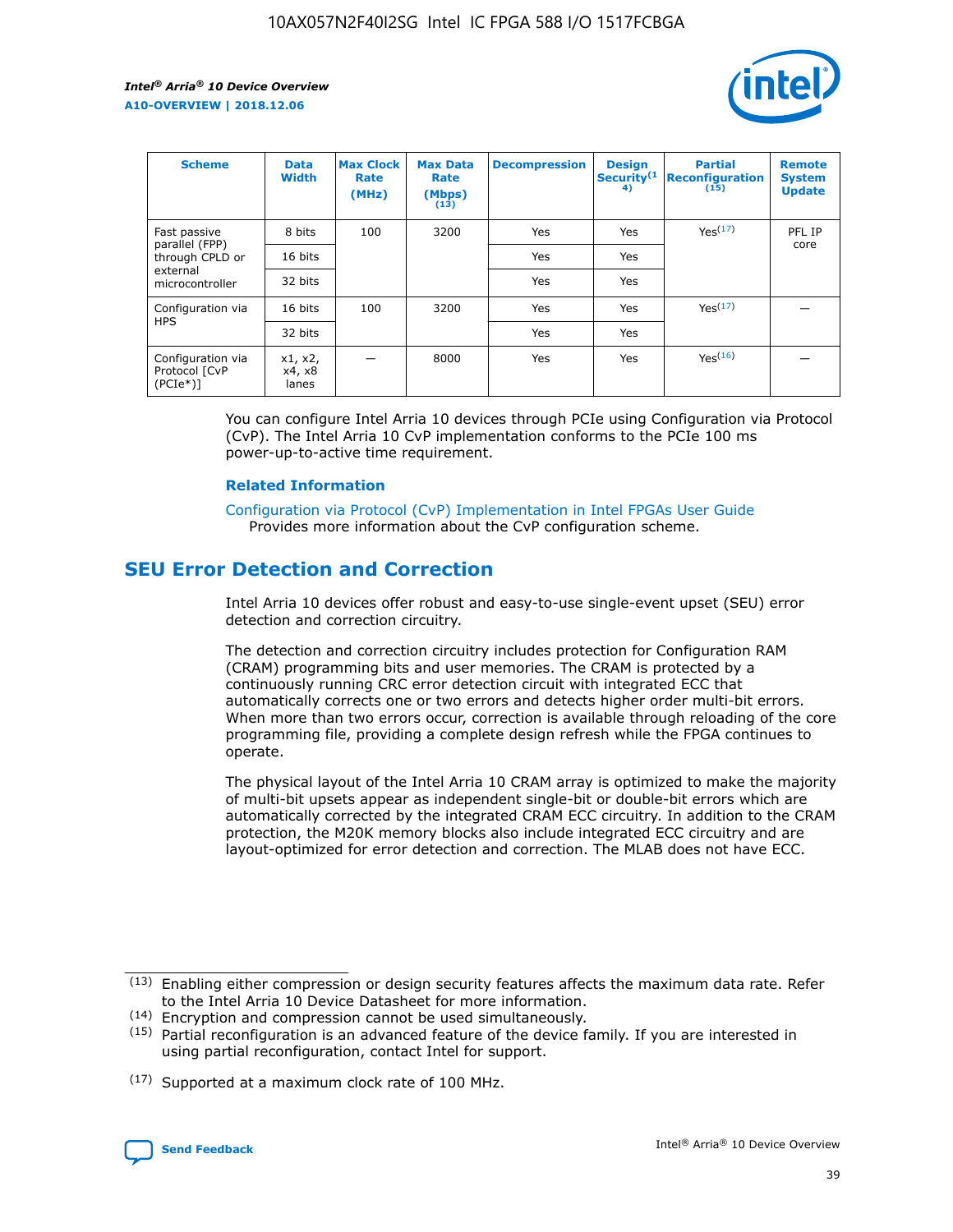

### **Power Management**

Intel Arria 10 devices leverage the advanced 20 nm process technology, a low 0.9 V core power supply, an enhanced core architecture, and several optional power reduction techniques to reduce total power consumption by as much as 40% compared to Arria V devices and as much as 60% compared to Stratix V devices.

The optional power reduction techniques in Intel Arria 10 devices include:

- **SmartVID**—a code is programmed into each device during manufacturing that allows a smart regulator to operate the device at lower core  $V_{CC}$  while maintaining performance
- **Programmable Power Technology**—non-critical timing paths are identified by the Intel Quartus Prime software and the logic in these paths is biased for low power instead of high performance
- **Low Static Power Options**—devices are available with either standard static power or low static power while maintaining performance

Furthermore, Intel Arria 10 devices feature Intel's industry-leading low power transceivers and include a number of hard IP blocks that not only reduce logic resources but also deliver substantial power savings compared to soft implementations. In general, hard IP blocks consume up to 90% less power than the equivalent soft logic implementations.

### **Incremental Compilation**

The Intel Quartus Prime software incremental compilation feature reduces compilation time and helps preserve performance to ease timing closure. The incremental compilation feature enables the partial reconfiguration flow for Intel Arria 10 devices.

Incremental compilation supports top-down, bottom-up, and team-based design flows. This feature facilitates modular, hierarchical, and team-based design flows where different designers compile their respective design sections in parallel. Furthermore, different designers or IP providers can develop and optimize different blocks of the design independently. These blocks can then be imported into the top level project.

### **Document Revision History for Intel Arria 10 Device Overview**

| <b>Document</b><br><b>Version</b> | <b>Changes</b>                                                                                                                                                                                                                                                              |
|-----------------------------------|-----------------------------------------------------------------------------------------------------------------------------------------------------------------------------------------------------------------------------------------------------------------------------|
| 2018.12.06                        | Added links to Intel Arria 10 device errata documents.<br>Removed automotive temperature option from the Intel Arria 10 GX devices.<br>Removed -3 fabric speed grade from the Intel Arria 10 GT devices.<br>Updated power options for the Intel Arria 10 GX and GT devices. |
| 2018.04.09                        | Updated the lowest $V_{CC}$ from 0.83 V to 0.82 V in the topic listing a summary of the device features.                                                                                                                                                                    |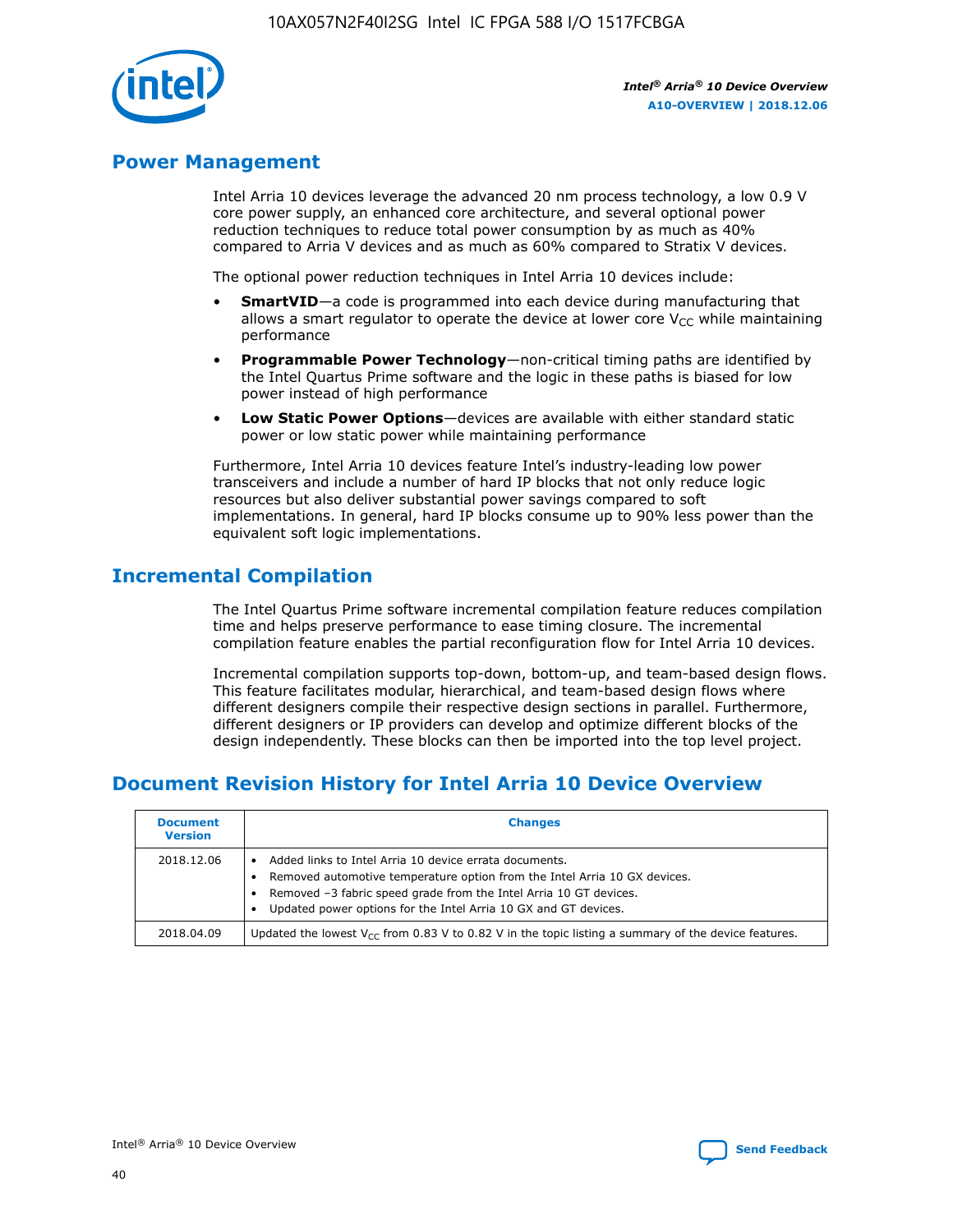*Intel® Arria® 10 Device Overview* **A10-OVERVIEW | 2018.12.06**



| <b>Date</b>    | <b>Version</b> | <b>Changes</b>                                                                                                                                                                                                                                                                                                                                                                                                                                                                                                                                                                                                                                                                                                                                                                                                                                                                                                                                                            |
|----------------|----------------|---------------------------------------------------------------------------------------------------------------------------------------------------------------------------------------------------------------------------------------------------------------------------------------------------------------------------------------------------------------------------------------------------------------------------------------------------------------------------------------------------------------------------------------------------------------------------------------------------------------------------------------------------------------------------------------------------------------------------------------------------------------------------------------------------------------------------------------------------------------------------------------------------------------------------------------------------------------------------|
| January 2018   | 2018.01.17     | Updated the maximum data rate for HPS (Intel Arria 10 SX devices<br>external memory interface DDR3 controller from 2,166 Mbps to 2,133<br>Mbps.<br>Updated maximum frequency supported for half rate QDRII and QDRII<br>+ SRAM to 633 MHz in Memory Standards Supported by the Soft<br>Memory Controller table.<br>Updated transceiver backplane capability to 12.5 Gbps.<br>$\bullet$<br>Removed transceiver speed grade 5 in Sample Ordering Core and<br>Available Options for Intel Arria 10 GX Devices figure.<br>Removed package code 40, low static power, SmartVID, industrial, and<br>military operating temperature support from Sample Ordering Core and<br>Available Options for Intel Arria 10 GT Devices figure.<br>Updated short reach transceiver rate for Intel Arria 10 GT devices to<br>25.8 Gbps.<br>Removed On-Die Instrumentation - EyeQ and Jitter Margin Tool<br>support from PMA Features of the Transceivers in Intel Arria 10 Devices<br>table. |
| September 2017 | 2017.09.20     | Updated the maximum speed of the DDR4 external memory interface from<br>1,333 MHz/2,666 Mbps to 1,200 MHz/2,400 Mbps.                                                                                                                                                                                                                                                                                                                                                                                                                                                                                                                                                                                                                                                                                                                                                                                                                                                     |
| July 2017      | 2017.07.13     | Corrected the automotive temperature range in the figure showing the<br>available options for the Intel Arria 10 GX devices from "-40°C to 100°C"<br>to "-40°C to 125°C".                                                                                                                                                                                                                                                                                                                                                                                                                                                                                                                                                                                                                                                                                                                                                                                                 |
| July 2017      | 2017.07.06     | Added automotive temperature option to Intel Arria 10 GX device family.                                                                                                                                                                                                                                                                                                                                                                                                                                                                                                                                                                                                                                                                                                                                                                                                                                                                                                   |
| May 2017       | 2017.05.08     | Corrected protocol names with "1588" to "IEEE 1588v2".<br>$\bullet$<br>Updated the vertical migration table to remove vertical migration<br>$\bullet$<br>between Intel Arria 10 GX and Intel Arria 10 SX device variants.<br>Removed all "Preliminary" marks.<br>$\bullet$                                                                                                                                                                                                                                                                                                                                                                                                                                                                                                                                                                                                                                                                                                |
| March 2017     | 2017.03.15     | Removed the topic about migration from Intel Arria 10 to Intel Stratix<br>10 devices.<br>Rebranded as Intel.<br>$\bullet$                                                                                                                                                                                                                                                                                                                                                                                                                                                                                                                                                                                                                                                                                                                                                                                                                                                 |
| October 2016   | 2016.10.31     | Removed package F36 from Intel Arria 10 GX devices.<br>Updated Intel Arria 10 GT sample ordering code and maximum GX<br>$\bullet$<br>transceiver count. Intel Arria 10 GT devices are available only in the<br>SF45 package option with a maximum of 72 transceivers.                                                                                                                                                                                                                                                                                                                                                                                                                                                                                                                                                                                                                                                                                                     |
| May 2016       | 2016.05.02     | Updated the FPGA Configuration and HPS Booting topic.<br>$\bullet$<br>Remove V <sub>CC</sub> PowerManager from the Summary of Features, Power<br>Management and Arria 10 Device Variants and packages topics. This<br>feature is no longer supported in Arria 10 devices.<br>Removed LPDDR3 from the Memory Standards Supported by the HPS<br>Hard Memory Controller table in the Memory Standards Supported by<br>Intel Arria 10 Devices topic. This standard is only supported by the<br>FPGA.<br>Removed transceiver speed grade 5 from the Device Variants and<br>Packages topic for Arria 10 GX and SX devices.                                                                                                                                                                                                                                                                                                                                                      |
| February 2016  | 2016.02.11     | Changed the maximum Arria 10 GT datarate to 25.8 Gbps and the<br>minimum datarate to 1 Gbps globally.<br>Revised the state for Core clock networks in the Summary of Features<br>$\bullet$<br>topic.<br>Changed the transceiver parameters in the "Summary of Features for<br>$\bullet$<br>Arria 10 Devices" table.<br>• Changed the transceiver parameters in the "Maximum Resource Counts<br>for Arria 10 GT Devices" table.<br>Changed the package availability for GT devices in the "Package Plan<br>for Arria 10 GT Devices" table.<br>Changed the package configurations for GT devices in the "Migration"<br>Capability Across Arria 10 Product Lines" figure.<br>continued                                                                                                                                                                                                                                                                                       |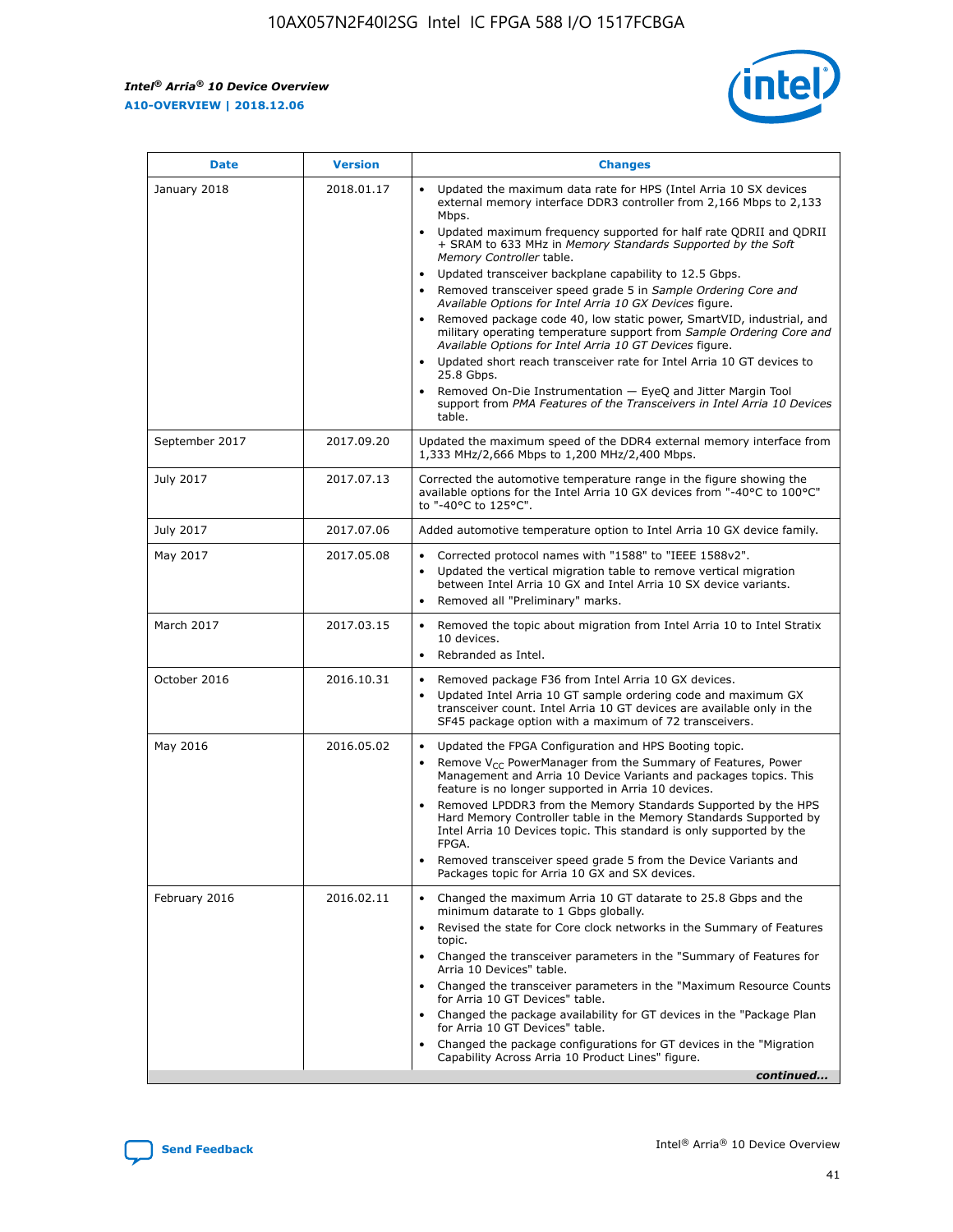

| <b>Date</b>   | <b>Version</b> | <b>Changes</b>                                                                                                                                                                   |
|---------------|----------------|----------------------------------------------------------------------------------------------------------------------------------------------------------------------------------|
|               |                | • Changed transceiver parameters in the "Low Power Serial Transceivers"<br>section.                                                                                              |
|               |                | • Changed the transceiver descriptions in the "Device Variants for the<br>Arria 10 Device Family" table.                                                                         |
|               |                | Changed the "Sample Ordering Code and Available Options for Arria 10<br>GT Devices" figure.                                                                                      |
|               |                | Changed the datarates for GT devices in the "PMA Features" section.                                                                                                              |
|               |                | Changed the datarates for GT devices in the "PCS Features" section.<br>$\bullet$                                                                                                 |
| December 2015 | 2015.12.14     | Updated the number of M20K memory blocks for Arria 10 GX 660 from<br>$\bullet$<br>2133 to 2131 and corrected the total RAM bit from 48,448 Kb to<br>48,408 Kb.                   |
|               |                | Corrected the number of DSP blocks for Arria 10 GX 660 from 1688 to<br>$\bullet$<br>1687 in the table listing floating-point arithmetic resources.                               |
| November 2015 | 2015.11.02     | Updated the maximum resources for Arria 10 GX 220, GX 320, GX 480,<br>$\bullet$<br>GX 660, SX 220, SX 320, SX 480, and SX 660.                                                   |
|               |                | Updated resource count for Arria 10 GX 320, GX 480, GX 660, SX 320,<br>$\bullet$<br>SX 480, a SX 660 devices in Number of Multipliers in Intel Arria 10<br><b>Devices</b> table. |
|               |                | Updated the available options for Arria 10 GX, GT, and SX.<br>$\bullet$                                                                                                          |
|               |                | Changed instances of Quartus II to Quartus Prime.<br>$\bullet$                                                                                                                   |
| June 2015     | 2015.06.15     | Corrected label for Intel Arria 10 GT product lines in the vertical migration<br>figure.                                                                                         |
| May 2015      | 2015.05.15     | Corrected the DDR3 half rate and quarter rate maximum frequencies in the<br>table that lists the memory standards supported by the Intel Arria 10 hard<br>memory controller.     |
| May 2015      | 2015.05.04     | • Added support for 13.5G JESD204b in the Summary of Features table.<br>• Added a link to Arria 10 GT Channel Usage in the Arria 10 GT Package<br>Plan topic.                    |
|               |                | • Added a note to the table, Maximum Resource Counts for Arria 10 GT<br>devices.                                                                                                 |
|               |                | Updated the power requirements of the transceivers in the Low Power<br>Serial Transceivers topic.                                                                                |
| January 2015  | 2015.01.23     | • Added floating point arithmetic features in the Summary of Features<br>table.                                                                                                  |
|               |                | • Updated the total embedded memory from 38.38 megabits (Mb) to<br>65.6 Mb.                                                                                                      |
|               |                | • Updated the table that lists the memory standards supported by Intel<br>Arria 10 devices.                                                                                      |
|               |                | Removed support for DDR3U, LPDDR3 SDRAM, RLDRAM 2, and DDR2.<br>Moved RLDRAM 3 support from hard memory controller to soft memory                                                |
|               |                | controller. RLDRAM 3 support uses hard PHY with soft memory<br>controller.                                                                                                       |
|               |                | Added soft memory controller support for QDR IV.                                                                                                                                 |
|               |                | Updated the maximum resource count table to include the number of<br>hard memory controllers available in each device variant.                                                   |
|               |                | Updated the transceiver PCS data rate from 12.5 Gbps to 12 Gbps.<br>$\bullet$                                                                                                    |
|               |                | Updated the max clock rate of PS, FPP x8, FPP x16, and Configuration<br>via HPS from 125 MHz to 100 MHz.                                                                         |
|               |                | Added a feature for fractional synthesis PLLs: PLL cascading.                                                                                                                    |
|               |                | Updated the HPS programmable general-purpose I/Os from 54 to 62.<br>$\bullet$                                                                                                    |
|               |                | continued                                                                                                                                                                        |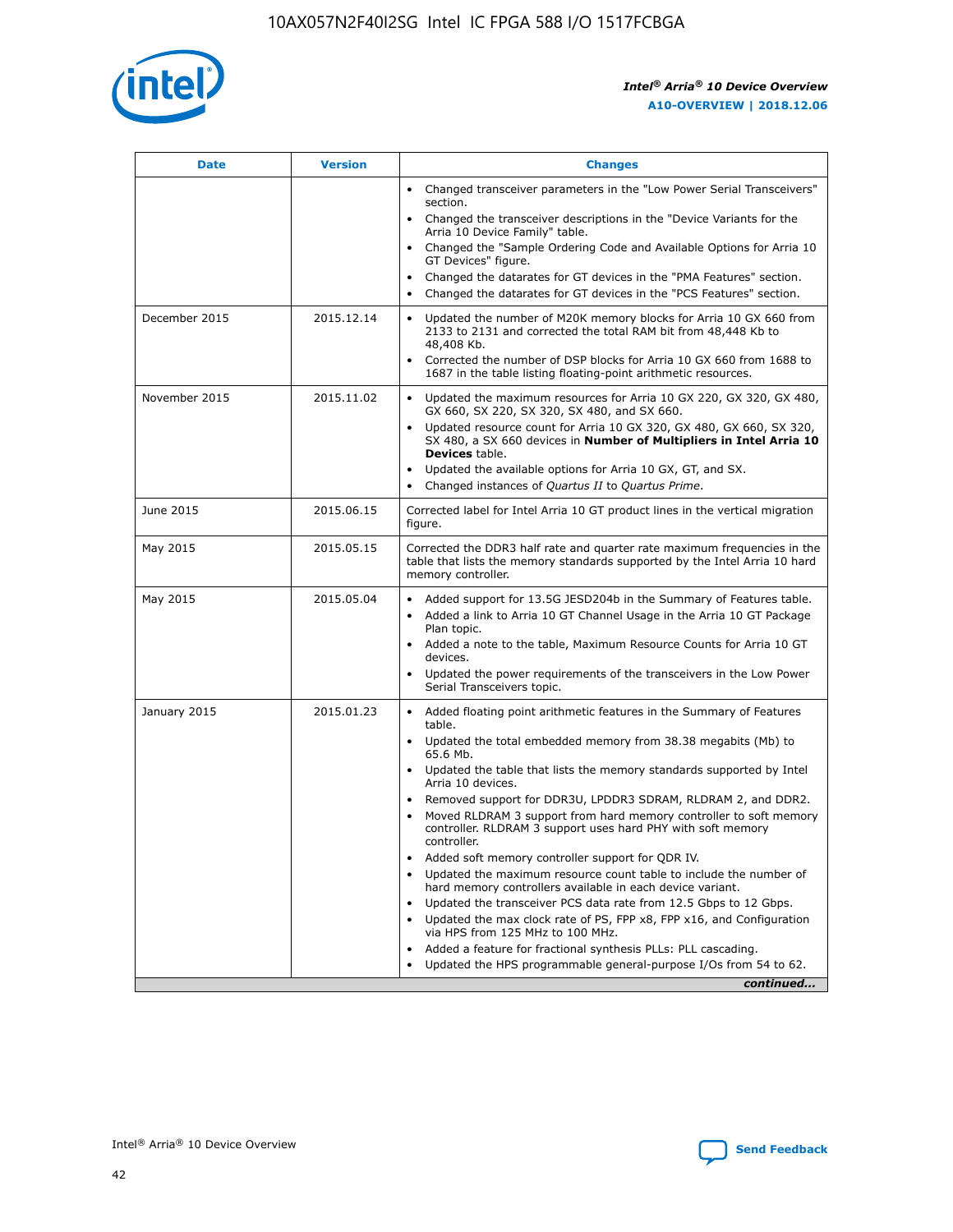r



| <b>Date</b>    | <b>Version</b> | <b>Changes</b>                                                                                                                                                                                                                                                                                                                                                                                                                                                                                                                                      |
|----------------|----------------|-----------------------------------------------------------------------------------------------------------------------------------------------------------------------------------------------------------------------------------------------------------------------------------------------------------------------------------------------------------------------------------------------------------------------------------------------------------------------------------------------------------------------------------------------------|
| September 2014 | 2014.09.30     | Corrected the 3 V I/O and LVDS I/O counts for F35 and F36 packages<br>$\bullet$<br>of Arria 10 GX.<br>Corrected the 3 V I/O, LVDS I/O, and transceiver counts for the NF40<br>$\bullet$<br>package of the Arria GX 570 and 660.<br>Removed 3 V I/O, LVDS I/O, and transceiver counts for the NF40<br>package of the Arria GX 900 and 1150. The NF40 package is not<br>available for Arria 10 GX 900 and 1150.                                                                                                                                       |
| August 2014    | 2014.08.18     | Updated Memory (Kb) M20K maximum resources for Arria 10 GX 660<br>devices from 42,660 to 42,620.<br>Added GPIO columns consisting of LVDS I/O Bank and 3V I/O Bank in<br>$\bullet$<br>the Package Plan table.<br>Added how to use memory interface clock frequency higher than 533<br>$\bullet$<br>MHz in the I/O vertical migration.<br>Added information to clarify that RLDRAM3 support uses hard PHY with<br>$\bullet$<br>soft memory controller.<br>Added variable precision DSP blocks support for floating-point<br>$\bullet$<br>arithmetic. |
| June 2014      | 2014.06.19     | Updated number of dedicated I/Os in the HPS block to 17.                                                                                                                                                                                                                                                                                                                                                                                                                                                                                            |
| February 2014  | 2014.02.21     | Updated transceiver speed grade options for GT devices in Figure 2.                                                                                                                                                                                                                                                                                                                                                                                                                                                                                 |
| February 2014  | 2014.02.06     | Updated data rate for Arria 10 GT devices from 28.1 Gbps to 28.3 Gbps.                                                                                                                                                                                                                                                                                                                                                                                                                                                                              |
| December 2013  | 2013.12.10     | Updated the HPS memory standards support from LPDDR2 to LPDDR3.<br>Updated HPS block diagram to include dedicated HPS I/O and FPGA<br>$\bullet$<br>Configuration blocks as well as repositioned SD/SDIO/MMC, DMA, SPI<br>and NAND Flash with ECC blocks.                                                                                                                                                                                                                                                                                            |
| December 2013  | 2013.12.02     | Initial release.                                                                                                                                                                                                                                                                                                                                                                                                                                                                                                                                    |